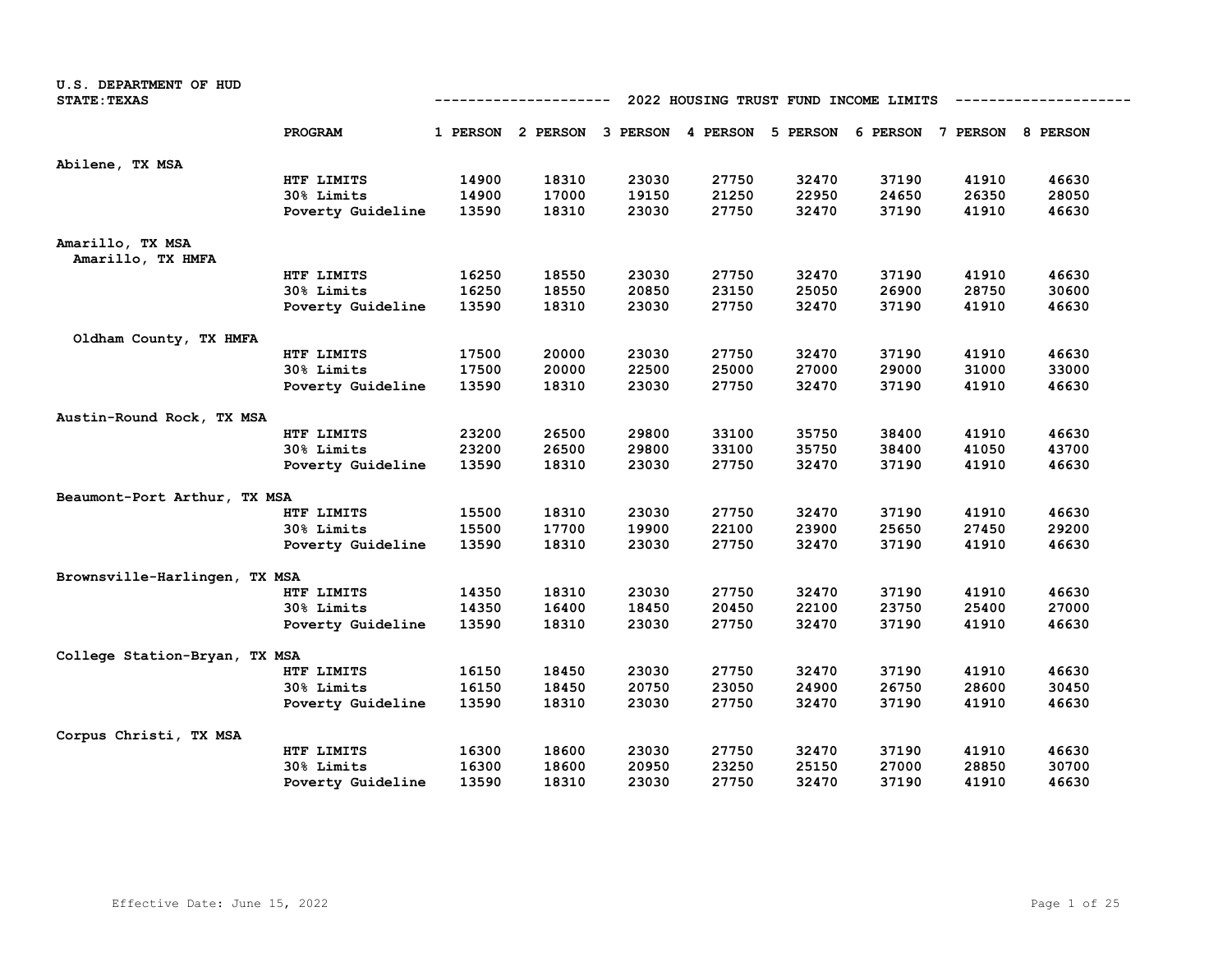| U.S. DEPARTMENT OF HUD                                             |                   |                                                      |                                                                         |       |       |       |       |       |       |  |
|--------------------------------------------------------------------|-------------------|------------------------------------------------------|-------------------------------------------------------------------------|-------|-------|-------|-------|-------|-------|--|
| <b>STATE: TEXAS</b>                                                |                   | 2022 HOUSING TRUST FUND INCOME LIMITS<br>----------- |                                                                         |       |       |       |       |       |       |  |
|                                                                    | PROGRAM           |                                                      | 1 PERSON 2 PERSON 3 PERSON 4 PERSON 5 PERSON 6 PERSON 7 PERSON 8 PERSON |       |       |       |       |       |       |  |
| Dallas-Fort Worth-Arlington, TX MSA                                |                   |                                                      |                                                                         |       |       |       |       |       |       |  |
| Dallas, TX HMFA                                                    |                   |                                                      |                                                                         |       |       |       |       |       |       |  |
|                                                                    | HTF LIMITS        | 20450                                                | 23400                                                                   | 26300 | 29200 | 32470 | 37190 | 41910 | 46630 |  |
|                                                                    | 30% Limits        | 20450                                                | 23400                                                                   | 26300 | 29200 | 31550 | 33900 | 36250 | 38550 |  |
|                                                                    | Poverty Guideline | 13590                                                | 18310                                                                   | 23030 | 27750 | 32470 | 37190 | 41910 | 46630 |  |
| Fort Worth-Arlington, TX HMFA                                      |                   |                                                      |                                                                         |       |       |       |       |       |       |  |
|                                                                    | HTF LIMITS        | 19000                                                | 21700                                                                   | 24400 | 27750 | 32470 | 37190 | 41910 | 46630 |  |
|                                                                    | 30% Limits        | 19000                                                | 21700                                                                   | 24400 | 27100 | 29300 | 31450 | 33650 | 35800 |  |
|                                                                    | Poverty Guideline | 13590                                                | 18310                                                                   | 23030 | 27750 | 32470 | 37190 | 41910 | 46630 |  |
| Wise County, TX HMFA                                               |                   |                                                      |                                                                         |       |       |       |       |       |       |  |
|                                                                    | HTF LIMITS        | 17500                                                | 20000                                                                   | 23030 | 27750 | 32470 | 37190 | 41910 | 46630 |  |
|                                                                    | 30% Limits        | 17500                                                | 20000                                                                   | 22500 | 24950 | 26950 | 28950 | 30950 | 32950 |  |
|                                                                    | Poverty Guideline | 13590                                                | 18310                                                                   | 23030 | 27750 | 32470 | 37190 | 41910 | 46630 |  |
| El Paso, TX MSA                                                    |                   |                                                      |                                                                         |       |       |       |       |       |       |  |
| El Paso, TX HMFA                                                   |                   |                                                      |                                                                         |       |       |       |       |       |       |  |
|                                                                    | HTF LIMITS        | 14350                                                | 18310                                                                   | 23030 | 27750 | 32470 | 37190 | 41910 | 46630 |  |
|                                                                    | 30% Limits        | 14350                                                | 16400                                                                   | 18450 | 20450 | 22100 | 23750 | 25400 | 27000 |  |
|                                                                    | Poverty Guideline | 13590                                                | 18310                                                                   | 23030 | 27750 | 32470 | 37190 | 41910 | 46630 |  |
| Hudspeth County, TX HMFA                                           |                   |                                                      |                                                                         |       |       |       |       |       |       |  |
|                                                                    | HTF LIMITS        | 14350                                                | 18310                                                                   | 23030 | 27750 | 32470 | 37190 | 41910 | 46630 |  |
|                                                                    | 30% Limits        | 14350                                                | 16400                                                                   | 18450 | 20450 | 22100 | 23750 | 25400 | 27000 |  |
|                                                                    | Poverty Guideline | 13590                                                | 18310                                                                   | 23030 | 27750 | 32470 | 37190 | 41910 | 46630 |  |
| Houston-The Woodlands-Sugar Land, TX MSA<br>Austin County, TX HMFA |                   |                                                      |                                                                         |       |       |       |       |       |       |  |
|                                                                    | HTF LIMITS        | 18250                                                | 20850                                                                   | 23450 | 27750 | 32470 | 37190 | 41910 | 46630 |  |
|                                                                    | 30% Limits        | 18250                                                | 20850                                                                   | 23450 | 26050 | 28150 | 30250 | 32350 | 34400 |  |
|                                                                    | Poverty Guideline | 13590                                                | 18310                                                                   | 23030 | 27750 | 32470 | 37190 | 41910 | 46630 |  |
| Brazoria County, TX HMFA                                           |                   |                                                      |                                                                         |       |       |       |       |       |       |  |
|                                                                    | HTF LIMITS        | 22500                                                | 25700                                                                   | 28900 | 32100 | 34700 | 37250 | 41910 | 46630 |  |
|                                                                    | 30% Limits        | 22500                                                | 25700                                                                   | 28900 | 32100 | 34700 | 37250 | 39850 | 42400 |  |
|                                                                    | Poverty Guideline | 13590                                                | 18310                                                                   | 23030 | 27750 | 32470 | 37190 | 41910 | 46630 |  |
| Houston-The Woodlands-Sugar Land, TX HMFA                          |                   |                                                      |                                                                         |       |       |       |       |       |       |  |
|                                                                    | HTF LIMITS        | 18650                                                | 21300                                                                   | 23950 | 27750 | 32470 | 37190 | 41910 | 46630 |  |
|                                                                    | 30% Limits        | 18650                                                | 21300                                                                   | 23950 | 26600 | 28750 | 30900 | 33000 | 35150 |  |
|                                                                    | Poverty Guideline | 13590                                                | 18310                                                                   | 23030 | 27750 | 32470 | 37190 | 41910 | 46630 |  |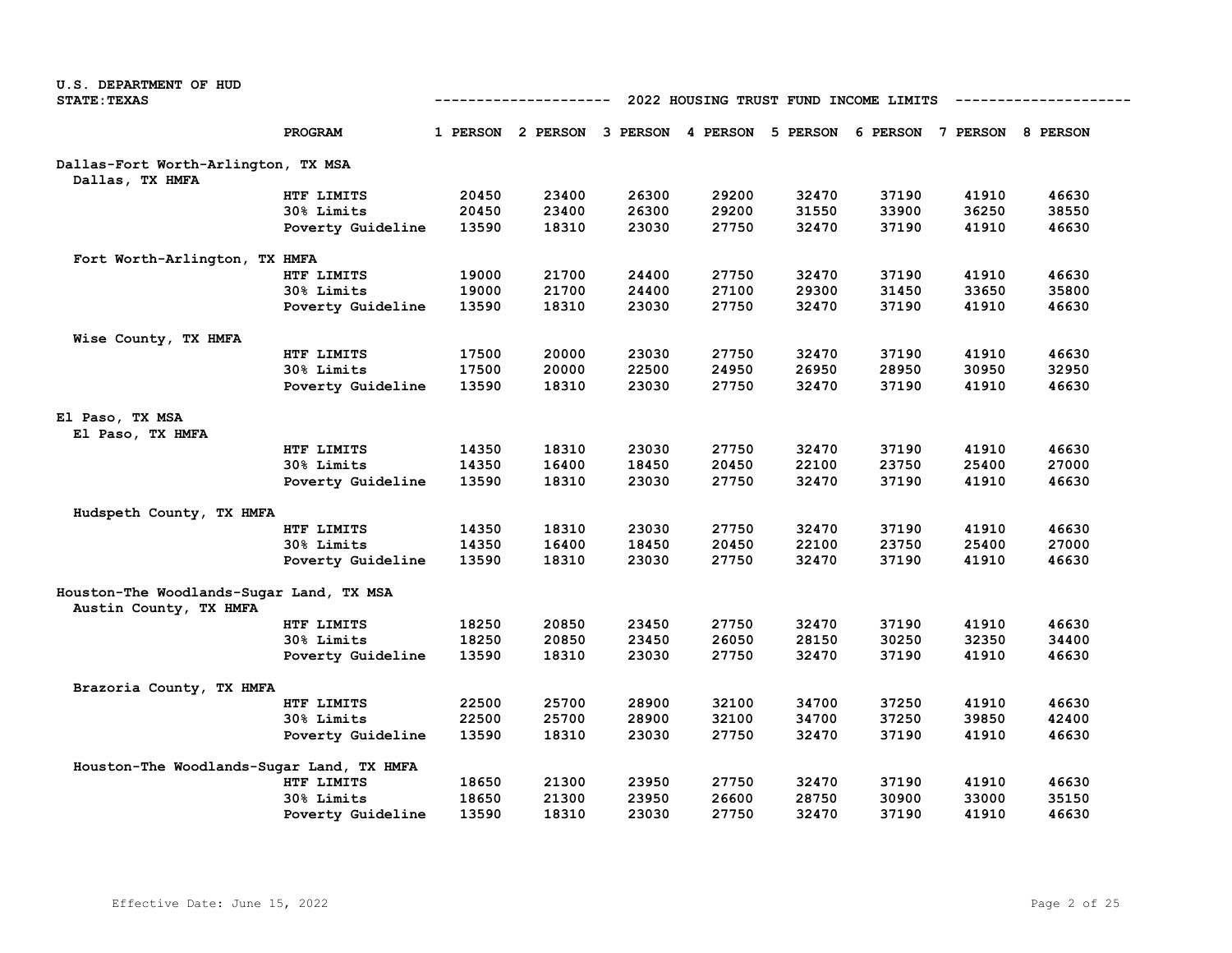| U.S. DEPARTMENT OF HUD<br><b>STATE: TEXAS</b>     |                   | ---------<br>2022 HOUSING TRUST FUND INCOME LIMITS |                                                                         |       |       |       |       |       |       |  |
|---------------------------------------------------|-------------------|----------------------------------------------------|-------------------------------------------------------------------------|-------|-------|-------|-------|-------|-------|--|
|                                                   | <b>PROGRAM</b>    |                                                    | 1 PERSON 2 PERSON 3 PERSON 4 PERSON 5 PERSON 6 PERSON 7 PERSON 8 PERSON |       |       |       |       |       |       |  |
| Killeen-Temple, TX MSA<br>Killeen-Temple, TX HMFA |                   |                                                    |                                                                         |       |       |       |       |       |       |  |
|                                                   | HTF LIMITS        | 15200                                              | 18310                                                                   | 23030 | 27750 | 32470 | 37190 | 41910 | 46630 |  |
|                                                   | 30% Limits        | 15200                                              | 17400                                                                   | 19550 | 21700 | 23450 | 25200 | 26950 | 28650 |  |
|                                                   | Poverty Guideline | 13590                                              | 18310                                                                   | 23030 | 27750 | 32470 | 37190 | 41910 | 46630 |  |
| Lampasas County, TX HMFA                          |                   |                                                    |                                                                         |       |       |       |       |       |       |  |
|                                                   | HTF LIMITS        | 17050                                              | 19500                                                                   | 23030 | 27750 | 32470 | 37190 | 41910 | 46630 |  |
|                                                   | 30% Limits        | 17050                                              | 19500                                                                   | 21950 | 24350 | 26300 | 28250 | 30200 | 32150 |  |
|                                                   | Poverty Guideline | 13590                                              | 18310                                                                   | 23030 | 27750 | 32470 | 37190 | 41910 | 46630 |  |
| Laredo, TX MSA                                    |                   |                                                    |                                                                         |       |       |       |       |       |       |  |
|                                                   | HTF LIMITS        | 14350                                              | 18310                                                                   | 23030 | 27750 | 32470 | 37190 | 41910 | 46630 |  |
|                                                   | 30% Limits        | 14350                                              | 16400                                                                   | 18450 | 20450 | 22100 | 23750 | 25400 | 27000 |  |
|                                                   | Poverty Guideline | 13590                                              | 18310                                                                   | 23030 | 27750 | 32470 | 37190 | 41910 | 46630 |  |
| Longview, TX MSA<br>Harrison County, TX HMFA      |                   |                                                    |                                                                         |       |       |       |       |       |       |  |
|                                                   | HTF LIMITS        | 15600                                              | 18310                                                                   | 23030 | 27750 | 32470 | 37190 | 41910 | 46630 |  |
|                                                   | 30% Limits        | 15600                                              | 17800                                                                   | 20050 | 22250 | 24050 | 25850 | 27600 | 29400 |  |
|                                                   | Poverty Guideline | 13590                                              | 18310                                                                   | 23030 | 27750 | 32470 | 37190 | 41910 | 46630 |  |
| Longview, TX HMFA                                 |                   |                                                    |                                                                         |       |       |       |       |       |       |  |
|                                                   | HTF LIMITS        | 14550                                              | 18310                                                                   | 23030 | 27750 | 32470 | 37190 | 41910 | 46630 |  |
|                                                   | 30% Limits        | 14550                                              | 16600                                                                   | 18700 | 20750 | 22450 | 24100 | 25750 | 27400 |  |
|                                                   | Poverty Guideline | 13590                                              | 18310                                                                   | 23030 | 27750 | 32470 | 37190 | 41910 | 46630 |  |
| Rusk County, TX HMFA                              |                   |                                                    |                                                                         |       |       |       |       |       |       |  |
|                                                   | HTF LIMITS        | 14750                                              | 18310                                                                   | 23030 | 27750 | 32470 | 37190 | 41910 | 46630 |  |
|                                                   | 30% Limits        | 14750                                              | 16850                                                                   | 18950 | 21050 | 22750 | 24450 | 26150 | 27800 |  |
|                                                   | Poverty Guideline | 13590                                              | 18310                                                                   | 23030 | 27750 | 32470 | 37190 | 41910 | 46630 |  |
| Lubbock, TX MSA<br>Lubbock, TX HMFA               |                   |                                                    |                                                                         |       |       |       |       |       |       |  |
|                                                   | HTF LIMITS        | 16550                                              | 18900                                                                   | 23030 | 27750 | 32470 | 37190 | 41910 | 46630 |  |
|                                                   | 30% Limits        | 16550                                              | 18900                                                                   | 21250 | 23600 | 25500 | 27400 | 29300 | 31200 |  |
|                                                   | Poverty Guideline | 13590                                              | 18310                                                                   | 23030 | 27750 | 32470 | 37190 | 41910 | 46630 |  |
| Lynn County, TX HMFA                              |                   |                                                    |                                                                         |       |       |       |       |       |       |  |
|                                                   | HTF LIMITS        | 14350                                              | 18310                                                                   | 23030 | 27750 | 32470 | 37190 | 41910 | 46630 |  |
|                                                   | 30% Limits        | 14350                                              | 16400                                                                   | 18450 | 20450 | 22100 | 23750 | 25400 | 27000 |  |
|                                                   | Poverty Guideline | 13590                                              | 18310                                                                   | 23030 | 27750 | 32470 | 37190 | 41910 | 46630 |  |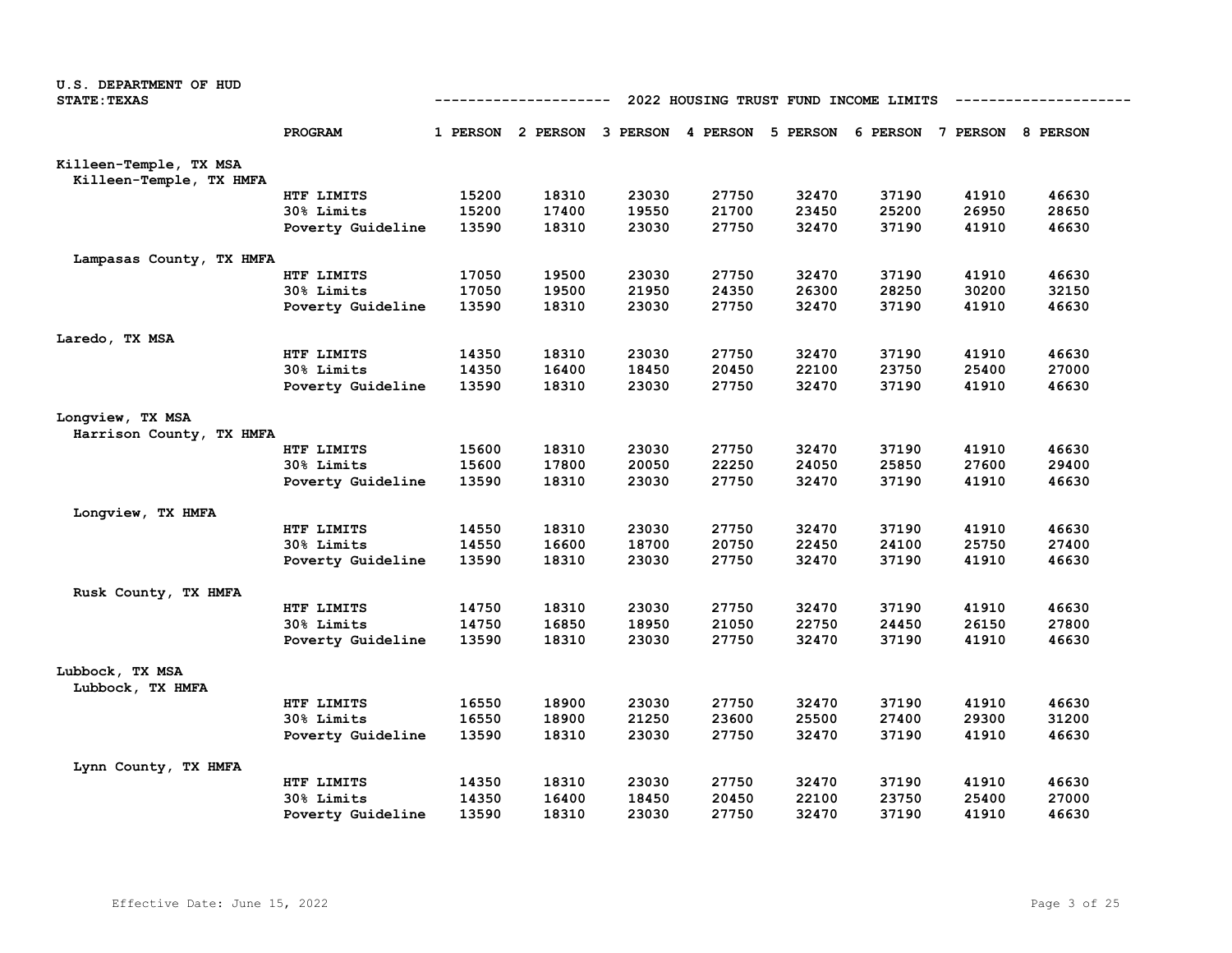| <b>U.S. DEPARTMENT OF HUD</b>                                 |                   |       |                                              |       |       |                                       |       |                            |       |
|---------------------------------------------------------------|-------------------|-------|----------------------------------------------|-------|-------|---------------------------------------|-------|----------------------------|-------|
| <b>STATE: TEXAS</b>                                           |                   |       |                                              |       |       | 2022 HOUSING TRUST FUND INCOME LIMITS |       |                            |       |
|                                                               | PROGRAM           |       | 1 PERSON 2 PERSON 3 PERSON 4 PERSON 5 PERSON |       |       |                                       |       | 6 PERSON 7 PERSON 8 PERSON |       |
| McAllen-Edinburg-Mission,                                     | TX MSA            |       |                                              |       |       |                                       |       |                            |       |
|                                                               | HTF LIMITS        | 14350 | 18310                                        | 23030 | 27750 | 32470                                 | 37190 | 41910                      | 46630 |
|                                                               | 30% Limits        | 14350 | 16400                                        | 18450 | 20450 | 22100                                 | 23750 | 25400                      | 27000 |
|                                                               | Poverty Guideline | 13590 | 18310                                        | 23030 | 27750 | 32470                                 | 37190 | 41910                      | 46630 |
| Midland, TX MSA                                               |                   |       |                                              |       |       |                                       |       |                            |       |
| Martin County, TX HMFA                                        |                   |       |                                              |       |       |                                       |       |                            |       |
|                                                               | HTF LIMITS        | 18350 | 20950                                        | 23550 | 27750 | 32470                                 | 37190 | 41910                      | 46630 |
|                                                               | 30% Limits        | 18350 | 20950                                        | 23550 | 26150 | 28250                                 | 30350 | 32450                      | 34550 |
|                                                               | Poverty Guideline | 13590 | 18310                                        | 23030 | 27750 | 32470                                 | 37190 | 41910                      | 46630 |
| Midland, TX HMFA                                              |                   |       |                                              |       |       |                                       |       |                            |       |
|                                                               | HTF LIMITS        | 22400 | 25600                                        | 28800 | 31950 | 34550                                 | 37190 | 41910                      | 46630 |
|                                                               | 30% Limits        | 22400 | 25600                                        | 28800 | 31950 | 34550                                 | 37100 | 39650                      | 42200 |
|                                                               | Poverty Guideline | 13590 | 18310                                        | 23030 | 27750 | 32470                                 | 37190 | 41910                      | 46630 |
| Odessa, TX MSA                                                |                   |       |                                              |       |       |                                       |       |                            |       |
|                                                               | HTF LIMITS        | 17350 | 19800                                        | 23030 | 27750 | 32470                                 | 37190 | 41910                      | 46630 |
|                                                               | 30% Limits        | 17350 | 19800                                        | 22300 | 24750 | 26750                                 | 28750 | 30700                      | 32700 |
|                                                               | Poverty Guideline | 13590 | 18310                                        | 23030 | 27750 | 32470                                 | 37190 | 41910                      | 46630 |
| San Angelo, TX MSA                                            |                   |       |                                              |       |       |                                       |       |                            |       |
| San Angelo, TX HMFA                                           |                   |       |                                              |       |       |                                       |       |                            |       |
|                                                               | HTF LIMITS        | 16100 | 18400                                        | 23030 | 27750 | 32470                                 | 37190 | 41910                      | 46630 |
|                                                               | 30% Limits        | 16100 | 18400                                        | 20700 | 23000 | 24850                                 | 26700 | 28550                      | 30400 |
|                                                               | Poverty Guideline | 13590 | 18310                                        | 23030 | 27750 | 32470                                 | 37190 | 41910                      | 46630 |
| Sterling County, TX HMFA                                      |                   |       |                                              |       |       |                                       |       |                            |       |
|                                                               | HTF LIMITS        | 16500 | 18850                                        | 23030 | 27750 | 32470                                 | 37190 | 41910                      | 46630 |
|                                                               | 30% Limits        | 16500 | 18850                                        | 21200 | 23550 | 25450                                 | 27350 | 29250                      | 31100 |
|                                                               | Poverty Guideline | 13590 | 18310                                        | 23030 | 27750 | 32470                                 | 37190 | 41910                      | 46630 |
| San Antonio-New Braunfels, TX MSA<br>Atascosa County, TX HMFA |                   |       |                                              |       |       |                                       |       |                            |       |
|                                                               | HTF LIMITS        | 14500 | 18310                                        | 23030 | 27750 | 32470                                 | 37190 | 41910                      | 46630 |
|                                                               | 30% Limits        | 14500 | 16550                                        | 18600 | 20650 | 22350                                 | 24000 | 25650                      | 27300 |
|                                                               | Poverty Guideline | 13590 | 18310                                        | 23030 | 27750 | 32470                                 | 37190 | 41910                      | 46630 |
| Kendall County, TX HMFA                                       |                   |       |                                              |       |       |                                       |       |                            |       |
|                                                               | HTF LIMITS        | 23800 | 27200                                        | 30600 | 33950 | 36700                                 | 39400 | 42100                      | 46630 |
|                                                               | 30% Limits        | 23800 | 27200                                        | 30600 | 33950 | 36700                                 | 39400 | 42100                      | 44850 |
|                                                               | Poverty Guideline | 13590 | 18310                                        | 23030 | 27750 | 32470                                 | 37190 | 41910                      | 46630 |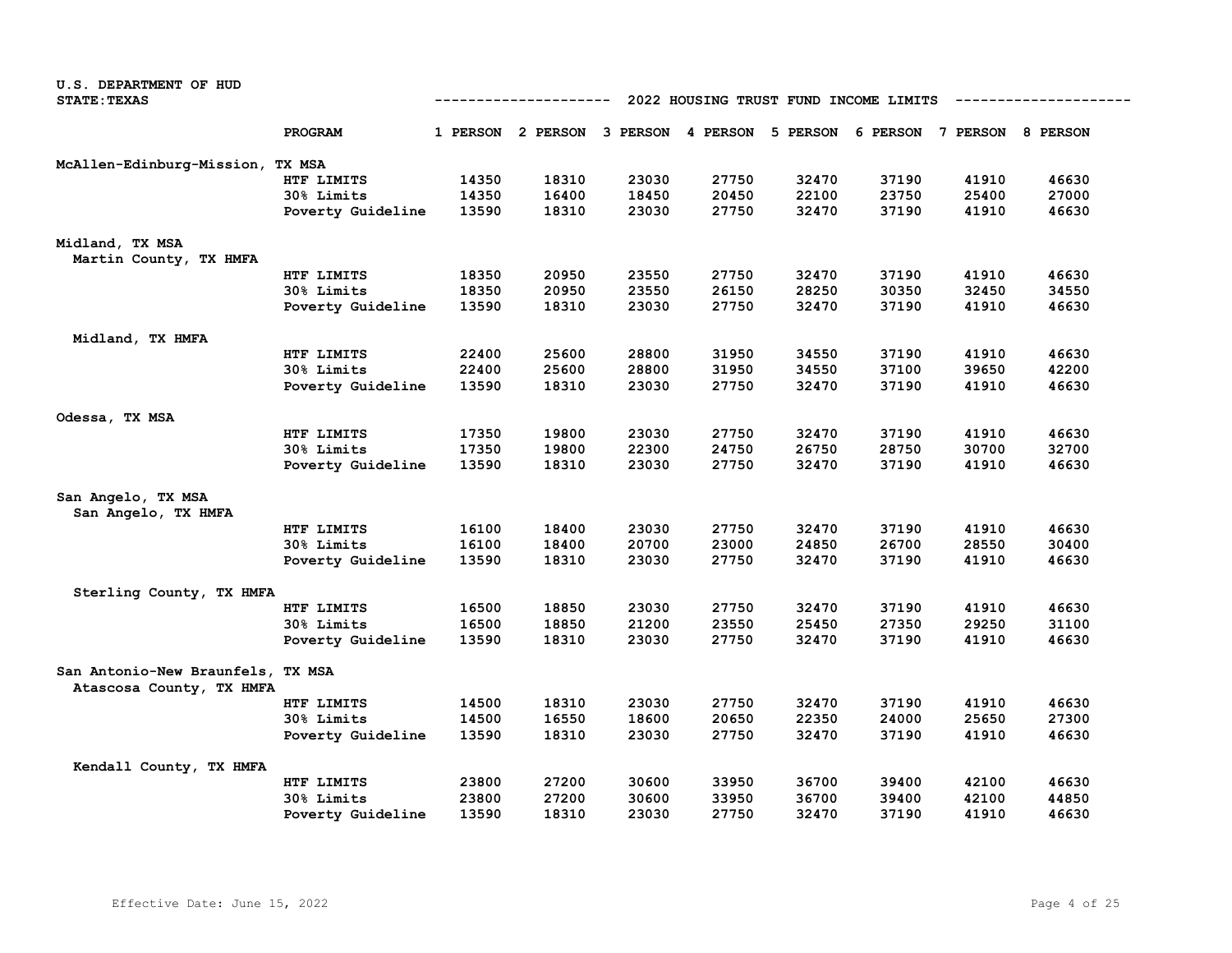| U.S. DEPARTMENT OF HUD<br><b>STATE: TEXAS</b> | 2022 HOUSING TRUST FUND INCOME LIMITS<br>---------- |       |                                                                         |       |       |       |       |       |       |  |
|-----------------------------------------------|-----------------------------------------------------|-------|-------------------------------------------------------------------------|-------|-------|-------|-------|-------|-------|--|
|                                               |                                                     |       |                                                                         |       |       |       |       |       |       |  |
|                                               | PROGRAM                                             |       | 1 PERSON 2 PERSON 3 PERSON 4 PERSON 5 PERSON 6 PERSON 7 PERSON 8 PERSON |       |       |       |       |       |       |  |
| Medina County, TX HMFA                        |                                                     |       |                                                                         |       |       |       |       |       |       |  |
|                                               | HTF LIMITS                                          | 18050 | 20600                                                                   | 23200 | 27750 | 32470 | 37190 | 41910 | 46630 |  |
|                                               | 30% Limits                                          | 18050 | 20600                                                                   | 23200 | 25750 | 27850 | 29900 | 31950 | 34000 |  |
|                                               | Poverty Guideline                                   | 13590 | 18310                                                                   | 23030 | 27750 | 32470 | 37190 | 41910 | 46630 |  |
| San Antonio-New Braunfels, TX HMFA            |                                                     |       |                                                                         |       |       |       |       |       |       |  |
|                                               | HTF LIMITS                                          | 17400 | 19900                                                                   | 23030 | 27750 | 32470 | 37190 | 41910 | 46630 |  |
|                                               | 30% Limits                                          | 17400 | 19900                                                                   | 22400 | 24850 | 26850 | 28850 | 30850 | 32850 |  |
|                                               | Poverty Guideline                                   | 13590 | 18310                                                                   | 23030 | 27750 | 32470 | 37190 | 41910 | 46630 |  |
| Sherman-Denison, TX MSA                       |                                                     |       |                                                                         |       |       |       |       |       |       |  |
|                                               | HTF LIMITS                                          | 16450 | 18800                                                                   | 23030 | 27750 | 32470 | 37190 | 41910 | 46630 |  |
|                                               | 30% Limits                                          | 16450 | 18800                                                                   | 21150 | 23450 | 25350 | 27250 | 29100 | 31000 |  |
|                                               | Poverty Guideline                                   | 13590 | 18310                                                                   | 23030 | 27750 | 32470 | 37190 | 41910 | 46630 |  |
| Texarkana, TX-AR MSA                          |                                                     |       |                                                                         |       |       |       |       |       |       |  |
| Texarkana, TX-Texarkana, AR HMFA              |                                                     |       |                                                                         |       |       |       |       |       |       |  |
|                                               | HTF LIMITS                                          | 14350 | 18310                                                                   | 23030 | 27750 | 32470 | 37190 | 41910 | 46630 |  |
|                                               | 30% Limits                                          | 14350 | 16400                                                                   | 18450 | 20450 | 22100 | 23750 | 25400 | 27000 |  |
|                                               | Poverty Guideline                                   | 13590 | 18310                                                                   | 23030 | 27750 | 32470 | 37190 | 41910 | 46630 |  |
| Tyler, TX MSA                                 |                                                     |       |                                                                         |       |       |       |       |       |       |  |
|                                               | HTF LIMITS                                          | 16500 | 18850                                                                   | 23030 | 27750 | 32470 | 37190 | 41910 | 46630 |  |
|                                               | 30% Limits                                          | 16500 | 18850                                                                   | 21200 | 23550 | 25450 | 27350 | 29250 | 31100 |  |
|                                               | Poverty Guideline                                   | 13590 | 18310                                                                   | 23030 | 27750 | 32470 | 37190 | 41910 | 46630 |  |
| Victoria, TX MSA                              |                                                     |       |                                                                         |       |       |       |       |       |       |  |
|                                               | HTF LIMITS                                          | 15700 | 18310                                                                   | 23030 | 27750 | 32470 | 37190 | 41910 | 46630 |  |
|                                               | 30% Limits                                          | 15700 | 17950                                                                   | 20200 | 22400 | 24200 | 26000 | 27800 | 29600 |  |
|                                               | Poverty Guideline                                   | 13590 | 18310                                                                   | 23030 | 27750 | 32470 | 37190 | 41910 | 46630 |  |
| Waco, TX MSA                                  |                                                     |       |                                                                         |       |       |       |       |       |       |  |
| Falls County, TX HMFA                         |                                                     |       |                                                                         |       |       |       |       |       |       |  |
|                                               | HTF LIMITS                                          | 14350 | 18310                                                                   | 23030 | 27750 | 32470 | 37190 | 41910 | 46630 |  |
|                                               | 30% Limits                                          | 14350 | 16400                                                                   | 18450 | 20450 | 22100 | 23750 | 25400 | 27000 |  |
|                                               | Poverty Guideline                                   | 13590 | 18310                                                                   | 23030 | 27750 | 32470 | 37190 | 41910 | 46630 |  |
| Waco, TX HMFA                                 |                                                     |       |                                                                         |       |       |       |       |       |       |  |
|                                               | HTF LIMITS                                          | 14700 | 18310                                                                   | 23030 | 27750 | 32470 | 37190 | 41910 | 46630 |  |
|                                               | 30% Limits                                          | 14700 | 16800                                                                   | 18900 | 20950 | 22650 | 24350 | 26000 | 27700 |  |
|                                               | Poverty Guideline                                   | 13590 | 18310                                                                   | 23030 | 27750 | 32470 | 37190 | 41910 | 46630 |  |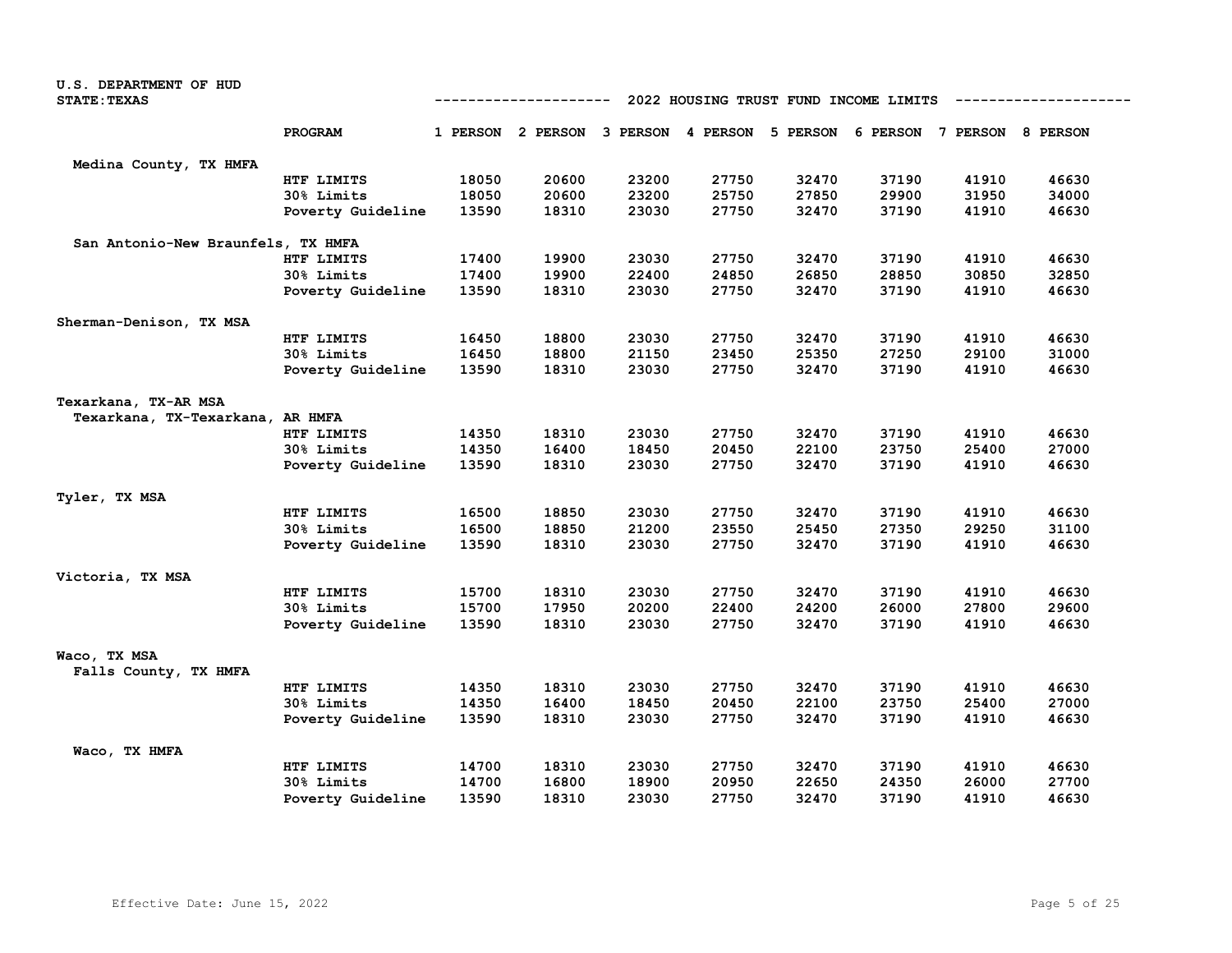| U.S. DEPARTMENT OF HUD<br><b>STATE: TEXAS</b> | 2022 HOUSING TRUST FUND INCOME LIMITS<br>----------------<br>---------- |       |                                                                         |       |       |       |       |       |       |
|-----------------------------------------------|-------------------------------------------------------------------------|-------|-------------------------------------------------------------------------|-------|-------|-------|-------|-------|-------|
|                                               | <b>PROGRAM</b>                                                          |       | 1 PERSON 2 PERSON 3 PERSON 4 PERSON 5 PERSON 6 PERSON 7 PERSON 8 PERSON |       |       |       |       |       |       |
| Wichita Falls, TX MSA                         |                                                                         |       |                                                                         |       |       |       |       |       |       |
|                                               | HTF LIMITS                                                              | 15900 | 18310                                                                   | 23030 | 27750 | 32470 | 37190 | 41910 | 46630 |
|                                               | 30% Limits                                                              | 15900 | 18200                                                                   | 20450 | 22700 | 24550 | 26350 | 28150 | 30000 |
|                                               | Poverty Guideline                                                       | 13590 | 18310                                                                   | 23030 | 27750 | 32470 | 37190 | 41910 | 46630 |
| Anderson County, TX                           |                                                                         |       |                                                                         |       |       |       |       |       |       |
|                                               | HTF LIMITS                                                              | 14350 | 18310                                                                   | 23030 | 27750 | 32470 | 37190 | 41910 | 46630 |
|                                               | 30% Limits                                                              | 14350 | 16400                                                                   | 18450 | 20450 | 22100 | 23750 | 25400 | 27000 |
|                                               | Poverty Guideline                                                       | 13590 | 18310                                                                   | 23030 | 27750 | 32470 | 37190 | 41910 | 46630 |
| Andrews County, TX                            |                                                                         |       |                                                                         |       |       |       |       |       |       |
|                                               | HTF LIMITS                                                              | 19600 | 22400                                                                   | 25200 | 27950 | 32470 | 37190 | 41910 | 46630 |
|                                               | 30% Limits                                                              | 19600 | 22400                                                                   | 25200 | 27950 | 30200 | 32450 | 34700 | 36900 |
|                                               | Poverty Guideline                                                       | 13590 | 18310                                                                   | 23030 | 27750 | 32470 | 37190 | 41910 | 46630 |
| Angelina County, TX                           |                                                                         |       |                                                                         |       |       |       |       |       |       |
|                                               | HTF LIMITS                                                              | 14350 | 18310                                                                   | 23030 | 27750 | 32470 | 37190 | 41910 | 46630 |
|                                               | 30% Limits                                                              | 14350 | 16400                                                                   | 18450 | 20450 | 22100 | 23750 | 25400 | 27000 |
|                                               | Poverty Guideline                                                       | 13590 | 18310                                                                   | 23030 | 27750 | 32470 | 37190 | 41910 | 46630 |
| Aransas County, TX                            |                                                                         |       |                                                                         |       |       |       |       |       |       |
|                                               | HTF LIMITS                                                              | 14500 | 18310                                                                   | 23030 | 27750 | 32470 | 37190 | 41910 | 46630 |
|                                               | 30% Limits                                                              | 14500 | 16550                                                                   | 18600 | 20650 | 22350 | 24000 | 25650 | 27300 |
|                                               | Poverty Guideline                                                       | 13590 | 18310                                                                   | 23030 | 27750 | 32470 | 37190 | 41910 | 46630 |
| Bailey County, TX                             |                                                                         |       |                                                                         |       |       |       |       |       |       |
|                                               | HTF LIMITS                                                              | 14350 | 18310                                                                   | 23030 | 27750 | 32470 | 37190 | 41910 | 46630 |
|                                               | 30% Limits                                                              | 14350 | 16400                                                                   | 18450 | 20450 | 22100 | 23750 | 25400 | 27000 |
|                                               | Poverty Guideline                                                       | 13590 | 18310                                                                   | 23030 | 27750 | 32470 | 37190 | 41910 | 46630 |
| Baylor County, TX                             |                                                                         |       |                                                                         |       |       |       |       |       |       |
|                                               | HTF LIMITS                                                              | 14350 | 18310                                                                   | 23030 | 27750 | 32470 | 37190 | 41910 | 46630 |
|                                               | 30% Limits                                                              | 14350 | 16400                                                                   | 18450 | 20450 | 22100 | 23750 | 25400 | 27000 |
|                                               | Poverty Guideline                                                       | 13590 | 18310                                                                   | 23030 | 27750 | 32470 | 37190 | 41910 | 46630 |
| Bee County, TX                                |                                                                         |       |                                                                         |       |       |       |       |       |       |
|                                               | HTF LIMITS                                                              | 14350 | 18310                                                                   | 23030 | 27750 | 32470 | 37190 | 41910 | 46630 |
|                                               | 30% Limits                                                              | 14350 | 16400                                                                   | 18450 | 20450 | 22100 | 23750 | 25400 | 27000 |
|                                               | Poverty Guideline                                                       | 13590 | 18310                                                                   | 23030 | 27750 | 32470 | 37190 | 41910 | 46630 |
| Blanco County, TX                             |                                                                         |       |                                                                         |       |       |       |       |       |       |
|                                               | HTF LIMITS                                                              | 16550 | 18900                                                                   | 23030 | 27750 | 32470 | 37190 | 41910 | 46630 |
|                                               | <b>30% Limits</b>                                                       | 16550 | 18900                                                                   | 21250 | 23600 | 25500 | 27400 | 29300 | 31200 |
|                                               | Poverty Guideline                                                       | 13590 | 18310                                                                   | 23030 | 27750 | 32470 | 37190 | 41910 | 46630 |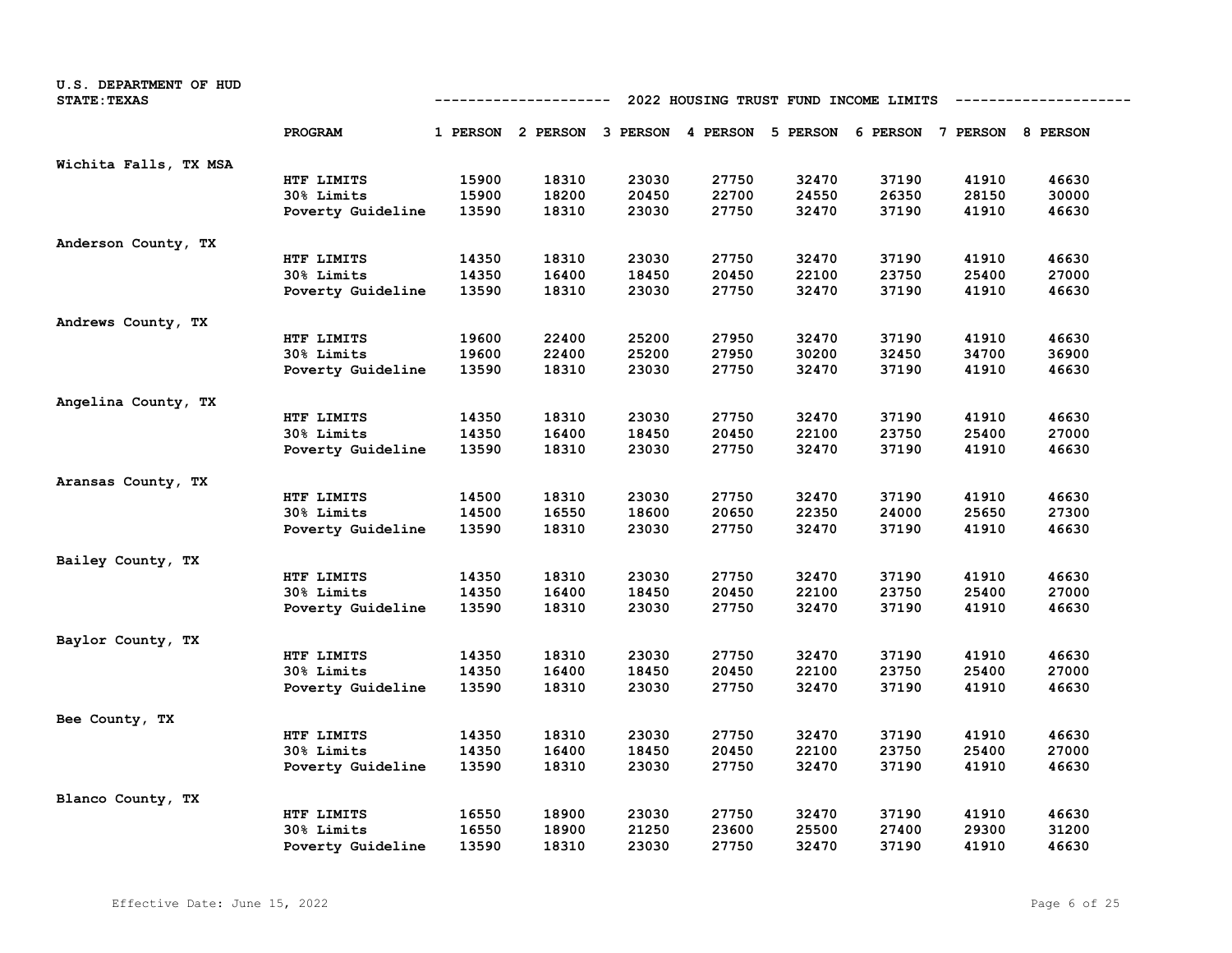| U.S. DEPARTMENT OF HUD<br><b>STATE: TEXAS</b> | 2022 HOUSING TRUST FUND INCOME LIMITS<br>--------------<br>---------- |       |                                                                         |       |       |       |       |       |       |
|-----------------------------------------------|-----------------------------------------------------------------------|-------|-------------------------------------------------------------------------|-------|-------|-------|-------|-------|-------|
|                                               | PROGRAM                                                               |       | 1 PERSON 2 PERSON 3 PERSON 4 PERSON 5 PERSON 6 PERSON 7 PERSON 8 PERSON |       |       |       |       |       |       |
| Borden County, TX                             |                                                                       |       |                                                                         |       |       |       |       |       |       |
|                                               | HTF LIMITS                                                            | 21850 | 24950                                                                   | 28050 | 31150 | 33650 | 37190 | 41910 | 46630 |
|                                               | 30% Limits                                                            | 21850 | 24950                                                                   | 28050 | 31150 | 33650 | 36150 | 38650 | 41150 |
|                                               | Poverty Guideline                                                     | 13590 | 18310                                                                   | 23030 | 27750 | 32470 | 37190 | 41910 | 46630 |
| Bosque County, TX                             |                                                                       |       |                                                                         |       |       |       |       |       |       |
|                                               | HTF LIMITS                                                            | 14400 | 18310                                                                   | 23030 | 27750 | 32470 | 37190 | 41910 | 46630 |
|                                               | 30% Limits                                                            | 14400 | 16450                                                                   | 18500 | 20550 | 22200 | 23850 | 25500 | 27150 |
|                                               | Poverty Guideline                                                     | 13590 | 18310                                                                   | 23030 | 27750 | 32470 | 37190 | 41910 | 46630 |
| Brewster County, TX                           |                                                                       |       |                                                                         |       |       |       |       |       |       |
|                                               | HTF LIMITS                                                            | 14550 | 18310                                                                   | 23030 | 27750 | 32470 | 37190 | 41910 | 46630 |
|                                               | 30% Limits                                                            | 14550 | 16600                                                                   | 18700 | 20750 | 22450 | 24100 | 25750 | 27400 |
|                                               | Poverty Guideline                                                     | 13590 | 18310                                                                   | 23030 | 27750 | 32470 | 37190 | 41910 | 46630 |
| Briscoe County, TX                            |                                                                       |       |                                                                         |       |       |       |       |       |       |
|                                               | HTF LIMITS                                                            | 14350 | 18310                                                                   | 23030 | 27750 | 32470 | 37190 | 41910 | 46630 |
|                                               | 30% Limits                                                            | 14350 | 16400                                                                   | 18450 | 20450 | 22100 | 23750 | 25400 | 27000 |
|                                               | Poverty Guideline                                                     | 13590 | 18310                                                                   | 23030 | 27750 | 32470 | 37190 | 41910 | 46630 |
| Brooks County, TX                             |                                                                       |       |                                                                         |       |       |       |       |       |       |
|                                               | HTF LIMITS                                                            | 14350 | 18310                                                                   | 23030 | 27750 | 32470 | 37190 | 41910 | 46630 |
|                                               | 30% Limits                                                            | 14350 | 16400                                                                   | 18450 | 20450 | 22100 | 23750 | 25400 | 27000 |
|                                               | Poverty Guideline                                                     | 13590 | 18310                                                                   | 23030 | 27750 | 32470 | 37190 | 41910 | 46630 |
| Brown County, TX                              |                                                                       |       |                                                                         |       |       |       |       |       |       |
|                                               | HTF LIMITS                                                            | 14350 | 18310                                                                   | 23030 | 27750 | 32470 | 37190 | 41910 | 46630 |
|                                               | 30% Limits                                                            | 14350 | 16400                                                                   | 18450 | 20450 | 22100 | 23750 | 25400 | 27000 |
|                                               | Poverty Guideline                                                     | 13590 | 18310                                                                   | 23030 | 27750 | 32470 | 37190 | 41910 | 46630 |
| Burnet County, TX                             |                                                                       |       |                                                                         |       |       |       |       |       |       |
|                                               | HTF LIMITS                                                            | 16550 | 18900                                                                   | 23030 | 27750 | 32470 | 37190 | 41910 | 46630 |
|                                               | 30% Limits                                                            | 16550 | 18900                                                                   | 21250 | 23600 | 25500 | 27400 | 29300 | 31200 |
|                                               | Poverty Guideline                                                     | 13590 | 18310                                                                   | 23030 | 27750 | 32470 | 37190 | 41910 | 46630 |
| Calhoun County, TX                            |                                                                       |       |                                                                         |       |       |       |       |       |       |
|                                               | HTF LIMITS                                                            | 16550 | 18900                                                                   | 23030 | 27750 | 32470 | 37190 | 41910 | 46630 |
|                                               | 30% Limits                                                            | 16550 | 18900                                                                   | 21250 | 23600 | 25500 | 27400 | 29300 | 31200 |
|                                               | Poverty Guideline                                                     | 13590 | 18310                                                                   | 23030 | 27750 | 32470 | 37190 | 41910 | 46630 |
| Camp County, TX                               |                                                                       |       |                                                                         |       |       |       |       |       |       |
|                                               | HTF LIMITS                                                            | 14350 | 18310                                                                   | 23030 | 27750 | 32470 | 37190 | 41910 | 46630 |
|                                               | 30% Limits                                                            | 14350 | 16400                                                                   | 18450 | 20450 | 22100 | 23750 | 25400 | 27000 |
|                                               | Poverty Guideline                                                     | 13590 | 18310                                                                   | 23030 | 27750 | 32470 | 37190 | 41910 | 46630 |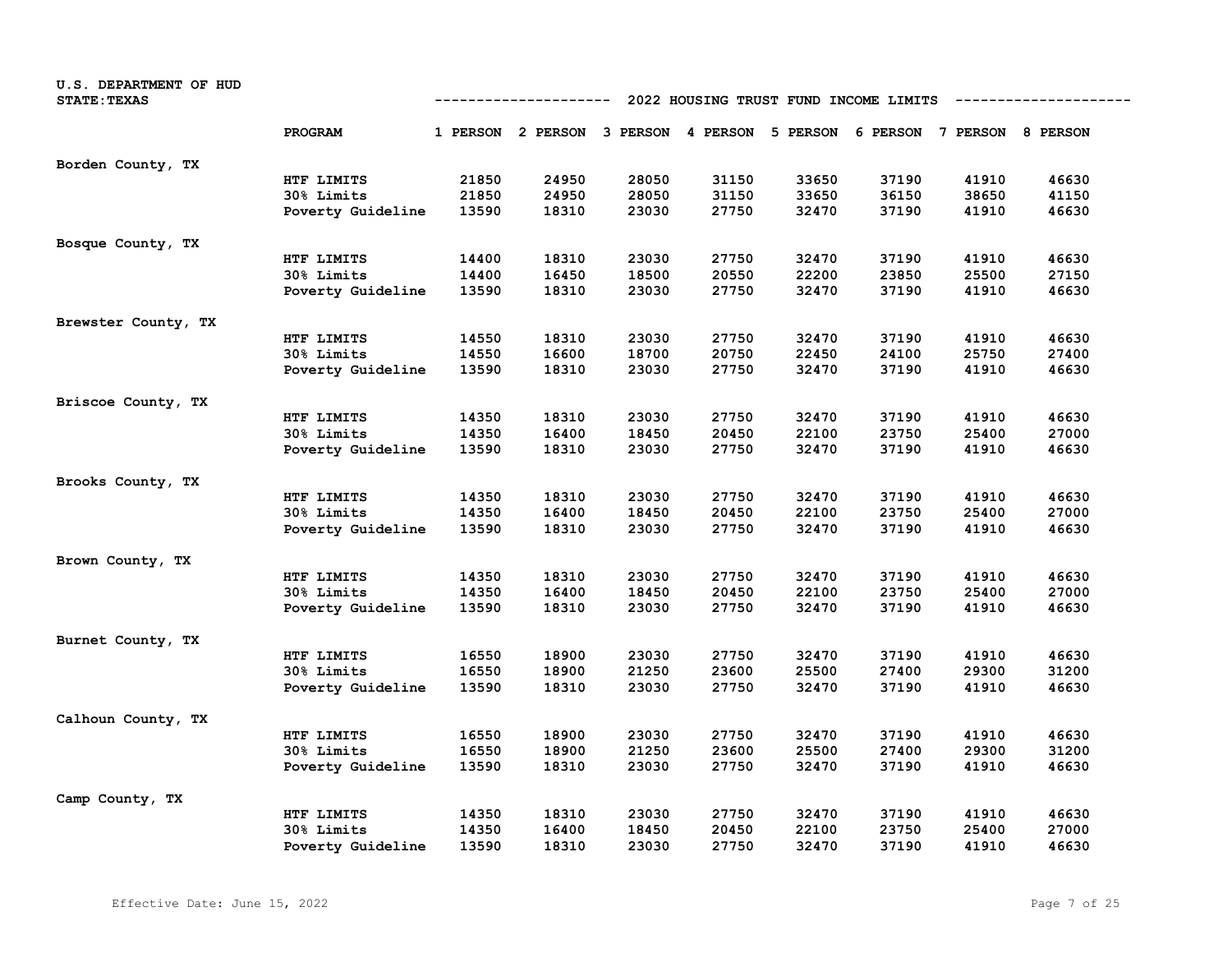| U.S. DEPARTMENT OF HUD<br><b>STATE: TEXAS</b> | 2022 HOUSING TRUST FUND INCOME LIMITS<br>--------------<br>---------- |       |                                                                         |       |       |       |       |       |       |
|-----------------------------------------------|-----------------------------------------------------------------------|-------|-------------------------------------------------------------------------|-------|-------|-------|-------|-------|-------|
|                                               | PROGRAM                                                               |       | 1 PERSON 2 PERSON 3 PERSON 4 PERSON 5 PERSON 6 PERSON 7 PERSON 8 PERSON |       |       |       |       |       |       |
| Cass County, TX                               |                                                                       |       |                                                                         |       |       |       |       |       |       |
|                                               | HTF LIMITS                                                            | 14350 | 18310                                                                   | 23030 | 27750 | 32470 | 37190 | 41910 | 46630 |
|                                               | 30% Limits                                                            | 14350 | 16400                                                                   | 18450 | 20450 | 22100 | 23750 | 25400 | 27000 |
|                                               | Poverty Guideline                                                     | 13590 | 18310                                                                   | 23030 | 27750 | 32470 | 37190 | 41910 | 46630 |
| Castro County, TX                             |                                                                       |       |                                                                         |       |       |       |       |       |       |
|                                               | HTF LIMITS                                                            | 14350 | 18310                                                                   | 23030 | 27750 | 32470 | 37190 | 41910 | 46630 |
|                                               | 30% Limits                                                            | 14350 | 16400                                                                   | 18450 | 20450 | 22100 | 23750 | 25400 | 27000 |
|                                               | Poverty Guideline                                                     | 13590 | 18310                                                                   | 23030 | 27750 | 32470 | 37190 | 41910 | 46630 |
| Cherokee County, TX                           |                                                                       |       |                                                                         |       |       |       |       |       |       |
|                                               | HTF LIMITS                                                            | 14350 | 18310                                                                   | 23030 | 27750 | 32470 | 37190 | 41910 | 46630 |
|                                               | 30% Limits                                                            | 14350 | 16400                                                                   | 18450 | 20450 | 22100 | 23750 | 25400 | 27000 |
|                                               | Poverty Guideline                                                     | 13590 | 18310                                                                   | 23030 | 27750 | 32470 | 37190 | 41910 | 46630 |
| Childress County, TX                          |                                                                       |       |                                                                         |       |       |       |       |       |       |
|                                               | HTF LIMITS                                                            | 14500 | 18310                                                                   | 23030 | 27750 | 32470 | 37190 | 41910 | 46630 |
|                                               | 30% Limits                                                            | 14500 | 16550                                                                   | 18600 | 20650 | 22350 | 24000 | 25650 | 27300 |
|                                               | Poverty Guideline                                                     | 13590 | 18310                                                                   | 23030 | 27750 | 32470 | 37190 | 41910 | 46630 |
| Cochran County, TX                            |                                                                       |       |                                                                         |       |       |       |       |       |       |
|                                               | HTF LIMITS                                                            | 14500 | 18310                                                                   | 23030 | 27750 | 32470 | 37190 | 41910 | 46630 |
|                                               | 30% Limits                                                            | 14500 | 16550                                                                   | 18600 | 20650 | 22350 | 24000 | 25650 | 27300 |
|                                               | Poverty Guideline                                                     | 13590 | 18310                                                                   | 23030 | 27750 | 32470 | 37190 | 41910 | 46630 |
| Coke County, TX                               |                                                                       |       |                                                                         |       |       |       |       |       |       |
|                                               | HTF LIMITS                                                            | 14900 | 18310                                                                   | 23030 | 27750 | 32470 | 37190 | 41910 | 46630 |
|                                               | 30% Limits                                                            | 14900 | 17000                                                                   | 19150 | 21250 | 22950 | 24650 | 26350 | 28050 |
|                                               | Poverty Guideline                                                     | 13590 | 18310                                                                   | 23030 | 27750 | 32470 | 37190 | 41910 | 46630 |
| Coleman County, TX                            |                                                                       |       |                                                                         |       |       |       |       |       |       |
|                                               | HTF LIMITS                                                            | 14350 | 18310                                                                   | 23030 | 27750 | 32470 | 37190 | 41910 | 46630 |
|                                               | 30% Limits                                                            | 14350 | 16400                                                                   | 18450 | 20450 | 22100 | 23750 | 25400 | 27000 |
|                                               | Poverty Guideline                                                     | 13590 | 18310                                                                   | 23030 | 27750 | 32470 | 37190 | 41910 | 46630 |
| Collingsworth County, TX                      |                                                                       |       |                                                                         |       |       |       |       |       |       |
|                                               | HTF LIMITS                                                            | 14350 | 18310                                                                   | 23030 | 27750 | 32470 | 37190 | 41910 | 46630 |
|                                               | 30% Limits                                                            | 14350 | 16400                                                                   | 18450 | 20450 | 22100 | 23750 | 25400 | 27000 |
|                                               | Poverty Guideline                                                     | 13590 | 18310                                                                   | 23030 | 27750 | 32470 | 37190 | 41910 | 46630 |
|                                               |                                                                       |       |                                                                         |       |       |       |       |       |       |
| Colorado County, TX                           |                                                                       |       |                                                                         |       |       |       |       |       |       |
|                                               | HTF LIMITS                                                            | 14600 | 18310                                                                   | 23030 | 27750 | 32470 | 37190 | 41910 | 46630 |
|                                               | 30% Limits                                                            | 14600 | 16650                                                                   | 18750 | 20800 | 22500 | 24150 | 25800 | 27500 |
|                                               | Poverty Guideline                                                     | 13590 | 18310                                                                   | 23030 | 27750 | 32470 | 37190 | 41910 | 46630 |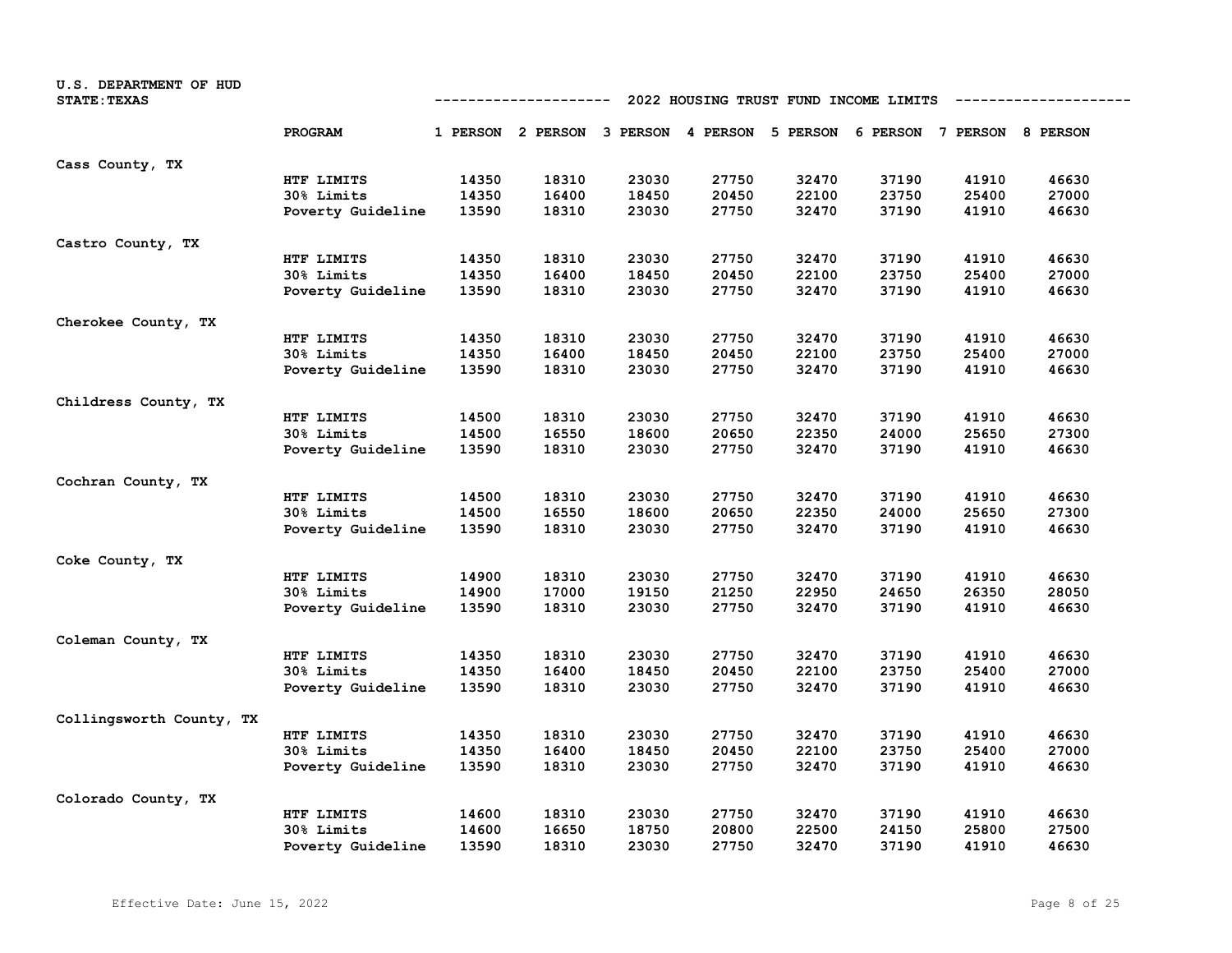| U.S. DEPARTMENT OF HUD<br><b>STATE: TEXAS</b> | 2022 HOUSING TRUST FUND INCOME LIMITS<br>-----------------<br>---------- |       |                                                                         |       |       |       |       |       |       |
|-----------------------------------------------|--------------------------------------------------------------------------|-------|-------------------------------------------------------------------------|-------|-------|-------|-------|-------|-------|
|                                               | PROGRAM                                                                  |       | 1 PERSON 2 PERSON 3 PERSON 4 PERSON 5 PERSON 6 PERSON 7 PERSON 8 PERSON |       |       |       |       |       |       |
| Comanche County, TX                           |                                                                          |       |                                                                         |       |       |       |       |       |       |
|                                               | HTF LIMITS                                                               | 14350 | 18310                                                                   | 23030 | 27750 | 32470 | 37190 | 41910 | 46630 |
|                                               | 30% Limits                                                               | 14350 | 16400                                                                   | 18450 | 20450 | 22100 | 23750 | 25400 | 27000 |
|                                               | Poverty Guideline                                                        | 13590 | 18310                                                                   | 23030 | 27750 | 32470 | 37190 | 41910 | 46630 |
| Concho County, TX                             |                                                                          |       |                                                                         |       |       |       |       |       |       |
|                                               | HTF LIMITS                                                               | 14350 | 18310                                                                   | 23030 | 27750 | 32470 | 37190 | 41910 | 46630 |
|                                               | 30% Limits                                                               | 14350 | 16400                                                                   | 18450 | 20450 | 22100 | 23750 | 25400 | 27000 |
|                                               | Poverty Guideline                                                        | 13590 | 18310                                                                   | 23030 | 27750 | 32470 | 37190 | 41910 | 46630 |
| Cooke County, TX                              |                                                                          |       |                                                                         |       |       |       |       |       |       |
|                                               | HTF LIMITS                                                               | 17050 | 19500                                                                   | 23030 | 27750 | 32470 | 37190 | 41910 | 46630 |
|                                               | 30% Limits                                                               | 17050 | 19500                                                                   | 21950 | 24350 | 26300 | 28250 | 30200 | 32150 |
|                                               | Poverty Guideline                                                        | 13590 | 18310                                                                   | 23030 | 27750 | 32470 | 37190 | 41910 | 46630 |
| Cottle County, TX                             |                                                                          |       |                                                                         |       |       |       |       |       |       |
|                                               | HTF LIMITS                                                               | 14350 | 18310                                                                   | 23030 | 27750 | 32470 | 37190 | 41910 | 46630 |
|                                               | 30% Limits                                                               | 14350 | 16400                                                                   | 18450 | 20450 | 22100 | 23750 | 25400 | 27000 |
|                                               | Poverty Guideline                                                        | 13590 | 18310                                                                   | 23030 | 27750 | 32470 | 37190 | 41910 | 46630 |
| Crane County, TX                              |                                                                          |       |                                                                         |       |       |       |       |       |       |
|                                               | HTF LIMITS                                                               | 17000 | 19400                                                                   | 23030 | 27750 | 32470 | 37190 | 41910 | 46630 |
|                                               | 30% Limits                                                               | 17000 | 19400                                                                   | 21850 | 24250 | 26200 | 28150 | 30100 | 32050 |
|                                               | Poverty Guideline                                                        | 13590 | 18310                                                                   | 23030 | 27750 | 32470 | 37190 | 41910 | 46630 |
| Crockett County, TX                           |                                                                          |       |                                                                         |       |       |       |       |       |       |
|                                               | HTF LIMITS                                                               | 15250 | 18310                                                                   | 23030 | 27750 | 32470 | 37190 | 41910 | 46630 |
|                                               | 30% Limits                                                               | 15250 | 17400                                                                   | 19600 | 21750 | 23500 | 25250 | 27000 | 28750 |
|                                               | Poverty Guideline                                                        | 13590 | 18310                                                                   | 23030 | 27750 | 32470 | 37190 | 41910 | 46630 |
| Culberson County, TX                          |                                                                          |       |                                                                         |       |       |       |       |       |       |
|                                               | HTF LIMITS                                                               | 14350 | 18310                                                                   | 23030 | 27750 | 32470 | 37190 | 41910 | 46630 |
|                                               | 30% Limits                                                               | 14350 | 16400                                                                   | 18450 | 20450 | 22100 | 23750 | 25400 | 27000 |
|                                               | Poverty Guideline                                                        | 13590 | 18310                                                                   | 23030 | 27750 | 32470 | 37190 | 41910 | 46630 |
| Dallam County, TX                             |                                                                          |       |                                                                         |       |       |       |       |       |       |
|                                               | HTF LIMITS                                                               | 14550 | 18310                                                                   | 23030 | 27750 | 32470 | 37190 | 41910 | 46630 |
|                                               | 30% Limits                                                               | 14550 | 16600                                                                   | 18700 | 20750 | 22450 | 24100 | 25750 | 27400 |
|                                               | Poverty Guideline                                                        | 13590 | 18310                                                                   | 23030 | 27750 | 32470 | 37190 | 41910 | 46630 |
| Dawson County, TX                             |                                                                          |       |                                                                         |       |       |       |       |       |       |
|                                               | HTF LIMITS                                                               | 14350 | 18310                                                                   | 23030 | 27750 | 32470 | 37190 | 41910 | 46630 |
|                                               | 30% Limits                                                               | 14350 | 16400                                                                   | 18450 | 20450 | 22100 | 23750 | 25400 | 27000 |
|                                               | Poverty Guideline                                                        | 13590 | 18310                                                                   | 23030 | 27750 | 32470 | 37190 | 41910 | 46630 |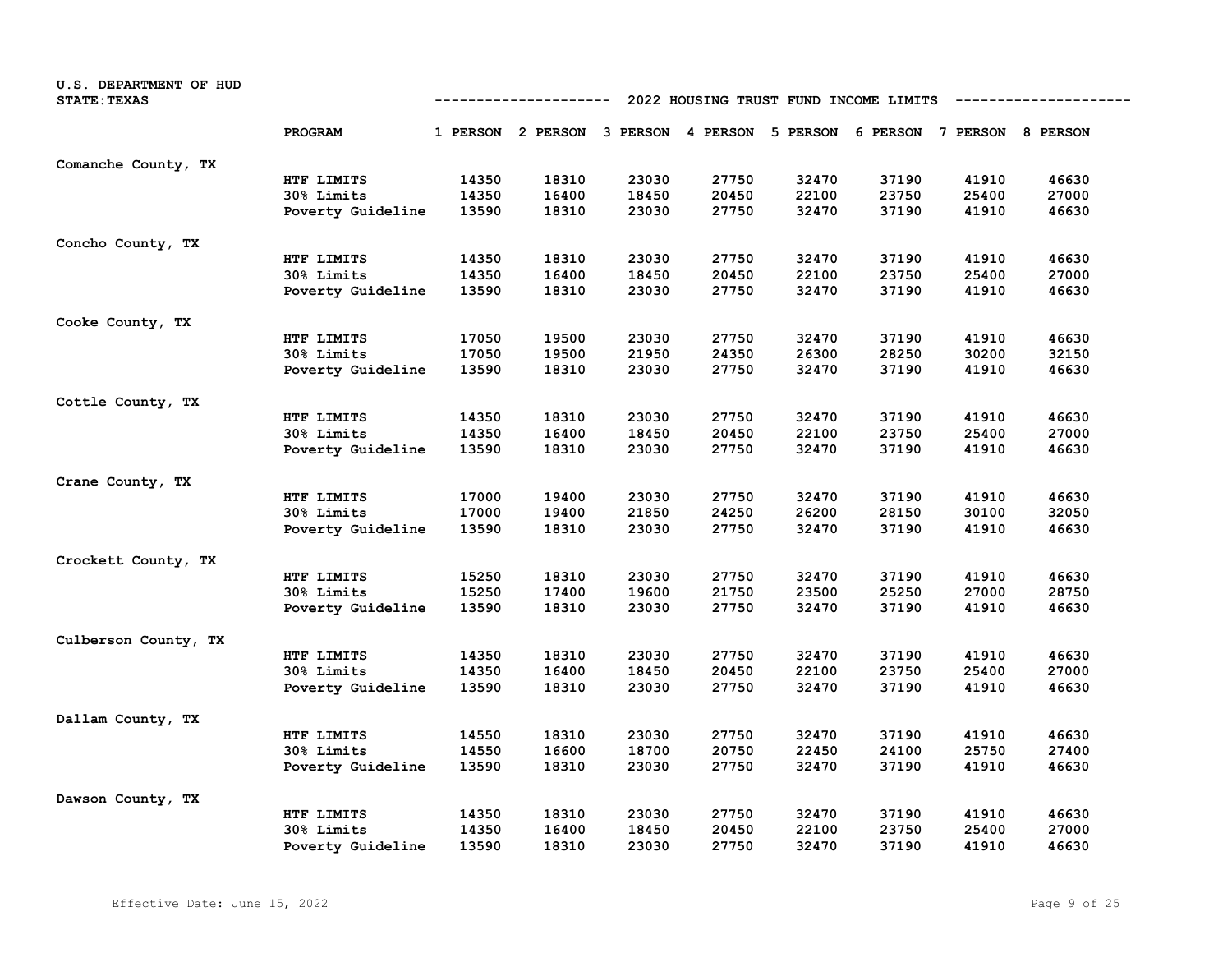| U.S. DEPARTMENT OF HUD<br><b>STATE: TEXAS</b> | 2022 HOUSING TRUST FUND INCOME LIMITS<br>--------------<br>---------- |       |                                                                         |       |       |       |       |       |       |
|-----------------------------------------------|-----------------------------------------------------------------------|-------|-------------------------------------------------------------------------|-------|-------|-------|-------|-------|-------|
|                                               | PROGRAM                                                               |       | 1 PERSON 2 PERSON 3 PERSON 4 PERSON 5 PERSON 6 PERSON 7 PERSON 8 PERSON |       |       |       |       |       |       |
| DeWitt County, TX                             |                                                                       |       |                                                                         |       |       |       |       |       |       |
|                                               | HTF LIMITS                                                            | 16550 | 18900                                                                   | 23030 | 27750 | 32470 | 37190 | 41910 | 46630 |
|                                               | 30% Limits                                                            | 16550 | 18900                                                                   | 21250 | 23600 | 25500 | 27400 | 29300 | 31200 |
|                                               | Poverty Guideline                                                     | 13590 | 18310                                                                   | 23030 | 27750 | 32470 | 37190 | 41910 | 46630 |
| Deaf Smith County, TX                         |                                                                       |       |                                                                         |       |       |       |       |       |       |
|                                               | HTF LIMITS                                                            | 14500 | 18310                                                                   | 23030 | 27750 | 32470 | 37190 | 41910 | 46630 |
|                                               | 30% Limits                                                            | 14500 | 16550                                                                   | 18600 | 20650 | 22350 | 24000 | 25650 | 27300 |
|                                               | Poverty Guideline                                                     | 13590 | 18310                                                                   | 23030 | 27750 | 32470 | 37190 | 41910 | 46630 |
| Delta County, TX                              |                                                                       |       |                                                                         |       |       |       |       |       |       |
|                                               | HTF LIMITS                                                            | 14350 | 18310                                                                   | 23030 | 27750 | 32470 | 37190 | 41910 | 46630 |
|                                               | 30% Limits                                                            | 14350 | 16400                                                                   | 18450 | 20450 | 22100 | 23750 | 25400 | 27000 |
|                                               | Poverty Guideline                                                     | 13590 | 18310                                                                   | 23030 | 27750 | 32470 | 37190 | 41910 | 46630 |
| Dickens County, TX                            |                                                                       |       |                                                                         |       |       |       |       |       |       |
|                                               | HTF LIMITS                                                            | 14350 | 18310                                                                   | 23030 | 27750 | 32470 | 37190 | 41910 | 46630 |
|                                               | 30% Limits                                                            | 14350 | 16400                                                                   | 18450 | 20450 | 22100 | 23750 | 25400 | 27000 |
|                                               | Poverty Guideline                                                     | 13590 | 18310                                                                   | 23030 | 27750 | 32470 | 37190 | 41910 | 46630 |
| Dimmit County, TX                             |                                                                       |       |                                                                         |       |       |       |       |       |       |
|                                               | HTF LIMITS                                                            | 14350 | 18310                                                                   | 23030 | 27750 | 32470 | 37190 | 41910 | 46630 |
|                                               | 30% Limits                                                            | 14350 | 16400                                                                   | 18450 | 20450 | 22100 | 23750 | 25400 | 27000 |
|                                               | Poverty Guideline                                                     | 13590 | 18310                                                                   | 23030 | 27750 | 32470 | 37190 | 41910 | 46630 |
| Donley County, TX                             |                                                                       |       |                                                                         |       |       |       |       |       |       |
|                                               | HTF LIMITS                                                            | 14350 | 18310                                                                   | 23030 | 27750 | 32470 | 37190 | 41910 | 46630 |
|                                               | 30% Limits                                                            | 14350 | 16400                                                                   | 18450 | 20450 | 22100 | 23750 | 25400 | 27000 |
|                                               | Poverty Guideline                                                     | 13590 | 18310                                                                   | 23030 | 27750 | 32470 | 37190 | 41910 | 46630 |
| Duval County, TX                              |                                                                       |       |                                                                         |       |       |       |       |       |       |
|                                               | HTF LIMITS                                                            | 14350 | 18310                                                                   | 23030 | 27750 | 32470 | 37190 | 41910 | 46630 |
|                                               | 30% Limits                                                            | 14350 | 16400                                                                   | 18450 | 20450 | 22100 | 23750 | 25400 | 27000 |
|                                               | Poverty Guideline                                                     | 13590 | 18310                                                                   | 23030 | 27750 | 32470 | 37190 | 41910 | 46630 |
| Eastland County, TX                           |                                                                       |       |                                                                         |       |       |       |       |       |       |
|                                               | HTF LIMITS                                                            | 14350 | 18310                                                                   | 23030 | 27750 | 32470 | 37190 | 41910 | 46630 |
|                                               | 30% Limits                                                            | 14350 | 16400                                                                   | 18450 | 20450 | 22100 | 23750 | 25400 | 27000 |
|                                               | Poverty Guideline                                                     | 13590 | 18310                                                                   | 23030 | 27750 | 32470 | 37190 | 41910 | 46630 |
| Edwards County, TX                            |                                                                       |       |                                                                         |       |       |       |       |       |       |
|                                               | HTF LIMITS                                                            | 14500 | 18310                                                                   | 23030 | 27750 | 32470 | 37190 | 41910 | 46630 |
|                                               | 30% Limits                                                            | 14500 | 16550                                                                   | 18600 | 20650 | 22350 | 24000 | 25650 | 27300 |
|                                               | Poverty Guideline                                                     | 13590 | 18310                                                                   | 23030 | 27750 | 32470 | 37190 | 41910 | 46630 |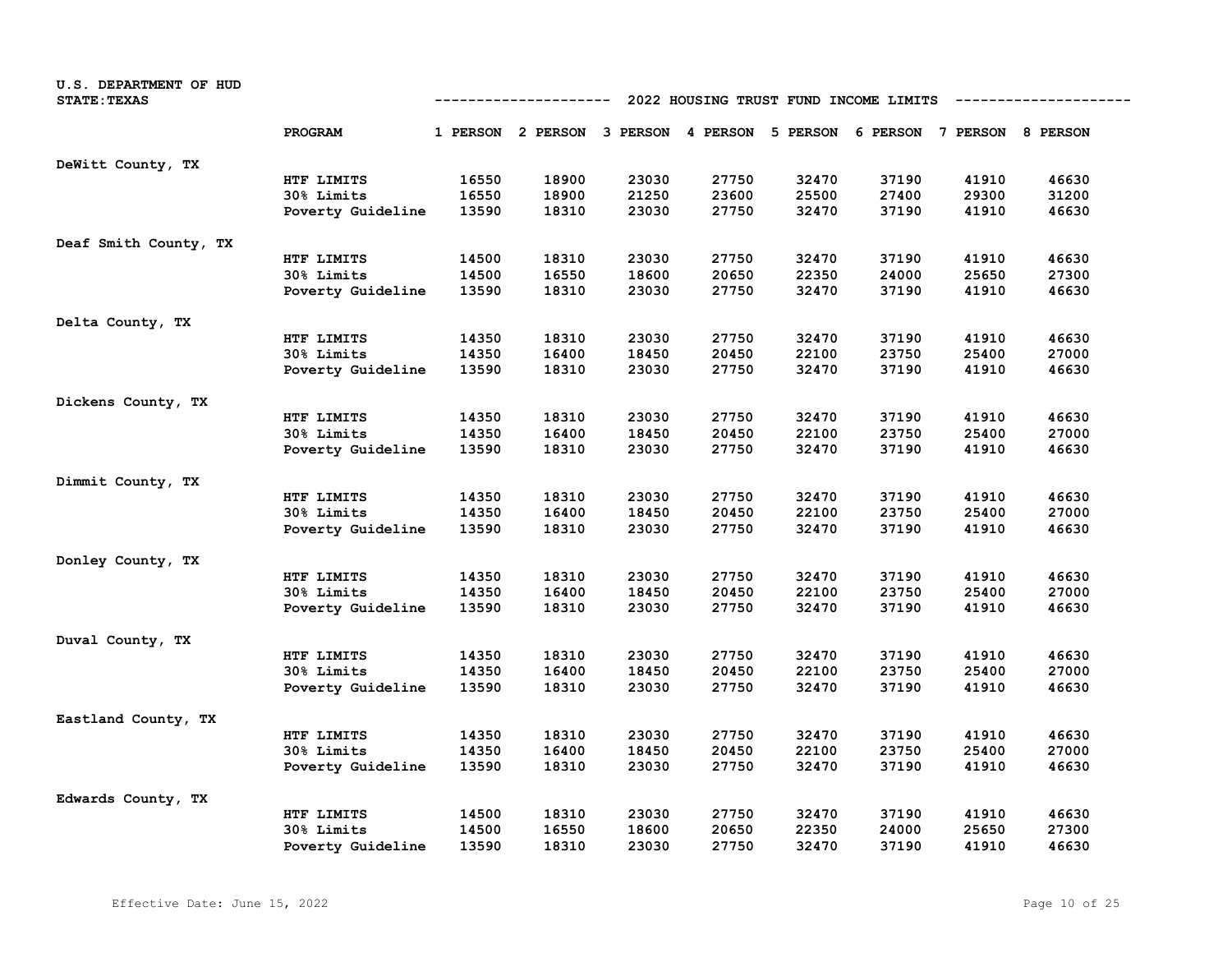| U.S. DEPARTMENT OF HUD<br><b>STATE: TEXAS</b> |                   | 2022 HOUSING TRUST FUND INCOME LIMITS<br>---------- |                                                                         |       |       |       |       |       |       |
|-----------------------------------------------|-------------------|-----------------------------------------------------|-------------------------------------------------------------------------|-------|-------|-------|-------|-------|-------|
|                                               | PROGRAM           |                                                     | 1 PERSON 2 PERSON 3 PERSON 4 PERSON 5 PERSON 6 PERSON 7 PERSON 8 PERSON |       |       |       |       |       |       |
| Erath County, TX                              |                   |                                                     |                                                                         |       |       |       |       |       |       |
|                                               | HTF LIMITS        | 15600                                               | 18310                                                                   | 23030 | 27750 | 32470 | 37190 | 41910 | 46630 |
|                                               | 30% Limits        | 15600                                               | 17800                                                                   | 20050 | 22250 | 24050 | 25850 | 27600 | 29400 |
|                                               | Poverty Guideline | 13590                                               | 18310                                                                   | 23030 | 27750 | 32470 | 37190 | 41910 | 46630 |
| Fannin County, TX                             |                   |                                                     |                                                                         |       |       |       |       |       |       |
|                                               | HTF LIMITS        | 15600                                               | 18310                                                                   | 23030 | 27750 | 32470 | 37190 | 41910 | 46630 |
|                                               | 30% Limits        | 15600                                               | 17800                                                                   | 20050 | 22250 | 24050 | 25850 | 27600 | 29400 |
|                                               | Poverty Guideline | 13590                                               | 18310                                                                   | 23030 | 27750 | 32470 | 37190 | 41910 | 46630 |
| Fayette County, TX                            |                   |                                                     |                                                                         |       |       |       |       |       |       |
|                                               | HTF LIMITS        | 16950                                               | 19400                                                                   | 23030 | 27750 | 32470 | 37190 | 41910 | 46630 |
|                                               | 30% Limits        | 16950                                               | 19400                                                                   | 21800 | 24200 | 26150 | 28100 | 30050 | 31950 |
|                                               | Poverty Guideline | 13590                                               | 18310                                                                   | 23030 | 27750 | 32470 | 37190 | 41910 | 46630 |
| Fisher County, TX                             |                   |                                                     |                                                                         |       |       |       |       |       |       |
|                                               | HTF LIMITS        | 14500                                               | 18310                                                                   | 23030 | 27750 | 32470 | 37190 | 41910 | 46630 |
|                                               | 30% Limits        | 14500                                               | 16550                                                                   | 18600 | 20650 | 22350 | 24000 | 25650 | 27300 |
|                                               | Poverty Guideline | 13590                                               | 18310                                                                   | 23030 | 27750 | 32470 | 37190 | 41910 | 46630 |
| Floyd County, TX                              |                   |                                                     |                                                                         |       |       |       |       |       |       |
|                                               | HTF LIMITS        | 14350                                               | 18310                                                                   | 23030 | 27750 | 32470 | 37190 | 41910 | 46630 |
|                                               | 30% Limits        | 14350                                               | 16400                                                                   | 18450 | 20450 | 22100 | 23750 | 25400 | 27000 |
|                                               | Poverty Guideline | 13590                                               | 18310                                                                   | 23030 | 27750 | 32470 | 37190 | 41910 | 46630 |
| Foard County, TX                              |                   |                                                     |                                                                         |       |       |       |       |       |       |
|                                               | HTF LIMITS        | 14350                                               | 18310                                                                   | 23030 | 27750 | 32470 | 37190 | 41910 | 46630 |
|                                               | 30% Limits        | 14350                                               | 16400                                                                   | 18450 | 20450 | 22100 | 23750 | 25400 | 27000 |
|                                               | Poverty Guideline | 13590                                               | 18310                                                                   | 23030 | 27750 | 32470 | 37190 | 41910 | 46630 |
| Franklin County, TX                           |                   |                                                     |                                                                         |       |       |       |       |       |       |
|                                               | HTF LIMITS        | 15200                                               | 18310                                                                   | 23030 | 27750 | 32470 | 37190 | 41910 | 46630 |
|                                               | 30% Limits        | 15200                                               | 17350                                                                   | 19500 | 21650 | 23400 | 25150 | 26850 | 28600 |
|                                               | Poverty Guideline | 13590                                               | 18310                                                                   | 23030 | 27750 | 32470 | 37190 | 41910 | 46630 |
| Freestone County, TX                          |                   |                                                     |                                                                         |       |       |       |       |       |       |
|                                               | HTF LIMITS        | 14550                                               | 18310                                                                   | 23030 | 27750 | 32470 | 37190 | 41910 | 46630 |
|                                               | 30% Limits        | 14550                                               | 16600                                                                   | 18700 | 20750 | 22450 | 24100 | 25750 | 27400 |
|                                               | Poverty Guideline | 13590                                               | 18310                                                                   | 23030 | 27750 | 32470 | 37190 | 41910 | 46630 |
| Frio County, TX                               |                   |                                                     |                                                                         |       |       |       |       |       |       |
|                                               | HTF LIMITS        | 14350                                               | 18310                                                                   | 23030 | 27750 | 32470 | 37190 | 41910 | 46630 |
|                                               | 30% Limits        | 14350                                               | 16400                                                                   | 18450 | 20450 | 22100 | 23750 | 25400 | 27000 |
|                                               | Poverty Guideline | 13590                                               | 18310                                                                   | 23030 | 27750 | 32470 | 37190 | 41910 | 46630 |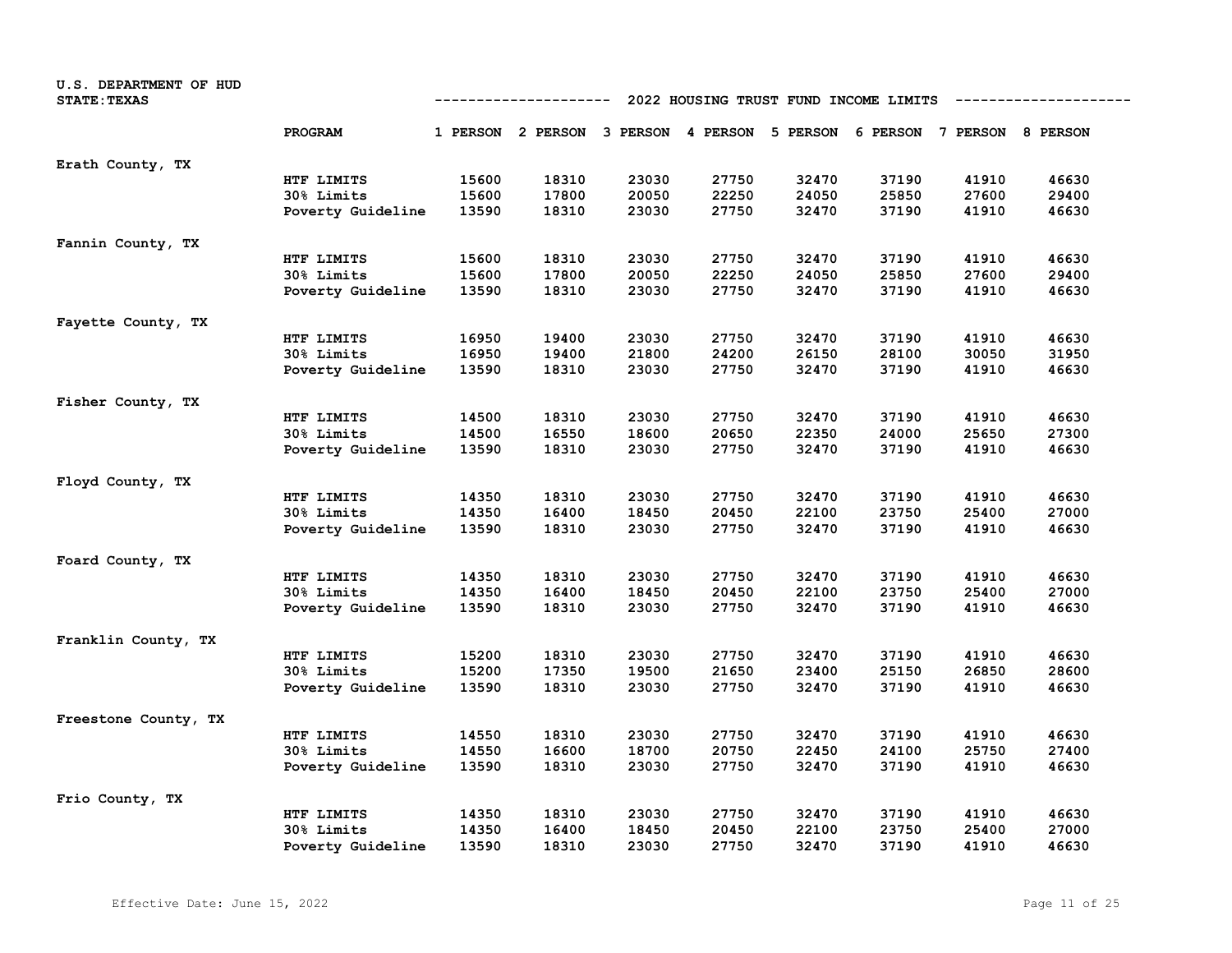| U.S. DEPARTMENT OF HUD<br><b>STATE: TEXAS</b> | 2022 HOUSING TRUST FUND INCOME LIMITS<br>-----------------<br>---------- |       |                                                                         |       |       |       |       |       |       |
|-----------------------------------------------|--------------------------------------------------------------------------|-------|-------------------------------------------------------------------------|-------|-------|-------|-------|-------|-------|
|                                               | PROGRAM                                                                  |       | 1 PERSON 2 PERSON 3 PERSON 4 PERSON 5 PERSON 6 PERSON 7 PERSON 8 PERSON |       |       |       |       |       |       |
| Gaines County, TX                             |                                                                          |       |                                                                         |       |       |       |       |       |       |
|                                               | HTF LIMITS                                                               | 15950 | 18310                                                                   | 23030 | 27750 | 32470 | 37190 | 41910 | 46630 |
|                                               | 30% Limits                                                               | 15950 | 18200                                                                   | 20500 | 22750 | 24600 | 26400 | 28250 | 30050 |
|                                               | Poverty Guideline                                                        | 13590 | 18310                                                                   | 23030 | 27750 | 32470 | 37190 | 41910 | 46630 |
| Garza County, TX                              |                                                                          |       |                                                                         |       |       |       |       |       |       |
|                                               | HTF LIMITS                                                               | 14850 | 18310                                                                   | 23030 | 27750 | 32470 | 37190 | 41910 | 46630 |
|                                               | 30% Limits                                                               | 14850 | 17000                                                                   | 19100 | 21200 | 22900 | 24600 | 26300 | 28000 |
|                                               | Poverty Guideline                                                        | 13590 | 18310                                                                   | 23030 | 27750 | 32470 | 37190 | 41910 | 46630 |
| Gillespie County, TX                          |                                                                          |       |                                                                         |       |       |       |       |       |       |
|                                               | HTF LIMITS                                                               | 17150 | 19600                                                                   | 23030 | 27750 | 32470 | 37190 | 41910 | 46630 |
|                                               | 30% Limits                                                               | 17150 | 19600                                                                   | 22050 | 24500 | 26500 | 28450 | 30400 | 32350 |
|                                               | Poverty Guideline                                                        | 13590 | 18310                                                                   | 23030 | 27750 | 32470 | 37190 | 41910 | 46630 |
| Glasscock County, TX                          |                                                                          |       |                                                                         |       |       |       |       |       |       |
|                                               | HTF LIMITS                                                               | 18550 | 21200                                                                   | 23850 | 27750 | 32470 | 37190 | 41910 | 46630 |
|                                               | 30% Limits                                                               | 18550 | 21200                                                                   | 23850 | 26450 | 28600 | 30700 | 32800 | 34950 |
|                                               | Poverty Guideline                                                        | 13590 | 18310                                                                   | 23030 | 27750 | 32470 | 37190 | 41910 | 46630 |
| Gonzales County, TX                           |                                                                          |       |                                                                         |       |       |       |       |       |       |
|                                               | HTF LIMITS                                                               | 14600 | 18310                                                                   | 23030 | 27750 | 32470 | 37190 | 41910 | 46630 |
|                                               | 30% Limits                                                               | 14600 | 16650                                                                   | 18750 | 20800 | 22500 | 24150 | 25800 | 27500 |
|                                               | Poverty Guideline                                                        | 13590 | 18310                                                                   | 23030 | 27750 | 32470 | 37190 | 41910 | 46630 |
| Gray County, TX                               |                                                                          |       |                                                                         |       |       |       |       |       |       |
|                                               | HTF LIMITS                                                               | 14500 | 18310                                                                   | 23030 | 27750 | 32470 | 37190 | 41910 | 46630 |
|                                               | 30% Limits                                                               | 14500 | 16600                                                                   | 18650 | 20700 | 22400 | 24050 | 25700 | 27350 |
|                                               | Poverty Guideline                                                        | 13590 | 18310                                                                   | 23030 | 27750 | 32470 | 37190 | 41910 | 46630 |
| Grimes County, TX                             |                                                                          |       |                                                                         |       |       |       |       |       |       |
|                                               | HTF LIMITS                                                               | 14500 | 18310                                                                   | 23030 | 27750 | 32470 | 37190 | 41910 | 46630 |
|                                               | 30% Limits                                                               | 14500 | 16550                                                                   | 18600 | 20650 | 22350 | 24000 | 25650 | 27300 |
|                                               | Poverty Guideline                                                        | 13590 | 18310                                                                   | 23030 | 27750 | 32470 | 37190 | 41910 | 46630 |
| Hale County, TX                               |                                                                          |       |                                                                         |       |       |       |       |       |       |
|                                               | HTF LIMITS                                                               | 14350 | 18310                                                                   | 23030 | 27750 | 32470 | 37190 | 41910 | 46630 |
|                                               | 30% Limits                                                               | 14350 | 16400                                                                   | 18450 | 20450 | 22100 | 23750 | 25400 | 27000 |
|                                               | Poverty Guideline                                                        | 13590 | 18310                                                                   | 23030 | 27750 | 32470 | 37190 | 41910 | 46630 |
| Hall County, TX                               |                                                                          |       |                                                                         |       |       |       |       |       |       |
|                                               | HTF LIMITS                                                               | 14350 | 18310                                                                   | 23030 | 27750 | 32470 | 37190 | 41910 | 46630 |
|                                               | 30% Limits                                                               | 14350 | 16400                                                                   | 18450 | 20450 | 22100 | 23750 | 25400 | 27000 |
|                                               | Poverty Guideline                                                        | 13590 | 18310                                                                   | 23030 | 27750 | 32470 | 37190 | 41910 | 46630 |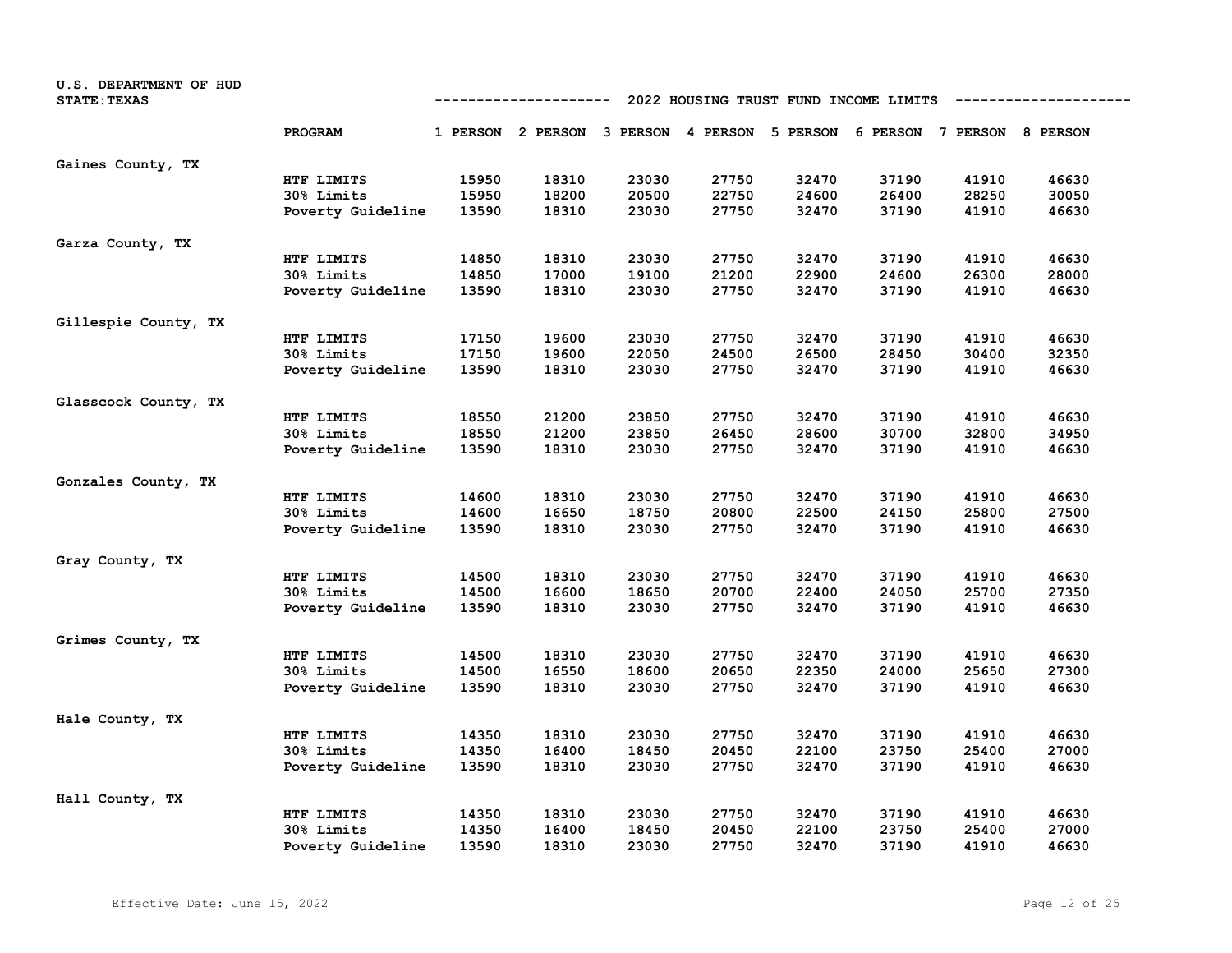| U.S. DEPARTMENT OF HUD<br><b>STATE: TEXAS</b> | 2022 HOUSING TRUST FUND INCOME LIMITS<br>---------- |       |                                                                         |       |       |       |       |       |       |
|-----------------------------------------------|-----------------------------------------------------|-------|-------------------------------------------------------------------------|-------|-------|-------|-------|-------|-------|
|                                               | PROGRAM                                             |       | 1 PERSON 2 PERSON 3 PERSON 4 PERSON 5 PERSON 6 PERSON 7 PERSON 8 PERSON |       |       |       |       |       |       |
| Hamilton County, TX                           |                                                     |       |                                                                         |       |       |       |       |       |       |
|                                               | HTF LIMITS                                          | 15450 | 18310                                                                   | 23030 | 27750 | 32470 | 37190 | 41910 | 46630 |
|                                               | 30% Limits                                          | 15450 | 17650                                                                   | 19850 | 22050 | 23850 | 25600 | 27350 | 29150 |
|                                               | Poverty Guideline                                   | 13590 | 18310                                                                   | 23030 | 27750 | 32470 | 37190 | 41910 | 46630 |
| Hansford County, TX                           |                                                     |       |                                                                         |       |       |       |       |       |       |
|                                               | HTF LIMITS                                          | 14350 | 18310                                                                   | 23030 | 27750 | 32470 | 37190 | 41910 | 46630 |
|                                               | 30% Limits                                          | 14350 | 16400                                                                   | 18450 | 20450 | 22100 | 23750 | 25400 | 27000 |
|                                               | Poverty Guideline                                   | 13590 | 18310                                                                   | 23030 | 27750 | 32470 | 37190 | 41910 | 46630 |
| Hardeman County, TX                           |                                                     |       |                                                                         |       |       |       |       |       |       |
|                                               | HTF LIMITS                                          | 14350 | 18310                                                                   | 23030 | 27750 | 32470 | 37190 | 41910 | 46630 |
|                                               | 30% Limits                                          | 14350 | 16400                                                                   | 18450 | 20450 | 22100 | 23750 | 25400 | 27000 |
|                                               | Poverty Guideline                                   | 13590 | 18310                                                                   | 23030 | 27750 | 32470 | 37190 | 41910 | 46630 |
| Hartley County, TX                            |                                                     |       |                                                                         |       |       |       |       |       |       |
|                                               | HTF LIMITS                                          | 15900 | 18310                                                                   | 23030 | 27750 | 32470 | 37190 | 41910 | 46630 |
|                                               | 30% Limits                                          | 15900 | 18200                                                                   | 20450 | 22700 | 24550 | 26350 | 28150 | 30000 |
|                                               | Poverty Guideline                                   | 13590 | 18310                                                                   | 23030 | 27750 | 32470 | 37190 | 41910 | 46630 |
| Haskell County, TX                            |                                                     |       |                                                                         |       |       |       |       |       |       |
|                                               | HTF LIMITS                                          | 14350 | 18310                                                                   | 23030 | 27750 | 32470 | 37190 | 41910 | 46630 |
|                                               | 30% Limits                                          | 14350 | 16400                                                                   | 18450 | 20450 | 22100 | 23750 | 25400 | 27000 |
|                                               | Poverty Guideline                                   | 13590 | 18310                                                                   | 23030 | 27750 | 32470 | 37190 | 41910 | 46630 |
| Hemphill County, TX                           |                                                     |       |                                                                         |       |       |       |       |       |       |
|                                               | HTF LIMITS                                          | 17200 | 19650                                                                   | 23030 | 27750 | 32470 | 37190 | 41910 | 46630 |
|                                               | 30% Limits                                          | 17200 | 19650                                                                   | 22100 | 24550 | 26550 | 28500 | 30450 | 32450 |
|                                               | Poverty Guideline                                   | 13590 | 18310                                                                   | 23030 | 27750 | 32470 | 37190 | 41910 | 46630 |
| Henderson County, TX                          |                                                     |       |                                                                         |       |       |       |       |       |       |
|                                               | HTF LIMITS                                          | 14350 | 18310                                                                   | 23030 | 27750 | 32470 | 37190 | 41910 | 46630 |
|                                               | 30% Limits                                          | 14350 | 16400                                                                   | 18450 | 20450 | 22100 | 23750 | 25400 | 27000 |
|                                               | Poverty Guideline                                   | 13590 | 18310                                                                   | 23030 | 27750 | 32470 | 37190 | 41910 | 46630 |
| Hill County, TX                               |                                                     |       |                                                                         |       |       |       |       |       |       |
|                                               | HTF LIMITS                                          | 14700 | 18310                                                                   | 23030 | 27750 | 32470 | 37190 | 41910 | 46630 |
|                                               | 30% Limits                                          | 14700 | 16800                                                                   | 18900 | 20950 | 22650 | 24350 | 26000 | 27700 |
|                                               | Poverty Guideline                                   | 13590 | 18310                                                                   | 23030 | 27750 | 32470 | 37190 | 41910 | 46630 |
| Hockley County, TX                            |                                                     |       |                                                                         |       |       |       |       |       |       |
|                                               | HTF LIMITS                                          | 14350 | 18310                                                                   | 23030 | 27750 | 32470 | 37190 | 41910 | 46630 |
|                                               | 30% Limits                                          | 14350 | 16400                                                                   | 18450 | 20450 | 22100 | 23750 | 25400 | 27000 |
|                                               | Poverty Guideline                                   | 13590 | 18310                                                                   | 23030 | 27750 | 32470 | 37190 | 41910 | 46630 |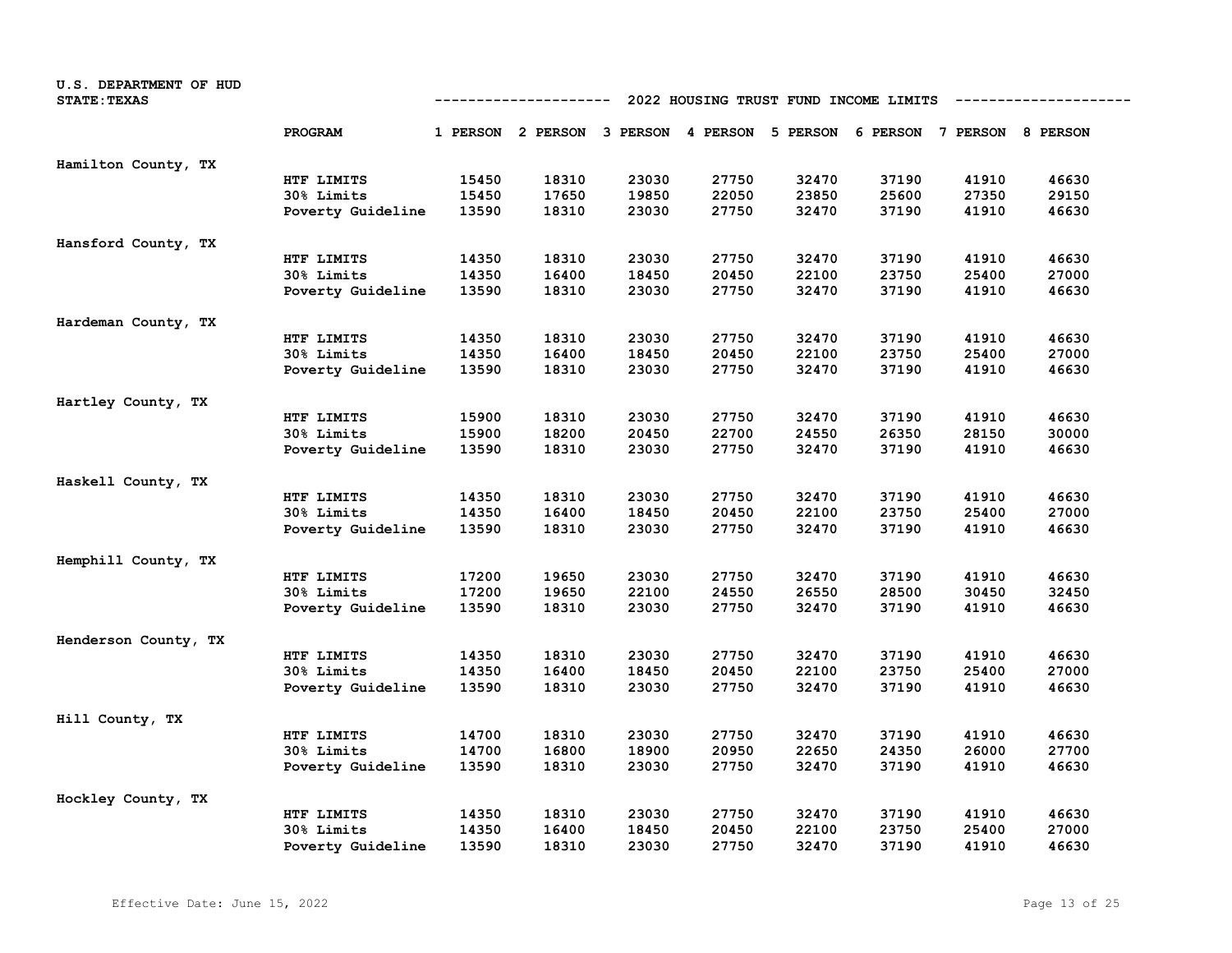| U.S. DEPARTMENT OF HUD<br><b>STATE: TEXAS</b> | 2022 HOUSING TRUST FUND INCOME LIMITS<br>-----------------<br>---------- |       |                                                                         |       |       |       |       |       |       |
|-----------------------------------------------|--------------------------------------------------------------------------|-------|-------------------------------------------------------------------------|-------|-------|-------|-------|-------|-------|
|                                               | <b>PROGRAM</b>                                                           |       | 1 PERSON 2 PERSON 3 PERSON 4 PERSON 5 PERSON 6 PERSON 7 PERSON 8 PERSON |       |       |       |       |       |       |
| Hood County, TX                               |                                                                          |       |                                                                         |       |       |       |       |       |       |
|                                               | HTF LIMITS                                                               | 17900 | 20450                                                                   | 23030 | 27750 | 32470 | 37190 | 41910 | 46630 |
|                                               | 30% Limits                                                               | 17900 | 20450                                                                   | 23000 | 25550 | 27600 | 29650 | 31700 | 33750 |
|                                               | Poverty Guideline                                                        | 13590 | 18310                                                                   | 23030 | 27750 | 32470 | 37190 | 41910 | 46630 |
| Hopkins County, TX                            |                                                                          |       |                                                                         |       |       |       |       |       |       |
|                                               | HTF LIMITS                                                               | 14750 | 18310                                                                   | 23030 | 27750 | 32470 | 37190 | 41910 | 46630 |
|                                               | 30% Limits                                                               | 14750 | 16850                                                                   | 18950 | 21050 | 22750 | 24450 | 26150 | 27800 |
|                                               | Poverty Guideline                                                        | 13590 | 18310                                                                   | 23030 | 27750 | 32470 | 37190 | 41910 | 46630 |
| Houston County, TX                            |                                                                          |       |                                                                         |       |       |       |       |       |       |
|                                               | HTF LIMITS                                                               | 14350 | 18310                                                                   | 23030 | 27750 | 32470 | 37190 | 41910 | 46630 |
|                                               | 30% Limits                                                               | 14350 | 16400                                                                   | 18450 | 20450 | 22100 | 23750 | 25400 | 27000 |
|                                               | Poverty Guideline                                                        | 13590 | 18310                                                                   | 23030 | 27750 | 32470 | 37190 | 41910 | 46630 |
| Howard County, TX                             |                                                                          |       |                                                                         |       |       |       |       |       |       |
|                                               | HTF LIMITS                                                               | 14900 | 18310                                                                   | 23030 | 27750 | 32470 | 37190 | 41910 | 46630 |
|                                               | <b>30% Limits</b>                                                        | 14900 | 17000                                                                   | 19150 | 21250 | 22950 | 24650 | 26350 | 28050 |
|                                               | Poverty Guideline                                                        | 13590 | 18310                                                                   | 23030 | 27750 | 32470 | 37190 | 41910 | 46630 |
| Hutchinson County, TX                         |                                                                          |       |                                                                         |       |       |       |       |       |       |
|                                               | HTF LIMITS                                                               | 14800 | 18310                                                                   | 23030 | 27750 | 32470 | 37190 | 41910 | 46630 |
|                                               | 30% Limits                                                               | 14800 | 16900                                                                   | 19000 | 21100 | 22800 | 24500 | 26200 | 27900 |
|                                               | Poverty Guideline                                                        | 13590 | 18310                                                                   | 23030 | 27750 | 32470 | 37190 | 41910 | 46630 |
| Jack County, TX                               |                                                                          |       |                                                                         |       |       |       |       |       |       |
|                                               | HTF LIMITS                                                               | 14750 | 18310                                                                   | 23030 | 27750 | 32470 | 37190 | 41910 | 46630 |
|                                               | 30% Limits                                                               | 14750 | 16850                                                                   | 18950 | 21050 | 22750 | 24450 | 26150 | 27800 |
|                                               | Poverty Guideline                                                        | 13590 | 18310                                                                   | 23030 | 27750 | 32470 | 37190 | 41910 | 46630 |
| Jackson County, TX                            |                                                                          |       |                                                                         |       |       |       |       |       |       |
|                                               | HTF LIMITS                                                               | 17200 | 19650                                                                   | 23030 | 27750 | 32470 | 37190 | 41910 | 46630 |
|                                               | 30% Limits                                                               | 17200 | 19650                                                                   | 22100 | 24550 | 26550 | 28500 | 30450 | 32450 |
|                                               | Poverty Guideline                                                        | 13590 | 18310                                                                   | 23030 | 27750 | 32470 | 37190 | 41910 | 46630 |
| Jasper County, TX                             |                                                                          |       |                                                                         |       |       |       |       |       |       |
|                                               | HTF LIMITS                                                               | 14500 | 18310                                                                   | 23030 | 27750 | 32470 | 37190 | 41910 | 46630 |
|                                               | 30% Limits                                                               | 14500 | 16550                                                                   | 18600 | 20650 | 22350 | 24000 | 25650 | 27300 |
|                                               | Poverty Guideline                                                        | 13590 | 18310                                                                   | 23030 | 27750 | 32470 | 37190 | 41910 | 46630 |
| Jeff Davis County, TX                         |                                                                          |       |                                                                         |       |       |       |       |       |       |
|                                               | HTF LIMITS                                                               | 14900 | 18310                                                                   | 23030 | 27750 | 32470 | 37190 | 41910 | 46630 |
|                                               | <b>30% Limits</b>                                                        | 14900 | 17000                                                                   | 19150 | 21250 | 22950 | 24650 | 26350 | 28050 |
|                                               | Poverty Guideline                                                        | 13590 | 18310                                                                   | 23030 | 27750 | 32470 | 37190 | 41910 | 46630 |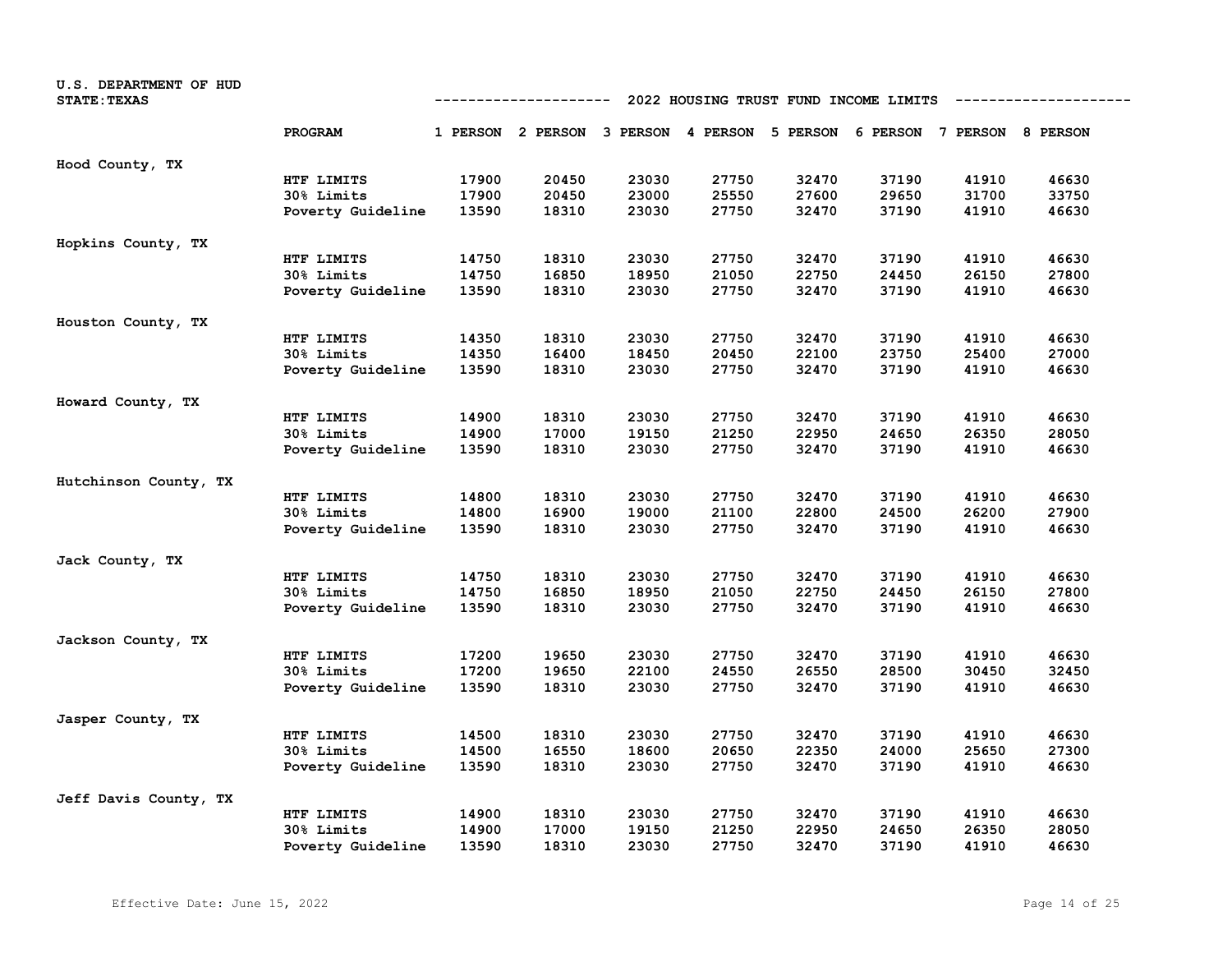| U.S. DEPARTMENT OF HUD<br><b>STATE: TEXAS</b> | 2022 HOUSING TRUST FUND INCOME LIMITS<br>---------- |       |                                                                         |       |       |       |       |       |       |
|-----------------------------------------------|-----------------------------------------------------|-------|-------------------------------------------------------------------------|-------|-------|-------|-------|-------|-------|
|                                               | PROGRAM                                             |       | 1 PERSON 2 PERSON 3 PERSON 4 PERSON 5 PERSON 6 PERSON 7 PERSON 8 PERSON |       |       |       |       |       |       |
| Jim Hogg County, TX                           |                                                     |       |                                                                         |       |       |       |       |       |       |
|                                               | HTF LIMITS                                          | 14350 | 18310                                                                   | 23030 | 27750 | 32470 | 37190 | 41910 | 46630 |
|                                               | 30% Limits                                          | 14350 | 16400                                                                   | 18450 | 20450 | 22100 | 23750 | 25400 | 27000 |
|                                               | Poverty Guideline                                   | 13590 | 18310                                                                   | 23030 | 27750 | 32470 | 37190 | 41910 | 46630 |
| Jim Wells County, TX                          |                                                     |       |                                                                         |       |       |       |       |       |       |
|                                               | HTF LIMITS                                          | 14350 | 18310                                                                   | 23030 | 27750 | 32470 | 37190 | 41910 | 46630 |
|                                               | 30% Limits                                          | 14350 | 16400                                                                   | 18450 | 20450 | 22100 | 23750 | 25400 | 27000 |
|                                               | Poverty Guideline                                   | 13590 | 18310                                                                   | 23030 | 27750 | 32470 | 37190 | 41910 | 46630 |
| Karnes County, TX                             |                                                     |       |                                                                         |       |       |       |       |       |       |
|                                               | HTF LIMITS                                          | 15800 | 18310                                                                   | 23030 | 27750 | 32470 | 37190 | 41910 | 46630 |
|                                               | 30% Limits                                          | 15800 | 18050                                                                   | 20300 | 22550 | 24400 | 26200 | 28000 | 29800 |
|                                               | Poverty Guideline                                   | 13590 | 18310                                                                   | 23030 | 27750 | 32470 | 37190 | 41910 | 46630 |
| Kenedy County, TX                             |                                                     |       |                                                                         |       |       |       |       |       |       |
|                                               | HTF LIMITS                                          | 14350 | 18310                                                                   | 23030 | 27750 | 32470 | 37190 | 41910 | 46630 |
|                                               | 30% Limits                                          | 14350 | 16400                                                                   | 18450 | 20450 | 22100 | 23750 | 25400 | 27000 |
|                                               | Poverty Guideline                                   | 13590 | 18310                                                                   | 23030 | 27750 | 32470 | 37190 | 41910 | 46630 |
| Kent County, TX                               |                                                     |       |                                                                         |       |       |       |       |       |       |
|                                               | HTF LIMITS                                          | 15300 | 18310                                                                   | 23030 | 27750 | 32470 | 37190 | 41910 | 46630 |
|                                               | 30% Limits                                          | 15300 | 17500                                                                   | 19700 | 21850 | 23600 | 25350 | 27100 | 28850 |
|                                               | Poverty Guideline                                   | 13590 | 18310                                                                   | 23030 | 27750 | 32470 | 37190 | 41910 | 46630 |
| Kerr County, TX                               |                                                     |       |                                                                         |       |       |       |       |       |       |
|                                               | HTF LIMITS                                          | 15400 | 18310                                                                   | 23030 | 27750 | 32470 | 37190 | 41910 | 46630 |
|                                               | <b>30% Limits</b>                                   | 15400 | 17600                                                                   | 19800 | 22000 | 23800 | 25550 | 27300 | 29050 |
|                                               | Poverty Guideline                                   | 13590 | 18310                                                                   | 23030 | 27750 | 32470 | 37190 | 41910 | 46630 |
| Kimble County, TX                             |                                                     |       |                                                                         |       |       |       |       |       |       |
|                                               | HTF LIMITS                                          | 14350 | 18310                                                                   | 23030 | 27750 | 32470 | 37190 | 41910 | 46630 |
|                                               | 30% Limits                                          | 14350 | 16400                                                                   | 18450 | 20450 | 22100 | 23750 | 25400 | 27000 |
|                                               | Poverty Guideline                                   | 13590 | 18310                                                                   | 23030 | 27750 | 32470 | 37190 | 41910 | 46630 |
| King County, TX                               |                                                     |       |                                                                         |       |       |       |       |       |       |
|                                               | HTF LIMITS                                          | 16500 | 18850                                                                   | 23030 | 27750 | 32470 | 37190 | 41910 | 46630 |
|                                               | 30% Limits                                          | 16500 | 18850                                                                   | 21200 | 23550 | 25450 | 27350 | 29250 | 31100 |
|                                               | Poverty Guideline                                   | 13590 | 18310                                                                   | 23030 | 27750 | 32470 | 37190 | 41910 | 46630 |
| Kinney County, TX                             |                                                     |       |                                                                         |       |       |       |       |       |       |
|                                               | HTF LIMITS                                          | 14350 | 18310                                                                   | 23030 | 27750 | 32470 | 37190 | 41910 | 46630 |
|                                               | 30% Limits                                          | 14350 | 16400                                                                   | 18450 | 20450 | 22100 | 23750 | 25400 | 27000 |
|                                               | Poverty Guideline                                   | 13590 | 18310                                                                   | 23030 | 27750 | 32470 | 37190 | 41910 | 46630 |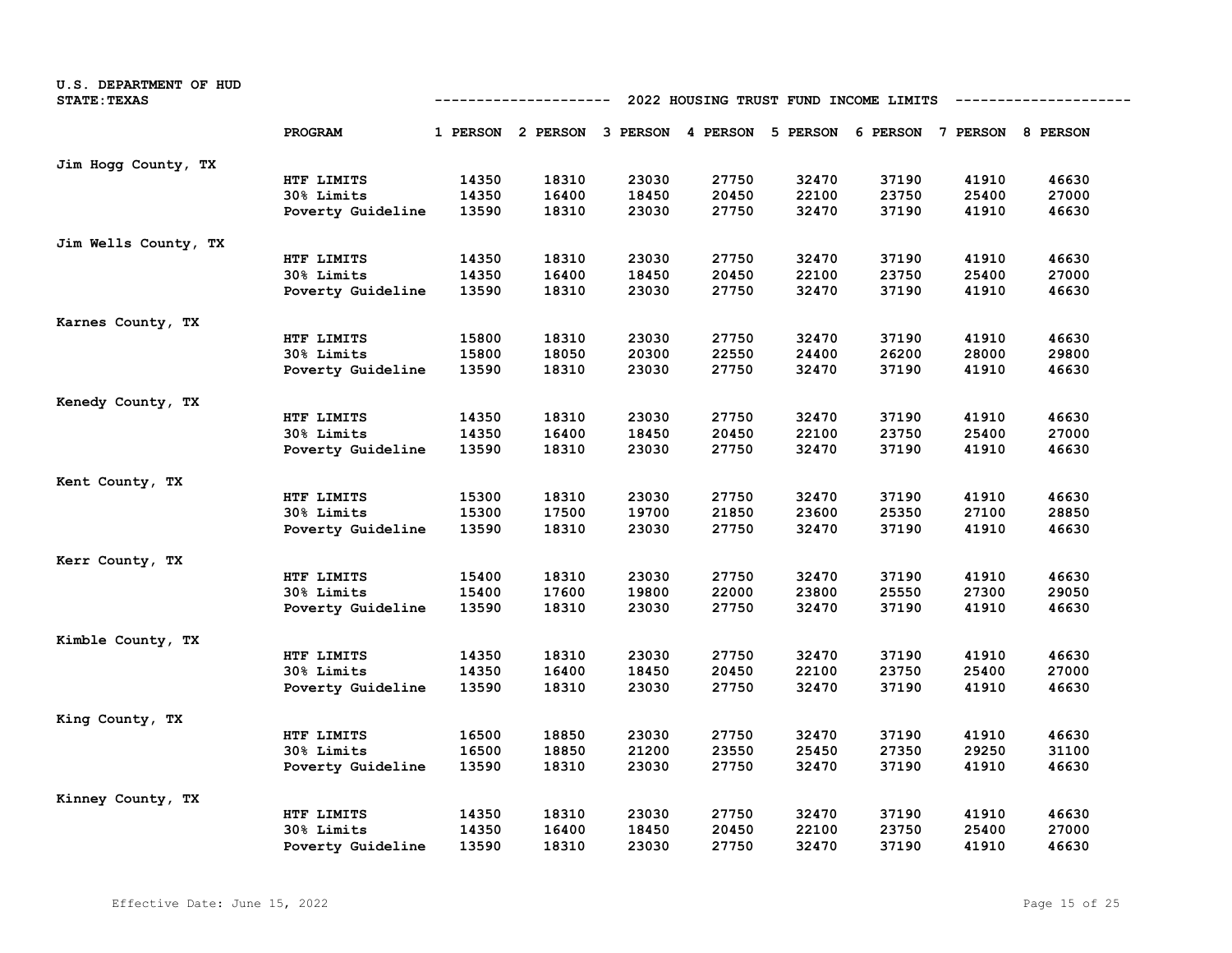| U.S. DEPARTMENT OF HUD<br><b>STATE: TEXAS</b> |                   |       | 2022 HOUSING TRUST FUND INCOME LIMITS<br>-----------------<br>---------- |       |       |                                                       |       |       |       |  |  |  |
|-----------------------------------------------|-------------------|-------|--------------------------------------------------------------------------|-------|-------|-------------------------------------------------------|-------|-------|-------|--|--|--|
|                                               | PROGRAM           |       | 1 PERSON 2 PERSON                                                        |       |       | 3 PERSON 4 PERSON 5 PERSON 6 PERSON 7 PERSON 8 PERSON |       |       |       |  |  |  |
| Kleberg County, TX                            |                   |       |                                                                          |       |       |                                                       |       |       |       |  |  |  |
|                                               | HTF LIMITS        | 14350 | 18310                                                                    | 23030 | 27750 | 32470                                                 | 37190 | 41910 | 46630 |  |  |  |
|                                               | 30% Limits        | 14350 | 16400                                                                    | 18450 | 20450 | 22100                                                 | 23750 | 25400 | 27000 |  |  |  |
|                                               | Poverty Guideline | 13590 | 18310                                                                    | 23030 | 27750 | 32470                                                 | 37190 | 41910 | 46630 |  |  |  |
| Knox County, TX                               |                   |       |                                                                          |       |       |                                                       |       |       |       |  |  |  |
|                                               | HTF LIMITS        | 14600 | 18310                                                                    | 23030 | 27750 | 32470                                                 | 37190 | 41910 | 46630 |  |  |  |
|                                               | 30% Limits        | 14600 | 16650                                                                    | 18750 | 20800 | 22500                                                 | 24150 | 25800 | 27500 |  |  |  |
|                                               | Poverty Guideline | 13590 | 18310                                                                    | 23030 | 27750 | 32470                                                 | 37190 | 41910 | 46630 |  |  |  |
| La Salle County, TX                           |                   |       |                                                                          |       |       |                                                       |       |       |       |  |  |  |
|                                               | HTF LIMITS        | 14350 | 18310                                                                    | 23030 | 27750 | 32470                                                 | 37190 | 41910 | 46630 |  |  |  |
|                                               | 30% Limits        | 14350 | 16400                                                                    | 18450 | 20450 | 22100                                                 | 23750 | 25400 | 27000 |  |  |  |
|                                               | Poverty Guideline | 13590 | 18310                                                                    | 23030 | 27750 | 32470                                                 | 37190 | 41910 | 46630 |  |  |  |
| Lamar County, TX                              |                   |       |                                                                          |       |       |                                                       |       |       |       |  |  |  |
|                                               | HTF LIMITS        | 14350 | 18310                                                                    | 23030 | 27750 | 32470                                                 | 37190 | 41910 | 46630 |  |  |  |
|                                               | 30% Limits        | 14350 | 16400                                                                    | 18450 | 20450 | 22100                                                 | 23750 | 25400 | 27000 |  |  |  |
|                                               | Poverty Guideline | 13590 | 18310                                                                    | 23030 | 27750 | 32470                                                 | 37190 | 41910 | 46630 |  |  |  |
| Lamb County, TX                               |                   |       |                                                                          |       |       |                                                       |       |       |       |  |  |  |
|                                               | HTF LIMITS        | 14350 | 18310                                                                    | 23030 | 27750 | 32470                                                 | 37190 | 41910 | 46630 |  |  |  |
|                                               | 30% Limits        | 14350 | 16400                                                                    | 18450 | 20450 | 22100                                                 | 23750 | 25400 | 27000 |  |  |  |
|                                               | Poverty Guideline | 13590 | 18310                                                                    | 23030 | 27750 | 32470                                                 | 37190 | 41910 | 46630 |  |  |  |
| Lavaca County, TX                             |                   |       |                                                                          |       |       |                                                       |       |       |       |  |  |  |
|                                               | HTF LIMITS        | 15850 | 18310                                                                    | 23030 | 27750 | 32470                                                 | 37190 | 41910 | 46630 |  |  |  |
|                                               | 30% Limits        | 15850 | 18100                                                                    | 20350 | 22600 | 24450                                                 | 26250 | 28050 | 29850 |  |  |  |
|                                               | Poverty Guideline | 13590 | 18310                                                                    | 23030 | 27750 | 32470                                                 | 37190 | 41910 | 46630 |  |  |  |
| Lee County, TX                                |                   |       |                                                                          |       |       |                                                       |       |       |       |  |  |  |
|                                               | HTF LIMITS        | 14950 | 18310                                                                    | 23030 | 27750 | 32470                                                 | 37190 | 41910 | 46630 |  |  |  |
|                                               | 30% Limits        | 14950 | 17050                                                                    | 19200 | 21300 | 23050                                                 | 24750 | 26450 | 28150 |  |  |  |
|                                               | Poverty Guideline | 13590 | 18310                                                                    | 23030 | 27750 | 32470                                                 | 37190 | 41910 | 46630 |  |  |  |
| Leon County, TX                               |                   |       |                                                                          |       |       |                                                       |       |       |       |  |  |  |
|                                               | HTF LIMITS        | 14500 | 18310                                                                    | 23030 | 27750 | 32470                                                 | 37190 | 41910 | 46630 |  |  |  |
|                                               | 30% Limits        | 14500 | 16550                                                                    | 18600 | 20650 | 22350                                                 | 24000 | 25650 | 27300 |  |  |  |
|                                               | Poverty Guideline | 13590 | 18310                                                                    | 23030 | 27750 | 32470                                                 | 37190 | 41910 | 46630 |  |  |  |
| Limestone County, TX                          |                   |       |                                                                          |       |       |                                                       |       |       |       |  |  |  |
|                                               | HTF LIMITS        | 14350 | 18310                                                                    | 23030 | 27750 | 32470                                                 | 37190 | 41910 | 46630 |  |  |  |
|                                               | 30% Limits        | 14350 | 16400                                                                    | 18450 | 20450 | 22100                                                 | 23750 | 25400 | 27000 |  |  |  |
|                                               | Poverty Guideline | 13590 | 18310                                                                    | 23030 | 27750 | 32470                                                 | 37190 | 41910 | 46630 |  |  |  |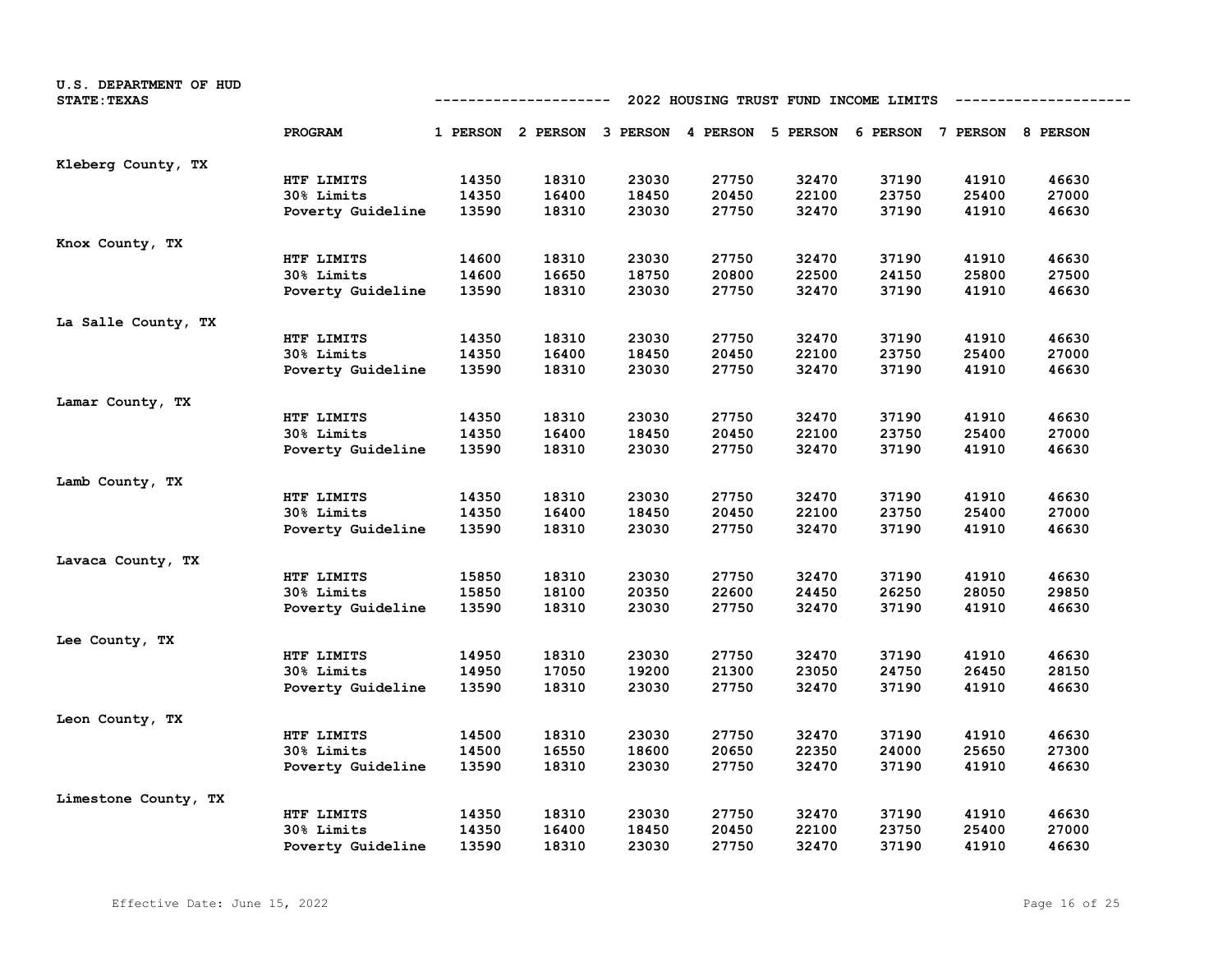| U.S. DEPARTMENT OF HUD<br><b>STATE: TEXAS</b> |                   | 2022 HOUSING TRUST FUND INCOME LIMITS<br>---------- |                                                                         |       |       |       |       |       |       |
|-----------------------------------------------|-------------------|-----------------------------------------------------|-------------------------------------------------------------------------|-------|-------|-------|-------|-------|-------|
|                                               | <b>PROGRAM</b>    |                                                     | 1 PERSON 2 PERSON 3 PERSON 4 PERSON 5 PERSON 6 PERSON 7 PERSON 8 PERSON |       |       |       |       |       |       |
| Lipscomb County, TX                           |                   |                                                     |                                                                         |       |       |       |       |       |       |
|                                               | HTF LIMITS        | 15600                                               | 18310                                                                   | 23030 | 27750 | 32470 | 37190 | 41910 | 46630 |
|                                               | 30% Limits        | 15600                                               | 17800                                                                   | 20050 | 22250 | 24050 | 25850 | 27600 | 29400 |
|                                               | Poverty Guideline | 13590                                               | 18310                                                                   | 23030 | 27750 | 32470 | 37190 | 41910 | 46630 |
| Live Oak County, TX                           |                   |                                                     |                                                                         |       |       |       |       |       |       |
|                                               | HTF LIMITS        | 15450                                               | 18310                                                                   | 23030 | 27750 | 32470 | 37190 | 41910 | 46630 |
|                                               | 30% Limits        | 15450                                               | 17650                                                                   | 19850 | 22050 | 23850 | 25600 | 27350 | 29150 |
|                                               | Poverty Guideline | 13590                                               | 18310                                                                   | 23030 | 27750 | 32470 | 37190 | 41910 | 46630 |
| Llano County, TX                              |                   |                                                     |                                                                         |       |       |       |       |       |       |
|                                               | HTF LIMITS        | 14700                                               | 18310                                                                   | 23030 | 27750 | 32470 | 37190 | 41910 | 46630 |
|                                               | 30% Limits        | 14700                                               | 16800                                                                   | 18900 | 20950 | 22650 | 24350 | 26000 | 27700 |
|                                               | Poverty Guideline | 13590                                               | 18310                                                                   | 23030 | 27750 | 32470 | 37190 | 41910 | 46630 |
| Loving County, TX                             |                   |                                                     |                                                                         |       |       |       |       |       |       |
|                                               | HTF LIMITS        | 21750                                               | 24850                                                                   | 27950 | 31050 | 33550 | 37190 | 41910 | 46630 |
|                                               | 30% Limits        | 21750                                               | 24850                                                                   | 27950 | 31050 | 33550 | 36050 | 38550 | 41000 |
|                                               | Poverty Guideline | 13590                                               | 18310                                                                   | 23030 | 27750 | 32470 | 37190 | 41910 | 46630 |
| Madison County, TX                            |                   |                                                     |                                                                         |       |       |       |       |       |       |
|                                               | HTF LIMITS        | 14750                                               | 18310                                                                   | 23030 | 27750 | 32470 | 37190 | 41910 | 46630 |
|                                               | 30% Limits        | 14750                                               | 16850                                                                   | 18950 | 21050 | 22750 | 24450 | 26150 | 27800 |
|                                               | Poverty Guideline | 13590                                               | 18310                                                                   | 23030 | 27750 | 32470 | 37190 | 41910 | 46630 |
| Marion County, TX                             |                   |                                                     |                                                                         |       |       |       |       |       |       |
|                                               | HTF LIMITS        | 14350                                               | 18310                                                                   | 23030 | 27750 | 32470 | 37190 | 41910 | 46630 |
|                                               | 30% Limits        | 14350                                               | 16400                                                                   | 18450 | 20450 | 22100 | 23750 | 25400 | 27000 |
|                                               | Poverty Guideline | 13590                                               | 18310                                                                   | 23030 | 27750 | 32470 | 37190 | 41910 | 46630 |
| Mason County, TX                              |                   |                                                     |                                                                         |       |       |       |       |       |       |
|                                               | HTF LIMITS        | 14350                                               | 18310                                                                   | 23030 | 27750 | 32470 | 37190 | 41910 | 46630 |
|                                               | <b>30% Limits</b> | 14350                                               | 16400                                                                   | 18450 | 20450 | 22100 | 23750 | 25400 | 27000 |
|                                               | Poverty Guideline | 13590                                               | 18310                                                                   | 23030 | 27750 | 32470 | 37190 | 41910 | 46630 |
| Matagorda County, TX                          |                   |                                                     |                                                                         |       |       |       |       |       |       |
|                                               | HTF LIMITS        | 14350                                               | 18310                                                                   | 23030 | 27750 | 32470 | 37190 | 41910 | 46630 |
|                                               | 30% Limits        | 14350                                               | 16400                                                                   | 18450 | 20450 | 22100 | 23750 | 25400 | 27000 |
|                                               | Poverty Guideline | 13590                                               | 18310                                                                   | 23030 | 27750 | 32470 | 37190 | 41910 | 46630 |
| Maverick County, TX                           |                   |                                                     |                                                                         |       |       |       |       |       |       |
|                                               | HTF LIMITS        | 14350                                               | 18310                                                                   | 23030 | 27750 | 32470 | 37190 | 41910 | 46630 |
|                                               | <b>30% Limits</b> | 14350                                               | 16400                                                                   | 18450 | 20450 | 22100 | 23750 | 25400 | 27000 |
|                                               | Poverty Guideline | 13590                                               | 18310                                                                   | 23030 | 27750 | 32470 | 37190 | 41910 | 46630 |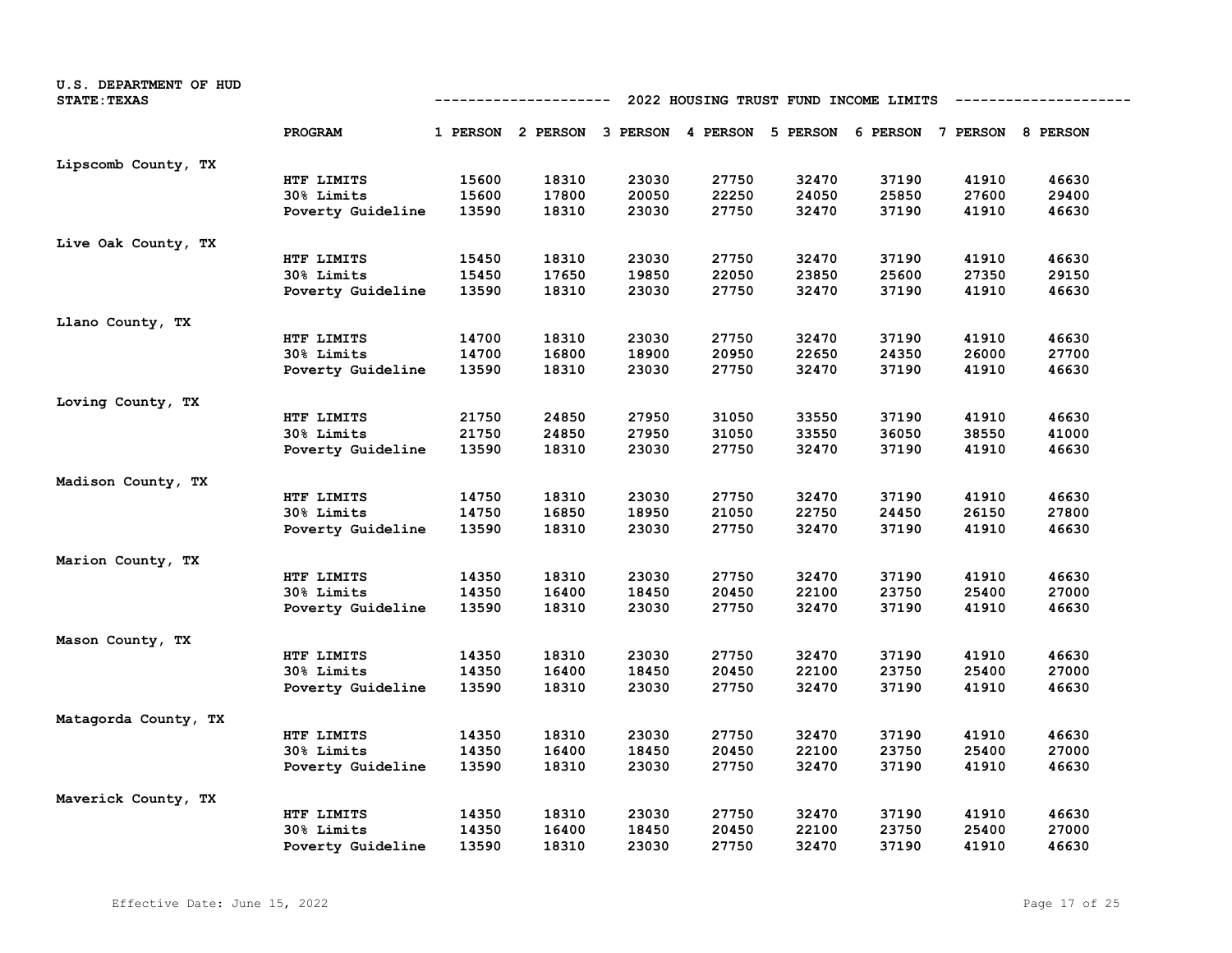| U.S. DEPARTMENT OF HUD<br><b>STATE: TEXAS</b> | 2022 HOUSING TRUST FUND INCOME LIMITS<br>---------- |       |                                                                         |       |       |       |       |       |       |
|-----------------------------------------------|-----------------------------------------------------|-------|-------------------------------------------------------------------------|-------|-------|-------|-------|-------|-------|
|                                               | PROGRAM                                             |       | 1 PERSON 2 PERSON 3 PERSON 4 PERSON 5 PERSON 6 PERSON 7 PERSON 8 PERSON |       |       |       |       |       |       |
| McCulloch County, TX                          |                                                     |       |                                                                         |       |       |       |       |       |       |
|                                               | HTF LIMITS                                          | 14350 | 18310                                                                   | 23030 | 27750 | 32470 | 37190 | 41910 | 46630 |
|                                               | 30% Limits                                          | 14350 | 16400                                                                   | 18450 | 20450 | 22100 | 23750 | 25400 | 27000 |
|                                               | Poverty Guideline                                   | 13590 | 18310                                                                   | 23030 | 27750 | 32470 | 37190 | 41910 | 46630 |
| McMullen County, TX                           |                                                     |       |                                                                         |       |       |       |       |       |       |
|                                               | HTF LIMITS                                          | 16950 | 19350                                                                   | 23030 | 27750 | 32470 | 37190 | 41910 | 46630 |
|                                               | 30% Limits                                          | 16950 | 19350                                                                   | 21750 | 24150 | 26100 | 28050 | 29950 | 31900 |
|                                               | Poverty Guideline                                   | 13590 | 18310                                                                   | 23030 | 27750 | 32470 | 37190 | 41910 | 46630 |
| Menard County, TX                             |                                                     |       |                                                                         |       |       |       |       |       |       |
|                                               | HTF LIMITS                                          | 14350 | 18310                                                                   | 23030 | 27750 | 32470 | 37190 | 41910 | 46630 |
|                                               | 30% Limits                                          | 14350 | 16400                                                                   | 18450 | 20450 | 22100 | 23750 | 25400 | 27000 |
|                                               | Poverty Guideline                                   | 13590 | 18310                                                                   | 23030 | 27750 | 32470 | 37190 | 41910 | 46630 |
| Milam County, TX                              |                                                     |       |                                                                         |       |       |       |       |       |       |
|                                               | HTF LIMITS                                          | 14450 | 18310                                                                   | 23030 | 27750 | 32470 | 37190 | 41910 | 46630 |
|                                               | 30% Limits                                          | 14450 | 16500                                                                   | 18550 | 20600 | 22250 | 23900 | 25550 | 27200 |
|                                               | Poverty Guideline                                   | 13590 | 18310                                                                   | 23030 | 27750 | 32470 | 37190 | 41910 | 46630 |
| Mills County, TX                              |                                                     |       |                                                                         |       |       |       |       |       |       |
|                                               | HTF LIMITS                                          | 14350 | 18310                                                                   | 23030 | 27750 | 32470 | 37190 | 41910 | 46630 |
|                                               | 30% Limits                                          | 14350 | 16400                                                                   | 18450 | 20450 | 22100 | 23750 | 25400 | 27000 |
|                                               | Poverty Guideline                                   | 13590 | 18310                                                                   | 23030 | 27750 | 32470 | 37190 | 41910 | 46630 |
| Mitchell County, TX                           |                                                     |       |                                                                         |       |       |       |       |       |       |
|                                               | HTF LIMITS                                          | 17500 | 20000                                                                   | 23030 | 27750 | 32470 | 37190 | 41910 | 46630 |
|                                               | 30% Limits                                          | 17500 | 20000                                                                   | 22500 | 24950 | 26950 | 28950 | 30950 | 32950 |
|                                               | Poverty Guideline                                   | 13590 | 18310                                                                   | 23030 | 27750 | 32470 | 37190 | 41910 | 46630 |
| Montaque County, TX                           |                                                     |       |                                                                         |       |       |       |       |       |       |
|                                               | HTF LIMITS                                          | 14350 | 18310                                                                   | 23030 | 27750 | 32470 | 37190 | 41910 | 46630 |
|                                               | 30% Limits                                          | 14350 | 16400                                                                   | 18450 | 20450 | 22100 | 23750 | 25400 | 27000 |
|                                               | Poverty Guideline                                   | 13590 | 18310                                                                   | 23030 | 27750 | 32470 | 37190 | 41910 | 46630 |
| Moore County, TX                              |                                                     |       |                                                                         |       |       |       |       |       |       |
|                                               | HTF LIMITS                                          | 14350 | 18310                                                                   | 23030 | 27750 | 32470 | 37190 | 41910 | 46630 |
|                                               | 30% Limits                                          | 14350 | 16400                                                                   | 18450 | 20450 | 22100 | 23750 | 25400 | 27000 |
|                                               | Poverty Guideline                                   | 13590 | 18310                                                                   | 23030 | 27750 | 32470 | 37190 | 41910 | 46630 |
| Morris County, TX                             |                                                     |       |                                                                         |       |       |       |       |       |       |
|                                               | HTF LIMITS                                          | 14350 | 18310                                                                   | 23030 | 27750 | 32470 | 37190 | 41910 | 46630 |
|                                               | 30% Limits                                          | 14350 | 16400                                                                   | 18450 | 20450 | 22100 | 23750 | 25400 | 27000 |
|                                               | Poverty Guideline                                   | 13590 | 18310                                                                   | 23030 | 27750 | 32470 | 37190 | 41910 | 46630 |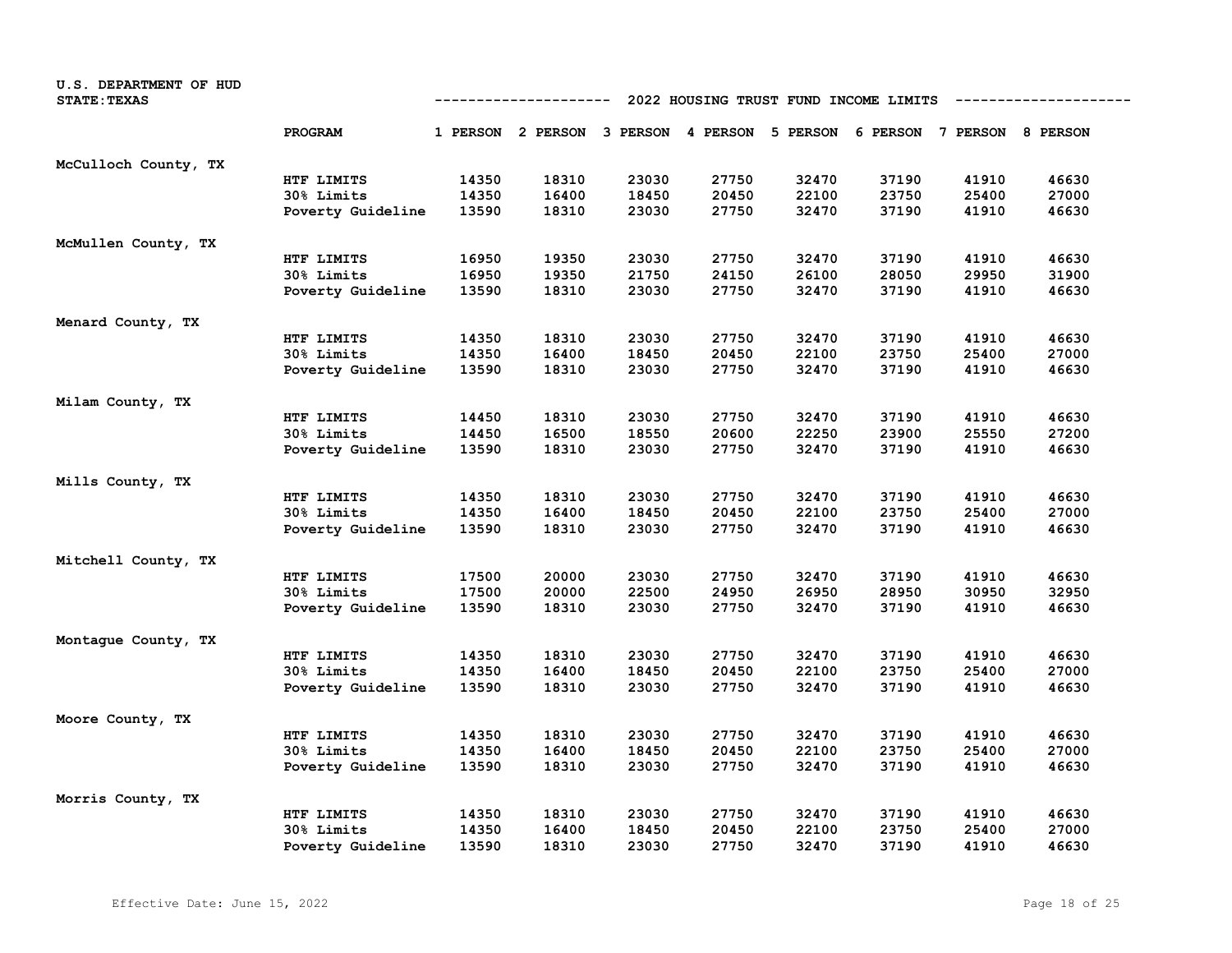| U.S. DEPARTMENT OF HUD<br><b>STATE: TEXAS</b> |                   | 2022 HOUSING TRUST FUND INCOME LIMITS<br>---------- |                                                                         |       |       |       |       |       |       |
|-----------------------------------------------|-------------------|-----------------------------------------------------|-------------------------------------------------------------------------|-------|-------|-------|-------|-------|-------|
|                                               | PROGRAM           |                                                     | 1 PERSON 2 PERSON 3 PERSON 4 PERSON 5 PERSON 6 PERSON 7 PERSON 8 PERSON |       |       |       |       |       |       |
| Motley County, TX                             |                   |                                                     |                                                                         |       |       |       |       |       |       |
|                                               | HTF LIMITS        | 14350                                               | 18310                                                                   | 23030 | 27750 | 32470 | 37190 | 41910 | 46630 |
|                                               | 30% Limits        | 14350                                               | 16400                                                                   | 18450 | 20450 | 22100 | 23750 | 25400 | 27000 |
|                                               | Poverty Guideline | 13590                                               | 18310                                                                   | 23030 | 27750 | 32470 | 37190 | 41910 | 46630 |
| Nacogdoches County, TX                        |                   |                                                     |                                                                         |       |       |       |       |       |       |
|                                               | HTF LIMITS        | 14500                                               | 18310                                                                   | 23030 | 27750 | 32470 | 37190 | 41910 | 46630 |
|                                               | 30% Limits        | 14500                                               | 16550                                                                   | 18600 | 20650 | 22350 | 24000 | 25650 | 27300 |
|                                               | Poverty Guideline | 13590                                               | 18310                                                                   | 23030 | 27750 | 32470 | 37190 | 41910 | 46630 |
| Navarro County, TX                            |                   |                                                     |                                                                         |       |       |       |       |       |       |
|                                               | HTF LIMITS        | 14350                                               | 18310                                                                   | 23030 | 27750 | 32470 | 37190 | 41910 | 46630 |
|                                               | 30% Limits        | 14350                                               | 16400                                                                   | 18450 | 20450 | 22100 | 23750 | 25400 | 27000 |
|                                               | Poverty Guideline | 13590                                               | 18310                                                                   | 23030 | 27750 | 32470 | 37190 | 41910 | 46630 |
| Newton County, TX                             |                   |                                                     |                                                                         |       |       |       |       |       |       |
|                                               | HTF LIMITS        | 14350                                               | 18310                                                                   | 23030 | 27750 | 32470 | 37190 | 41910 | 46630 |
|                                               | 30% Limits        | 14350                                               | 16400                                                                   | 18450 | 20450 | 22100 | 23750 | 25400 | 27000 |
|                                               | Poverty Guideline | 13590                                               | 18310                                                                   | 23030 | 27750 | 32470 | 37190 | 41910 | 46630 |
| Nolan County, TX                              |                   |                                                     |                                                                         |       |       |       |       |       |       |
|                                               | HTF LIMITS        | 14500                                               | 18310                                                                   | 23030 | 27750 | 32470 | 37190 | 41910 | 46630 |
|                                               | 30% Limits        | 14500                                               | 16550                                                                   | 18600 | 20650 | 22350 | 24000 | 25650 | 27300 |
|                                               | Poverty Guideline | 13590                                               | 18310                                                                   | 23030 | 27750 | 32470 | 37190 | 41910 | 46630 |
| Ochiltree County, TX                          |                   |                                                     |                                                                         |       |       |       |       |       |       |
|                                               | HTF LIMITS        | 14500                                               | 18310                                                                   | 23030 | 27750 | 32470 | 37190 | 41910 | 46630 |
|                                               | 30% Limits        | 14500                                               | 16550                                                                   | 18600 | 20650 | 22350 | 24000 | 25650 | 27300 |
|                                               | Poverty Guideline | 13590                                               | 18310                                                                   | 23030 | 27750 | 32470 | 37190 | 41910 | 46630 |
| Palo Pinto County, TX                         |                   |                                                     |                                                                         |       |       |       |       |       |       |
|                                               | HTF LIMITS        | 14350                                               | 18310                                                                   | 23030 | 27750 | 32470 | 37190 | 41910 | 46630 |
|                                               | 30% Limits        | 14350                                               | 16400                                                                   | 18450 | 20450 | 22100 | 23750 | 25400 | 27000 |
|                                               | Poverty Guideline | 13590                                               | 18310                                                                   | 23030 | 27750 | 32470 | 37190 | 41910 | 46630 |
| Panola County, TX                             |                   |                                                     |                                                                         |       |       |       |       |       |       |
|                                               | HTF LIMITS        | 14350                                               | 18310                                                                   | 23030 | 27750 | 32470 | 37190 | 41910 | 46630 |
|                                               | 30% Limits        | 14350                                               | 16400                                                                   | 18450 | 20450 | 22100 | 23750 | 25400 | 27000 |
|                                               | Poverty Guideline | 13590                                               | 18310                                                                   | 23030 | 27750 | 32470 | 37190 | 41910 | 46630 |
| Parmer County, TX                             |                   |                                                     |                                                                         |       |       |       |       |       |       |
|                                               | HTF LIMITS        | 14550                                               | 18310                                                                   | 23030 | 27750 | 32470 | 37190 | 41910 | 46630 |
|                                               | 30% Limits        | 14550                                               | 16600                                                                   | 18700 | 20750 | 22450 | 24100 | 25750 | 27400 |
|                                               | Poverty Guideline | 13590                                               | 18310                                                                   | 23030 | 27750 | 32470 | 37190 | 41910 | 46630 |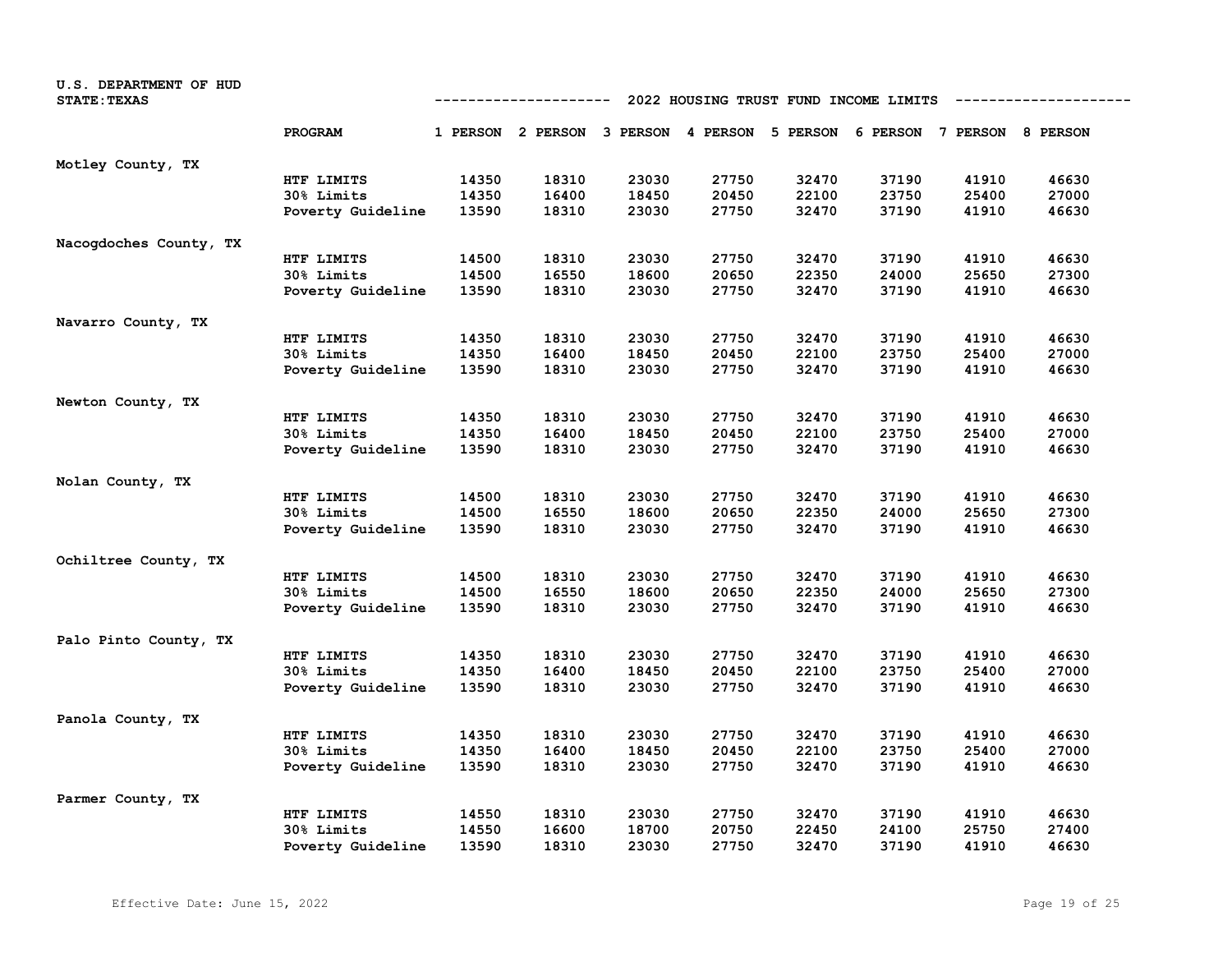| U.S. DEPARTMENT OF HUD<br><b>STATE: TEXAS</b> |                   | 2022 HOUSING TRUST FUND INCOME LIMITS<br>-----------------<br>---------- |       |       |       |                                                                         |       |       |       |  |  |
|-----------------------------------------------|-------------------|--------------------------------------------------------------------------|-------|-------|-------|-------------------------------------------------------------------------|-------|-------|-------|--|--|
|                                               | PROGRAM           |                                                                          |       |       |       | 1 PERSON 2 PERSON 3 PERSON 4 PERSON 5 PERSON 6 PERSON 7 PERSON 8 PERSON |       |       |       |  |  |
| Pecos County, TX                              |                   |                                                                          |       |       |       |                                                                         |       |       |       |  |  |
|                                               | HTF LIMITS        | 14500                                                                    | 18310 | 23030 | 27750 | 32470                                                                   | 37190 | 41910 | 46630 |  |  |
|                                               | 30% Limits        | 14500                                                                    | 16550 | 18600 | 20650 | 22350                                                                   | 24000 | 25650 | 27300 |  |  |
|                                               | Poverty Guideline | 13590                                                                    | 18310 | 23030 | 27750 | 32470                                                                   | 37190 | 41910 | 46630 |  |  |
| Polk County, TX                               |                   |                                                                          |       |       |       |                                                                         |       |       |       |  |  |
|                                               | HTF LIMITS        | 14350                                                                    | 18310 | 23030 | 27750 | 32470                                                                   | 37190 | 41910 | 46630 |  |  |
|                                               | 30% Limits        | 14350                                                                    | 16400 | 18450 | 20450 | 22100                                                                   | 23750 | 25400 | 27000 |  |  |
|                                               | Poverty Guideline | 13590                                                                    | 18310 | 23030 | 27750 | 32470                                                                   | 37190 | 41910 | 46630 |  |  |
| Presidio County, TX                           |                   |                                                                          |       |       |       |                                                                         |       |       |       |  |  |
|                                               | HTF LIMITS        | 14350                                                                    | 18310 | 23030 | 27750 | 32470                                                                   | 37190 | 41910 | 46630 |  |  |
|                                               | 30% Limits        | 14350                                                                    | 16400 | 18450 | 20450 | 22100                                                                   | 23750 | 25400 | 27000 |  |  |
|                                               | Poverty Guideline | 13590                                                                    | 18310 | 23030 | 27750 | 32470                                                                   | 37190 | 41910 | 46630 |  |  |
| Rains County, TX                              |                   |                                                                          |       |       |       |                                                                         |       |       |       |  |  |
|                                               | HTF LIMITS        | 15750                                                                    | 18310 | 23030 | 27750 | 32470                                                                   | 37190 | 41910 | 46630 |  |  |
|                                               | 30% Limits        | 15750                                                                    | 18000 | 20250 | 22450 | 24250                                                                   | 26050 | 27850 | 29650 |  |  |
|                                               | Poverty Guideline | 13590                                                                    | 18310 | 23030 | 27750 | 32470                                                                   | 37190 | 41910 | 46630 |  |  |
| Reagan County, TX                             |                   |                                                                          |       |       |       |                                                                         |       |       |       |  |  |
|                                               | HTF LIMITS        | 18300                                                                    | 20900 | 23500 | 27750 | 32470                                                                   | 37190 | 41910 | 46630 |  |  |
|                                               | 30% Limits        | 18300                                                                    | 20900 | 23500 | 26100 | 28200                                                                   | 30300 | 32400 | 34500 |  |  |
|                                               | Poverty Guideline | 13590                                                                    | 18310 | 23030 | 27750 | 32470                                                                   | 37190 | 41910 | 46630 |  |  |
| Real County, TX                               |                   |                                                                          |       |       |       |                                                                         |       |       |       |  |  |
|                                               | HTF LIMITS        | 14350                                                                    | 18310 | 23030 | 27750 | 32470                                                                   | 37190 | 41910 | 46630 |  |  |
|                                               | 30% Limits        | 14350                                                                    | 16400 | 18450 | 20450 | 22100                                                                   | 23750 | 25400 | 27000 |  |  |
|                                               | Poverty Guideline | 13590                                                                    | 18310 | 23030 | 27750 | 32470                                                                   | 37190 | 41910 | 46630 |  |  |
| Red River County, TX                          |                   |                                                                          |       |       |       |                                                                         |       |       |       |  |  |
|                                               | HTF LIMITS        | 14350                                                                    | 18310 | 23030 | 27750 | 32470                                                                   | 37190 | 41910 | 46630 |  |  |
|                                               | 30% Limits        | 14350                                                                    | 16400 | 18450 | 20450 | 22100                                                                   | 23750 | 25400 | 27000 |  |  |
|                                               | Poverty Guideline | 13590                                                                    | 18310 | 23030 | 27750 | 32470                                                                   | 37190 | 41910 | 46630 |  |  |
| Reeves County, TX                             |                   |                                                                          |       |       |       |                                                                         |       |       |       |  |  |
|                                               | HTF LIMITS        | 14550                                                                    | 18310 | 23030 | 27750 | 32470                                                                   | 37190 | 41910 | 46630 |  |  |
|                                               | 30% Limits        | 14550                                                                    | 16600 | 18700 | 20750 | 22450                                                                   | 24100 | 25750 | 27400 |  |  |
|                                               | Poverty Guideline | 13590                                                                    | 18310 | 23030 | 27750 | 32470                                                                   | 37190 | 41910 | 46630 |  |  |
| Refugio County, TX                            |                   |                                                                          |       |       |       |                                                                         |       |       |       |  |  |
|                                               | HTF LIMITS        | 14400                                                                    | 18310 | 23030 | 27750 | 32470                                                                   | 37190 | 41910 | 46630 |  |  |
|                                               | 30% Limits        | 14400                                                                    | 16450 | 18500 | 20550 | 22200                                                                   | 23850 | 25500 | 27150 |  |  |
|                                               | Poverty Guideline | 13590                                                                    | 18310 | 23030 | 27750 | 32470                                                                   | 37190 | 41910 | 46630 |  |  |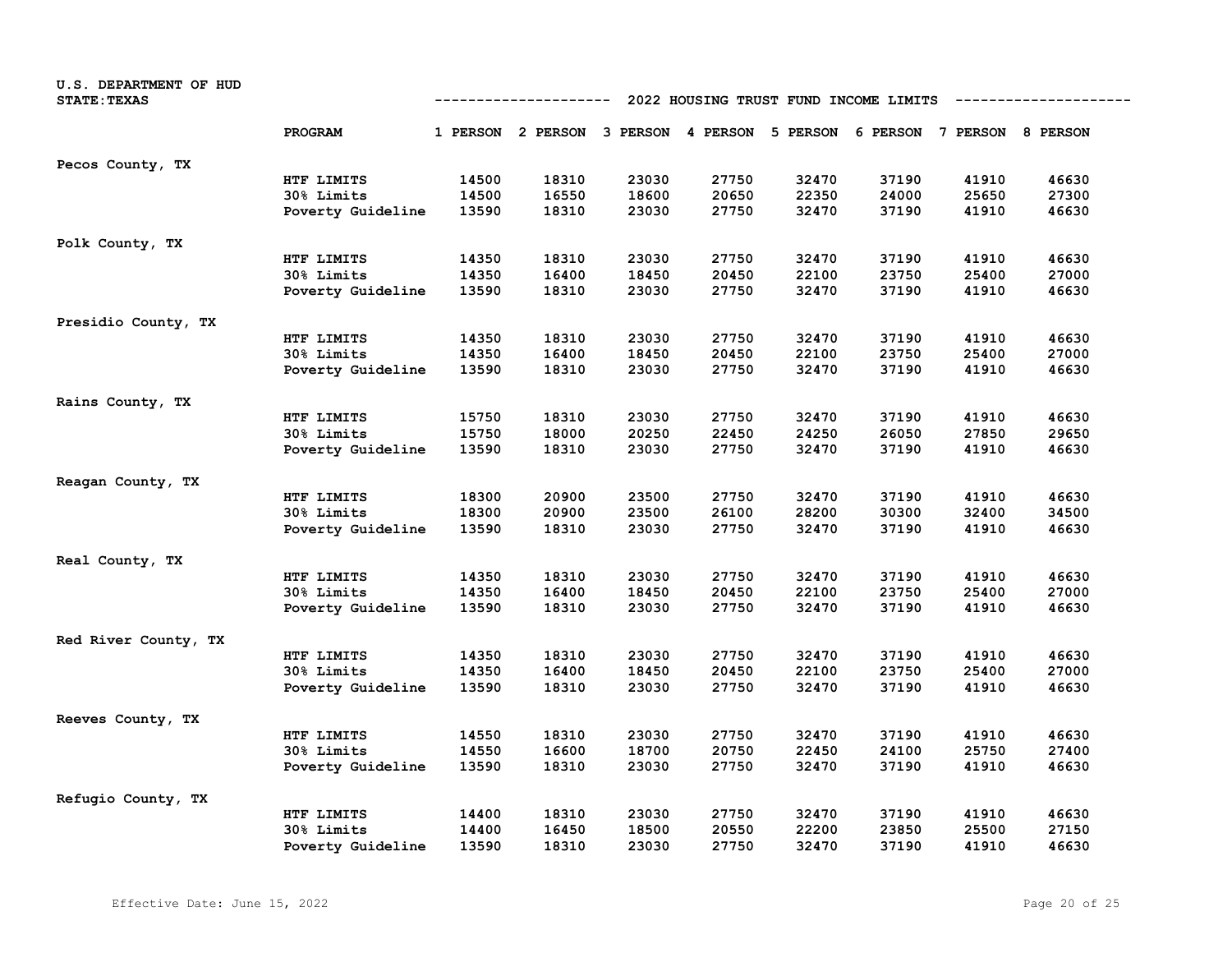| U.S. DEPARTMENT OF HUD<br><b>STATE: TEXAS</b> | 2022 HOUSING TRUST FUND INCOME LIMITS<br>-----------------<br>---------- |       |                                              |       |       |       |       |                            |       |
|-----------------------------------------------|--------------------------------------------------------------------------|-------|----------------------------------------------|-------|-------|-------|-------|----------------------------|-------|
|                                               | PROGRAM                                                                  |       | 1 PERSON 2 PERSON 3 PERSON 4 PERSON 5 PERSON |       |       |       |       | 6 PERSON 7 PERSON 8 PERSON |       |
| Roberts County, TX                            |                                                                          |       |                                              |       |       |       |       |                            |       |
|                                               | HTF LIMITS                                                               | 19050 | 21800                                        | 24500 | 27750 | 32470 | 37190 | 41910                      | 46630 |
|                                               | 30% Limits                                                               | 19050 | 21800                                        | 24500 | 27200 | 29400 | 31600 | 33750                      | 35950 |
|                                               | Poverty Guideline                                                        | 13590 | 18310                                        | 23030 | 27750 | 32470 | 37190 | 41910                      | 46630 |
| Runnels County, TX                            |                                                                          |       |                                              |       |       |       |       |                            |       |
|                                               | HTF LIMITS                                                               | 14350 | 18310                                        | 23030 | 27750 | 32470 | 37190 | 41910                      | 46630 |
|                                               | 30% Limits                                                               | 14350 | 16400                                        | 18450 | 20450 | 22100 | 23750 | 25400                      | 27000 |
|                                               | Poverty Guideline                                                        | 13590 | 18310                                        | 23030 | 27750 | 32470 | 37190 | 41910                      | 46630 |
| Sabine County, TX                             |                                                                          |       |                                              |       |       |       |       |                            |       |
|                                               | HTF LIMITS                                                               | 14350 | 18310                                        | 23030 | 27750 | 32470 | 37190 | 41910                      | 46630 |
|                                               | 30% Limits                                                               | 14350 | 16400                                        | 18450 | 20450 | 22100 | 23750 | 25400                      | 27000 |
|                                               | Poverty Guideline                                                        | 13590 | 18310                                        | 23030 | 27750 | 32470 | 37190 | 41910                      | 46630 |
| San Augustine County, TX                      |                                                                          |       |                                              |       |       |       |       |                            |       |
|                                               | HTF LIMITS                                                               | 14350 | 18310                                        | 23030 | 27750 | 32470 | 37190 | 41910                      | 46630 |
|                                               | 30% Limits                                                               | 14350 | 16400                                        | 18450 | 20450 | 22100 | 23750 | 25400                      | 27000 |
|                                               | Poverty Guideline                                                        | 13590 | 18310                                        | 23030 | 27750 | 32470 | 37190 | 41910                      | 46630 |
| San Jacinto County, TX                        |                                                                          |       |                                              |       |       |       |       |                            |       |
|                                               | HTF LIMITS                                                               | 14350 | 18310                                        | 23030 | 27750 | 32470 | 37190 | 41910                      | 46630 |
|                                               | 30% Limits                                                               | 14350 | 16400                                        | 18450 | 20450 | 22100 | 23750 | 25400                      | 27000 |
|                                               | Poverty Guideline                                                        | 13590 | 18310                                        | 23030 | 27750 | 32470 | 37190 | 41910                      | 46630 |
| San Saba County, TX                           |                                                                          |       |                                              |       |       |       |       |                            |       |
|                                               | HTF LIMITS                                                               | 14350 | 18310                                        | 23030 | 27750 | 32470 | 37190 | 41910                      | 46630 |
|                                               | 30% Limits                                                               | 14350 | 16400                                        | 18450 | 20450 | 22100 | 23750 | 25400                      | 27000 |
|                                               | Poverty Guideline                                                        | 13590 | 18310                                        | 23030 | 27750 | 32470 | 37190 | 41910                      | 46630 |
| Schleicher County, TX                         |                                                                          |       |                                              |       |       |       |       |                            |       |
|                                               | HTF LIMITS                                                               | 16350 | 18700                                        | 23030 | 27750 | 32470 | 37190 | 41910                      | 46630 |
|                                               | 30% Limits                                                               | 16350 | 18700                                        | 21050 | 23350 | 25250 | 27100 | 29000                      | 30850 |
|                                               | Poverty Guideline                                                        | 13590 | 18310                                        | 23030 | 27750 | 32470 | 37190 | 41910                      | 46630 |
| Scurry County, TX                             |                                                                          |       |                                              |       |       |       |       |                            |       |
|                                               | HTF LIMITS                                                               | 15750 | 18310                                        | 23030 | 27750 | 32470 | 37190 | 41910                      | 46630 |
|                                               | 30% Limits                                                               | 15750 | 18000                                        | 20250 | 22500 | 24300 | 26100 | 27900                      | 29700 |
|                                               | Poverty Guideline                                                        | 13590 | 18310                                        | 23030 | 27750 | 32470 | 37190 | 41910                      | 46630 |
| Shackelford County, TX                        |                                                                          |       |                                              |       |       |       |       |                            |       |
|                                               | HTF LIMITS                                                               | 14350 | 18310                                        | 23030 | 27750 | 32470 | 37190 | 41910                      | 46630 |
|                                               | 30% Limits                                                               | 14350 | 16400                                        | 18450 | 20450 | 22100 | 23750 | 25400                      | 27000 |
|                                               | Poverty Guideline                                                        | 13590 | 18310                                        | 23030 | 27750 | 32470 | 37190 | 41910                      | 46630 |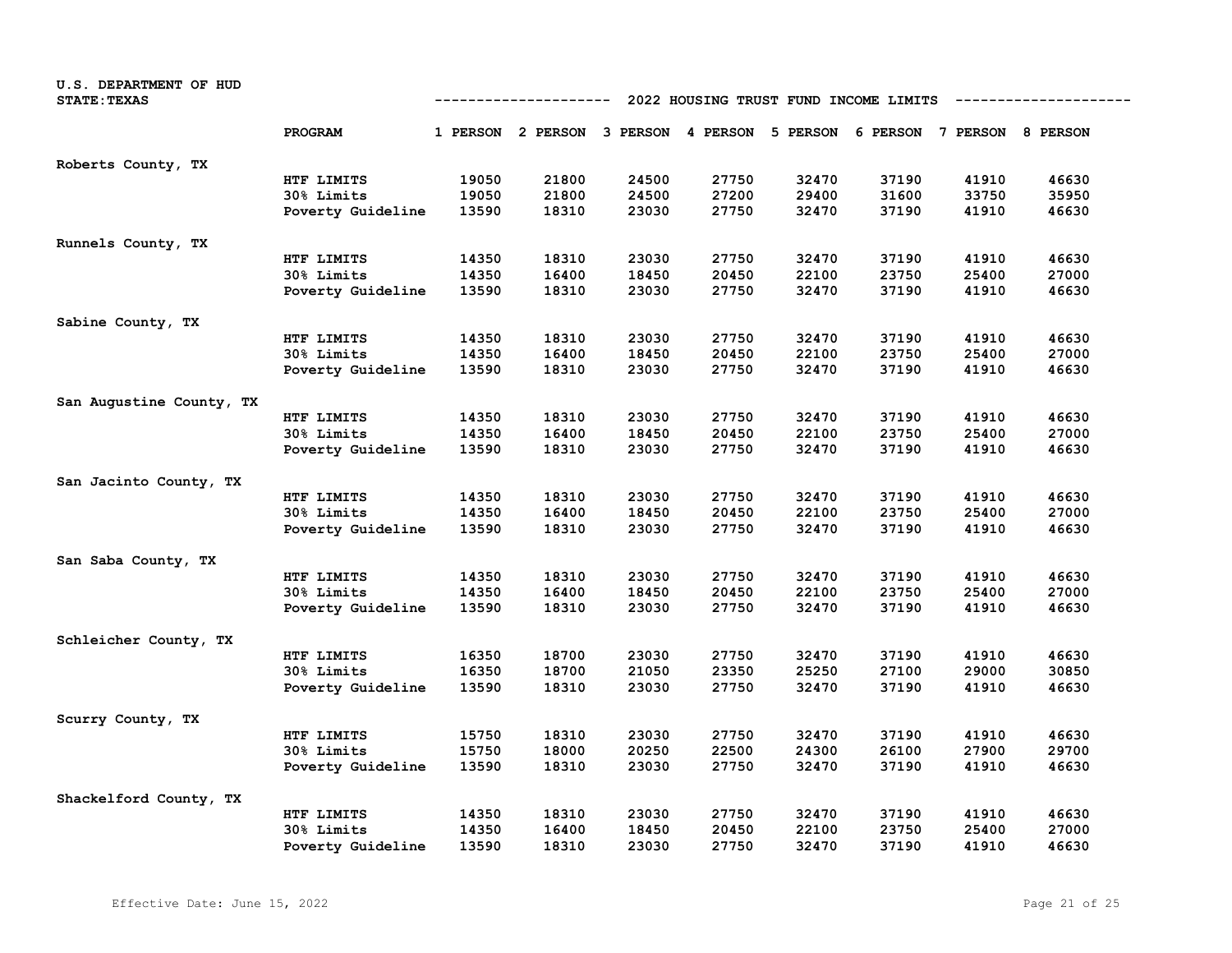| U.S. DEPARTMENT OF HUD<br><b>STATE: TEXAS</b> | 2022 HOUSING TRUST FUND INCOME LIMITS<br>-----------------<br>---------- |       |                                                                         |       |       |       |       |       |       |  |  |
|-----------------------------------------------|--------------------------------------------------------------------------|-------|-------------------------------------------------------------------------|-------|-------|-------|-------|-------|-------|--|--|
|                                               | PROGRAM                                                                  |       | 1 PERSON 2 PERSON 3 PERSON 4 PERSON 5 PERSON 6 PERSON 7 PERSON 8 PERSON |       |       |       |       |       |       |  |  |
| Shelby County, TX                             |                                                                          |       |                                                                         |       |       |       |       |       |       |  |  |
|                                               | HTF LIMITS                                                               | 14350 | 18310                                                                   | 23030 | 27750 | 32470 | 37190 | 41910 | 46630 |  |  |
|                                               | 30% Limits                                                               | 14350 | 16400                                                                   | 18450 | 20450 | 22100 | 23750 | 25400 | 27000 |  |  |
|                                               | Poverty Guideline                                                        | 13590 | 18310                                                                   | 23030 | 27750 | 32470 | 37190 | 41910 | 46630 |  |  |
| Sherman County, TX                            |                                                                          |       |                                                                         |       |       |       |       |       |       |  |  |
|                                               | HTF LIMITS                                                               | 14750 | 18310                                                                   | 23030 | 27750 | 32470 | 37190 | 41910 | 46630 |  |  |
|                                               | 30% Limits                                                               | 14750 | 16850                                                                   | 18950 | 21050 | 22750 | 24450 | 26150 | 27800 |  |  |
|                                               | Poverty Guideline                                                        | 13590 | 18310                                                                   | 23030 | 27750 | 32470 | 37190 | 41910 | 46630 |  |  |
| Somervell County, TX                          |                                                                          |       |                                                                         |       |       |       |       |       |       |  |  |
|                                               | HTF LIMITS                                                               | 14350 | 18310                                                                   | 23030 | 27750 | 32470 | 37190 | 41910 | 46630 |  |  |
|                                               | 30% Limits                                                               | 14350 | 16400                                                                   | 18450 | 20500 | 22150 | 23800 | 25450 | 27100 |  |  |
|                                               | Poverty Guideline                                                        | 13590 | 18310                                                                   | 23030 | 27750 | 32470 | 37190 | 41910 | 46630 |  |  |
| Starr County, TX                              |                                                                          |       |                                                                         |       |       |       |       |       |       |  |  |
|                                               | HTF LIMITS                                                               | 14350 | 18310                                                                   | 23030 | 27750 | 32470 | 37190 | 41910 | 46630 |  |  |
|                                               | 30% Limits                                                               | 14350 | 16400                                                                   | 18450 | 20450 | 22100 | 23750 | 25400 | 27000 |  |  |
|                                               | Poverty Guideline                                                        | 13590 | 18310                                                                   | 23030 | 27750 | 32470 | 37190 | 41910 | 46630 |  |  |
| Stephens County, TX                           |                                                                          |       |                                                                         |       |       |       |       |       |       |  |  |
|                                               | HTF LIMITS                                                               | 14350 | 18310                                                                   | 23030 | 27750 | 32470 | 37190 | 41910 | 46630 |  |  |
|                                               | 30% Limits                                                               | 14350 | 16400                                                                   | 18450 | 20450 | 22100 | 23750 | 25400 | 27000 |  |  |
|                                               | Poverty Guideline                                                        | 13590 | 18310                                                                   | 23030 | 27750 | 32470 | 37190 | 41910 | 46630 |  |  |
| Stonewall County, TX                          |                                                                          |       |                                                                         |       |       |       |       |       |       |  |  |
|                                               | HTF LIMITS                                                               | 17650 | 20200                                                                   | 23030 | 27750 | 32470 | 37190 | 41910 | 46630 |  |  |
|                                               | 30% Limits                                                               | 17650 | 20200                                                                   | 22700 | 25200 | 27250 | 29250 | 31250 | 33300 |  |  |
|                                               | Poverty Guideline                                                        | 13590 | 18310                                                                   | 23030 | 27750 | 32470 | 37190 | 41910 | 46630 |  |  |
| Sutton County, TX                             |                                                                          |       |                                                                         |       |       |       |       |       |       |  |  |
|                                               | HTF LIMITS                                                               | 14850 | 18310                                                                   | 23030 | 27750 | 32470 | 37190 | 41910 | 46630 |  |  |
|                                               | 30% Limits                                                               | 14850 | 16950                                                                   | 19050 | 21150 | 22850 | 24550 | 26250 | 27950 |  |  |
|                                               | Poverty Guideline                                                        | 13590 | 18310                                                                   | 23030 | 27750 | 32470 | 37190 | 41910 | 46630 |  |  |
| Swisher County, TX                            |                                                                          |       |                                                                         |       |       |       |       |       |       |  |  |
|                                               | HTF LIMITS                                                               | 14350 | 18310                                                                   | 23030 | 27750 | 32470 | 37190 | 41910 | 46630 |  |  |
|                                               | 30% Limits                                                               | 14350 | 16400                                                                   | 18450 | 20450 | 22100 | 23750 | 25400 | 27000 |  |  |
|                                               | Poverty Guideline                                                        | 13590 | 18310                                                                   | 23030 | 27750 | 32470 | 37190 | 41910 | 46630 |  |  |
| Terrell County, TX                            |                                                                          |       |                                                                         |       |       |       |       |       |       |  |  |
|                                               | HTF LIMITS                                                               | 14350 | 18310                                                                   | 23030 | 27750 | 32470 | 37190 | 41910 | 46630 |  |  |
|                                               | 30% Limits                                                               | 14350 | 16400                                                                   | 18450 | 20450 | 22100 | 23750 | 25400 | 27000 |  |  |
|                                               | Poverty Guideline                                                        | 13590 | 18310                                                                   | 23030 | 27750 | 32470 | 37190 | 41910 | 46630 |  |  |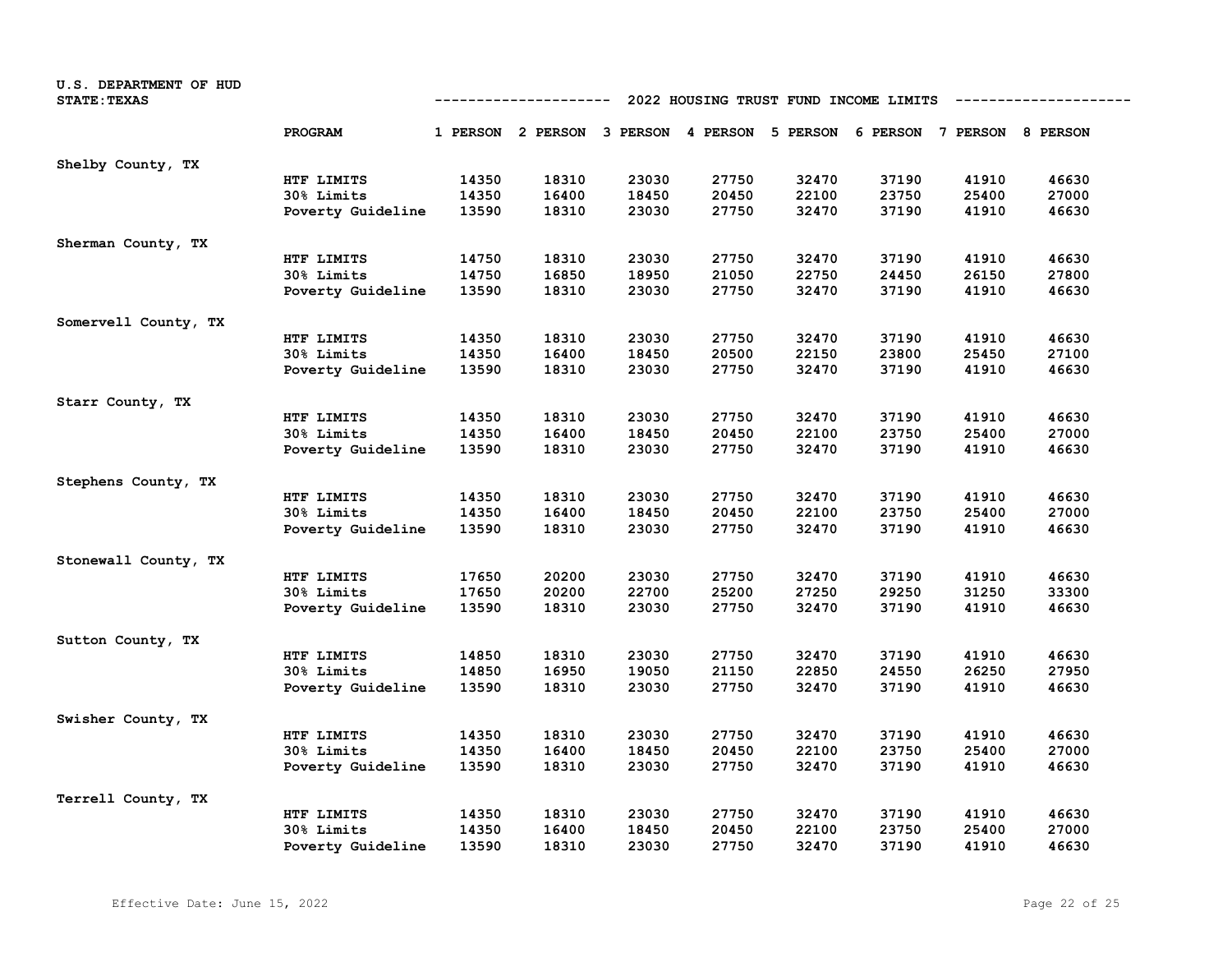| U.S. DEPARTMENT OF HUD<br><b>STATE: TEXAS</b> | 2022 HOUSING TRUST FUND INCOME LIMITS<br>---------------- |       |                                     |       |       |                                     |       |       |       |  |
|-----------------------------------------------|-----------------------------------------------------------|-------|-------------------------------------|-------|-------|-------------------------------------|-------|-------|-------|--|
|                                               | PROGRAM                                                   |       | 1 PERSON 2 PERSON 3 PERSON 4 PERSON |       |       | 5 PERSON 6 PERSON 7 PERSON 8 PERSON |       |       |       |  |
| Terry County, TX                              |                                                           |       |                                     |       |       |                                     |       |       |       |  |
|                                               | HTF LIMITS                                                | 14350 | 18310                               | 23030 | 27750 | 32470                               | 37190 | 41910 | 46630 |  |
|                                               | 30% Limits                                                | 14350 | 16400                               | 18450 | 20450 | 22100                               | 23750 | 25400 | 27000 |  |
|                                               | Poverty Guideline                                         | 13590 | 18310                               | 23030 | 27750 | 32470                               | 37190 | 41910 | 46630 |  |
| Throckmorton County, TX                       |                                                           |       |                                     |       |       |                                     |       |       |       |  |
|                                               | HTF LIMITS                                                | 14500 | 18310                               | 23030 | 27750 | 32470                               | 37190 | 41910 | 46630 |  |
|                                               | 30% Limits                                                | 14500 | 16550                               | 18600 | 20650 | 22350                               | 24000 | 25650 | 27300 |  |
|                                               | Poverty Guideline                                         | 13590 | 18310                               | 23030 | 27750 | 32470                               | 37190 | 41910 | 46630 |  |
| Titus County, TX                              |                                                           |       |                                     |       |       |                                     |       |       |       |  |
|                                               | HTF LIMITS                                                | 14350 | 18310                               | 23030 | 27750 | 32470                               | 37190 | 41910 | 46630 |  |
|                                               | 30% Limits                                                | 14350 | 16400                               | 18450 | 20450 | 22100                               | 23750 | 25400 | 27000 |  |
|                                               | Poverty Guideline                                         | 13590 | 18310                               | 23030 | 27750 | 32470                               | 37190 | 41910 | 46630 |  |
| Trinity County, TX                            |                                                           |       |                                     |       |       |                                     |       |       |       |  |
|                                               | HTF LIMITS                                                | 14350 | 18310                               | 23030 | 27750 | 32470                               | 37190 | 41910 | 46630 |  |
|                                               | 30% Limits                                                | 14350 | 16400                               | 18450 | 20450 | 22100                               | 23750 | 25400 | 27000 |  |
|                                               | Poverty Guideline                                         | 13590 | 18310                               | 23030 | 27750 | 32470                               | 37190 | 41910 | 46630 |  |
| Tyler County, TX                              |                                                           |       |                                     |       |       |                                     |       |       |       |  |
|                                               | HTF LIMITS                                                | 14450 | 18310                               | 23030 | 27750 | 32470                               | 37190 | 41910 | 46630 |  |
|                                               | 30% Limits                                                | 14450 | 16500                               | 18550 | 20600 | 22250                               | 23900 | 25550 | 27200 |  |
|                                               | Poverty Guideline                                         | 13590 | 18310                               | 23030 | 27750 | 32470                               | 37190 | 41910 | 46630 |  |
| Upton County, TX                              |                                                           |       |                                     |       |       |                                     |       |       |       |  |
|                                               | HTF LIMITS                                                | 16050 | 18350                               | 23030 | 27750 | 32470                               | 37190 | 41910 | 46630 |  |
|                                               | 30% Limits                                                | 16050 | 18350                               | 20650 | 22900 | 24750                               | 26600 | 28400 | 30250 |  |
|                                               | Poverty Guideline                                         | 13590 | 18310                               | 23030 | 27750 | 32470                               | 37190 | 41910 | 46630 |  |
| Uvalde County, TX                             |                                                           |       |                                     |       |       |                                     |       |       |       |  |
|                                               | HTF LIMITS                                                | 14350 | 18310                               | 23030 | 27750 | 32470                               | 37190 | 41910 | 46630 |  |
|                                               | 30% Limits                                                | 14350 | 16400                               | 18450 | 20450 | 22100                               | 23750 | 25400 | 27000 |  |
|                                               | Poverty Guideline                                         | 13590 | 18310                               | 23030 | 27750 | 32470                               | 37190 | 41910 | 46630 |  |
| Val Verde County, TX                          |                                                           |       |                                     |       |       |                                     |       |       |       |  |
|                                               | HTF LIMITS                                                | 14350 | 18310                               | 23030 | 27750 | 32470                               | 37190 | 41910 | 46630 |  |
|                                               | 30% Limits                                                | 14350 | 16400                               | 18450 | 20450 | 22100                               | 23750 | 25400 | 27000 |  |
|                                               | Poverty Guideline                                         | 13590 | 18310                               | 23030 | 27750 | 32470                               | 37190 | 41910 | 46630 |  |
| Van Zandt County, TX                          |                                                           |       |                                     |       |       |                                     |       |       |       |  |
|                                               | HTF LIMITS                                                | 14950 | 18310                               | 23030 | 27750 | 32470                               | 37190 | 41910 | 46630 |  |
|                                               | 30% Limits                                                | 14950 | 17100                               | 19250 | 21350 | 23100                               | 24800 | 26500 | 28200 |  |
|                                               | Poverty Guideline                                         | 13590 | 18310                               | 23030 | 27750 | 32470                               | 37190 | 41910 | 46630 |  |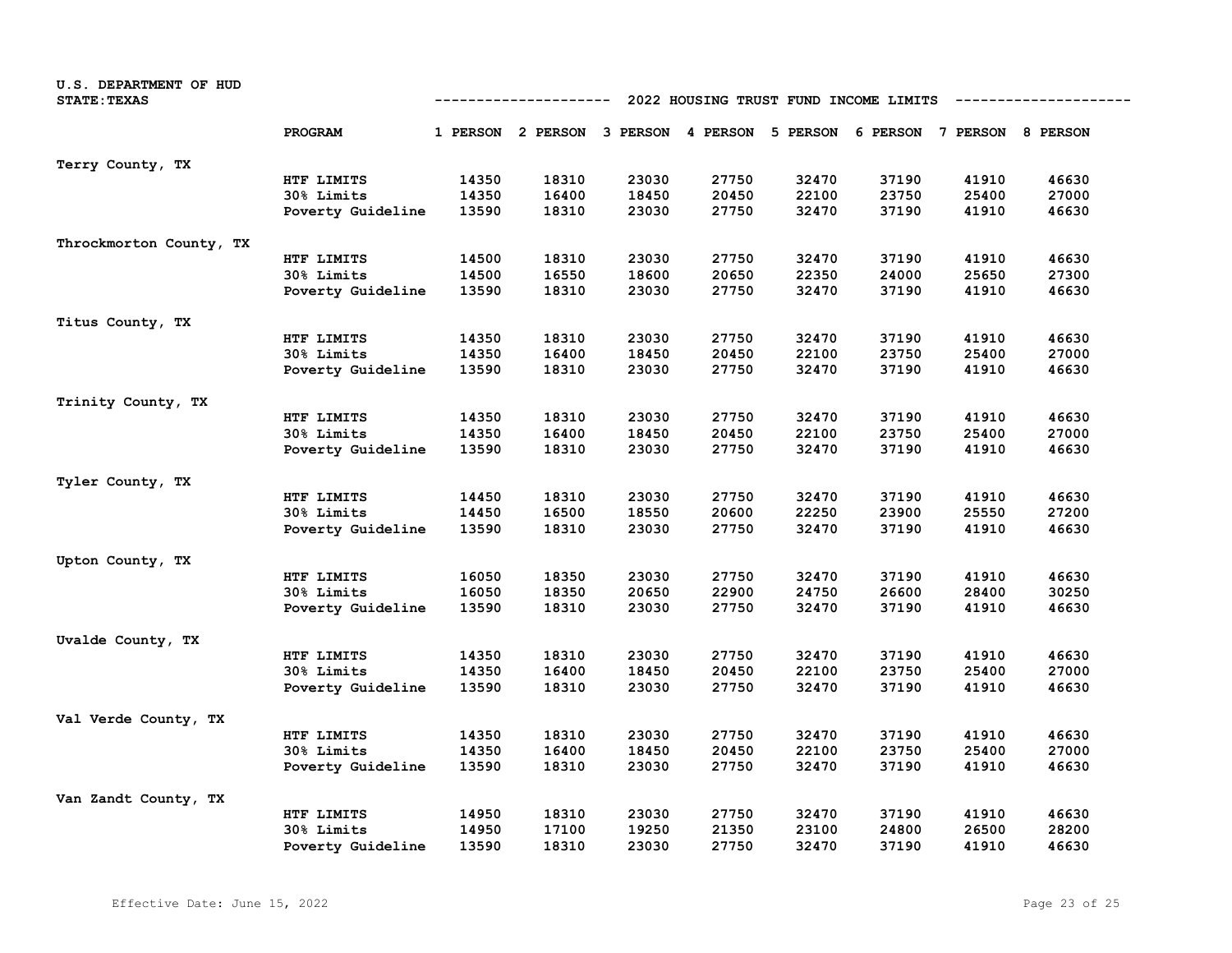| U.S. DEPARTMENT OF HUD<br><b>STATE: TEXAS</b> | 2022 HOUSING TRUST FUND INCOME LIMITS<br>-----------<br>----------------- |       |                                                                         |       |       |       |       |       |       |  |  |
|-----------------------------------------------|---------------------------------------------------------------------------|-------|-------------------------------------------------------------------------|-------|-------|-------|-------|-------|-------|--|--|
|                                               | PROGRAM                                                                   |       | 1 PERSON 2 PERSON 3 PERSON 4 PERSON 5 PERSON 6 PERSON 7 PERSON 8 PERSON |       |       |       |       |       |       |  |  |
| Walker County, TX                             |                                                                           |       |                                                                         |       |       |       |       |       |       |  |  |
|                                               | HTF LIMITS                                                                | 15900 | 18310                                                                   | 23030 | 27750 | 32470 | 37190 | 41910 | 46630 |  |  |
|                                               | 30% Limits                                                                | 15900 | 18200                                                                   | 20450 | 22700 | 24550 | 26350 | 28150 | 30000 |  |  |
|                                               | Poverty Guideline                                                         | 13590 | 18310                                                                   | 23030 | 27750 | 32470 | 37190 | 41910 | 46630 |  |  |
| Ward County, TX                               |                                                                           |       |                                                                         |       |       |       |       |       |       |  |  |
|                                               | HTF LIMITS                                                                | 16000 | 18310                                                                   | 23030 | 27750 | 32470 | 37190 | 41910 | 46630 |  |  |
|                                               | 30% Limits                                                                | 16000 | 18300                                                                   | 20600 | 22850 | 24700 | 26550 | 28350 | 30200 |  |  |
|                                               | Poverty Guideline                                                         | 13590 | 18310                                                                   | 23030 | 27750 | 32470 | 37190 | 41910 | 46630 |  |  |
| Washington County, TX                         |                                                                           |       |                                                                         |       |       |       |       |       |       |  |  |
|                                               | HTF LIMITS                                                                | 16450 | 18800                                                                   | 23030 | 27750 | 32470 | 37190 | 41910 | 46630 |  |  |
|                                               | 30% Limits                                                                | 16450 | 18800                                                                   | 21150 | 23500 | 25400 | 27300 | 29150 | 31050 |  |  |
|                                               | Poverty Guideline                                                         | 13590 | 18310                                                                   | 23030 | 27750 | 32470 | 37190 | 41910 | 46630 |  |  |
| Wharton County, TX                            |                                                                           |       |                                                                         |       |       |       |       |       |       |  |  |
|                                               | HTF LIMITS                                                                | 14500 | 18310                                                                   | 23030 | 27750 | 32470 | 37190 | 41910 | 46630 |  |  |
|                                               | 30% Limits                                                                | 14500 | 16550                                                                   | 18600 | 20650 | 22350 | 24000 | 25650 | 27300 |  |  |
|                                               | Poverty Guideline                                                         | 13590 | 18310                                                                   | 23030 | 27750 | 32470 | 37190 | 41910 | 46630 |  |  |
| Wheeler County, TX                            |                                                                           |       |                                                                         |       |       |       |       |       |       |  |  |
|                                               | HTF LIMITS                                                                | 14350 | 18310                                                                   | 23030 | 27750 | 32470 | 37190 | 41910 | 46630 |  |  |
|                                               | 30% Limits                                                                | 14350 | 16400                                                                   | 18450 | 20450 | 22100 | 23750 | 25400 | 27000 |  |  |
|                                               | Poverty Guideline                                                         | 13590 | 18310                                                                   | 23030 | 27750 | 32470 | 37190 | 41910 | 46630 |  |  |
| Wilbarger County, TX                          |                                                                           |       |                                                                         |       |       |       |       |       |       |  |  |
|                                               | HTF LIMITS                                                                | 14350 | 18310                                                                   | 23030 | 27750 | 32470 | 37190 | 41910 | 46630 |  |  |
|                                               | 30% Limits                                                                | 14350 | 16400                                                                   | 18450 | 20450 | 22100 | 23750 | 25400 | 27000 |  |  |
|                                               | Poverty Guideline                                                         | 13590 | 18310                                                                   | 23030 | 27750 | 32470 | 37190 | 41910 | 46630 |  |  |
| Willacy County, TX                            |                                                                           |       |                                                                         |       |       |       |       |       |       |  |  |
|                                               | HTF LIMITS                                                                | 14350 | 18310                                                                   | 23030 | 27750 | 32470 | 37190 | 41910 | 46630 |  |  |
|                                               | 30% Limits                                                                | 14350 | 16400                                                                   | 18450 | 20450 | 22100 | 23750 | 25400 | 27000 |  |  |
|                                               | Poverty Guideline                                                         | 13590 | 18310                                                                   | 23030 | 27750 | 32470 | 37190 | 41910 | 46630 |  |  |
| Winkler County, TX                            |                                                                           |       |                                                                         |       |       |       |       |       |       |  |  |
|                                               | HTF LIMITS                                                                | 14700 | 18310                                                                   | 23030 | 27750 | 32470 | 37190 | 41910 | 46630 |  |  |
|                                               | 30% Limits                                                                | 14700 | 16800                                                                   | 18900 | 21000 | 22700 | 24400 | 26050 | 27750 |  |  |
|                                               | Poverty Guideline                                                         | 13590 | 18310                                                                   | 23030 | 27750 | 32470 | 37190 | 41910 | 46630 |  |  |
| Wood County, TX                               |                                                                           |       |                                                                         |       |       |       |       |       |       |  |  |
|                                               | HTF LIMITS                                                                | 14500 | 18310                                                                   | 23030 | 27750 | 32470 | 37190 | 41910 | 46630 |  |  |
|                                               | 30% Limits                                                                | 14500 | 16550                                                                   | 18600 | 20650 | 22350 | 24000 | 25650 | 27300 |  |  |
|                                               | Poverty Guideline                                                         | 13590 | 18310                                                                   | 23030 | 27750 | 32470 | 37190 | 41910 | 46630 |  |  |